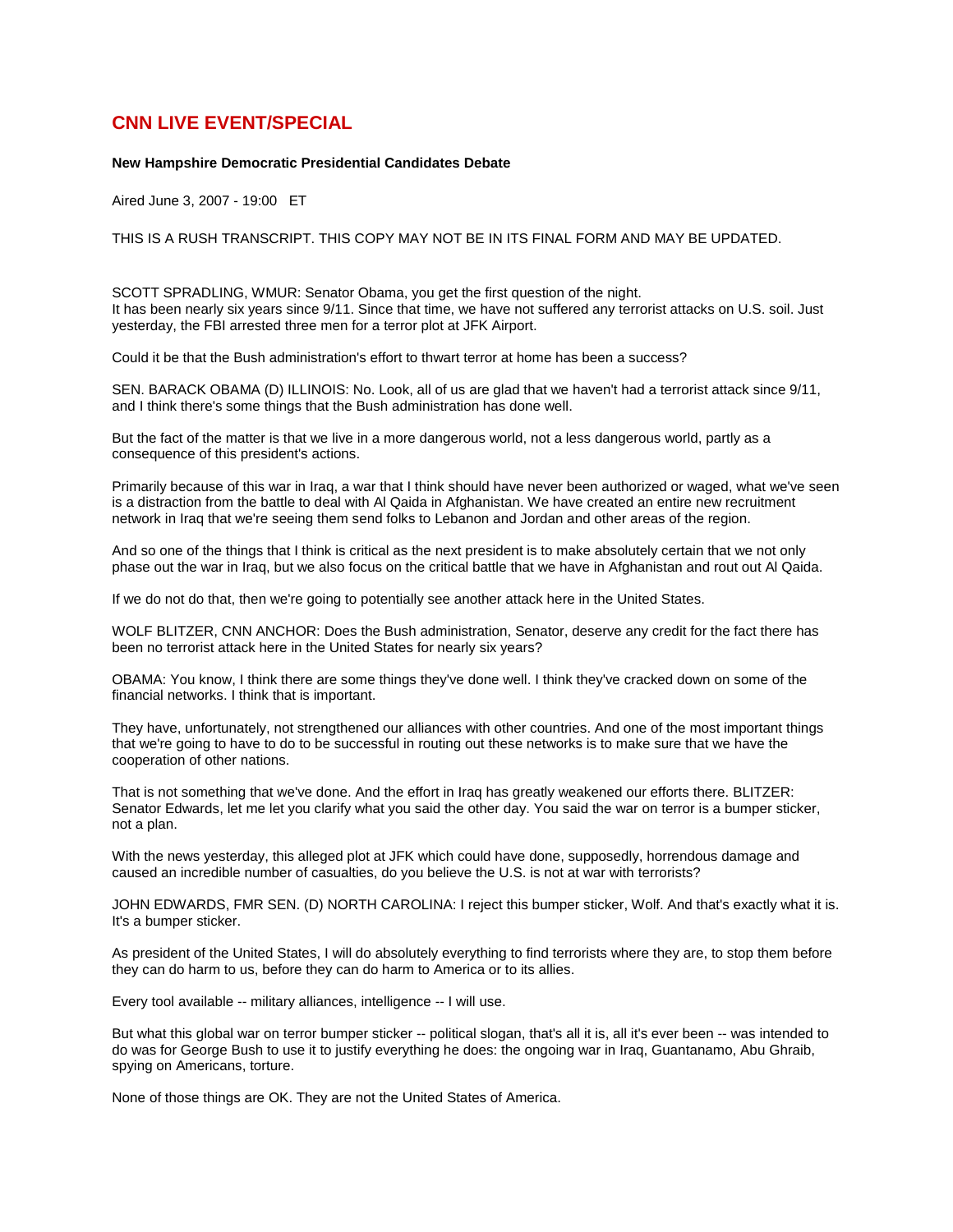BLITZER: All right.

Senator Clinton, do you agree with Senator Edwards that this war on terror is nothing more than a bumper sticker; at least the way it's been described?

SEN. HILLARY CLINTON (D) NEW YORK: No, I do not. I am a senator from New York. I have lived with the aftermath of 9/11, and I have seen firsthand the terrible damage that can be inflicted on our country by a small band of terrorists who are intent upon foisting their way of life and using suicide bombers and suicidal people to carry out their agenda.

And I believe we are safer than we were. We are not yet safe enough. And I have proposed over the last year a number of policies that I think we should following.

BLITZER: Congressman Kucinich, you voted against the Patriot Act when it was first introduced. You've since voted again against it. But some would say yesterday's plot that was described by the FBI underscores the need for precisely that kind of tough measure to deal with potential terrorists out there.

REP. DENNIS KUCINICH (D) OHIO: Benjamin Franklin once said that those who would give up their essential liberties to achieve a sense of security deserve neither.

The Patriot Act has undermined civil rights in this country. And as president of the United States, one of my first acts in office will be to move forward to have the Justice Department overturn the Patriot Act as unconstitutional.

We have to remember that 9/11 led us down a cul de sac. Americans need to reconnect with our deepest sense of self here, Wolf. We have to remember that, you know, the courage that it took to form this country is still within us.

And I want to have what I call the 9/10 forum to recreate -- help us reconnect with the deeper sense of who we are as Americans.

BLITZER: We've got to move on to the next question. I want to go back to Scott.

Go ahead, Scott.

SPRADLING: Thanks, Wolf.

Senator Biden...

SEN. JOSEPH BIDEN (D) DELAWARE: Yes, sir.

SPRADLING: Question for you on Iraq: You are the only person standing on this stage tonight to recently vote to continue funding the troops in Iraq.

My question is this. Why were Senators Obama, Clinton, Dodd, and Congressman Kucinich wrong to vote against the funding?

BIDEN: I'm not going to make a judgment on why they were wrong. I'll tell you why I was right.

No one has fought harder to change this president's policy.

Matter of fact, the very language that was vetoed in the bill was language that I, along with Senator Levin, put in, and I've suggested over a year ago in a proposal I laid forward. That is to start to draw down troops immediately, have them all out by '08.

But, you know, the fact of the matter is: It's about time. We've not been told the truth about this war from the beginning by this president. And the fact is, we got to tell the truth now.

The truth now is, there are 160,000 forces in Iraq. They're in harm's way. Seventy percent of all the injuries are caused by land -- those IEDs.

We know that if we put in these mine-resistant vehicles, the V- shaped-hull vehicles, put them in now, we could save two-third of the lives and two-thirds of the injuries.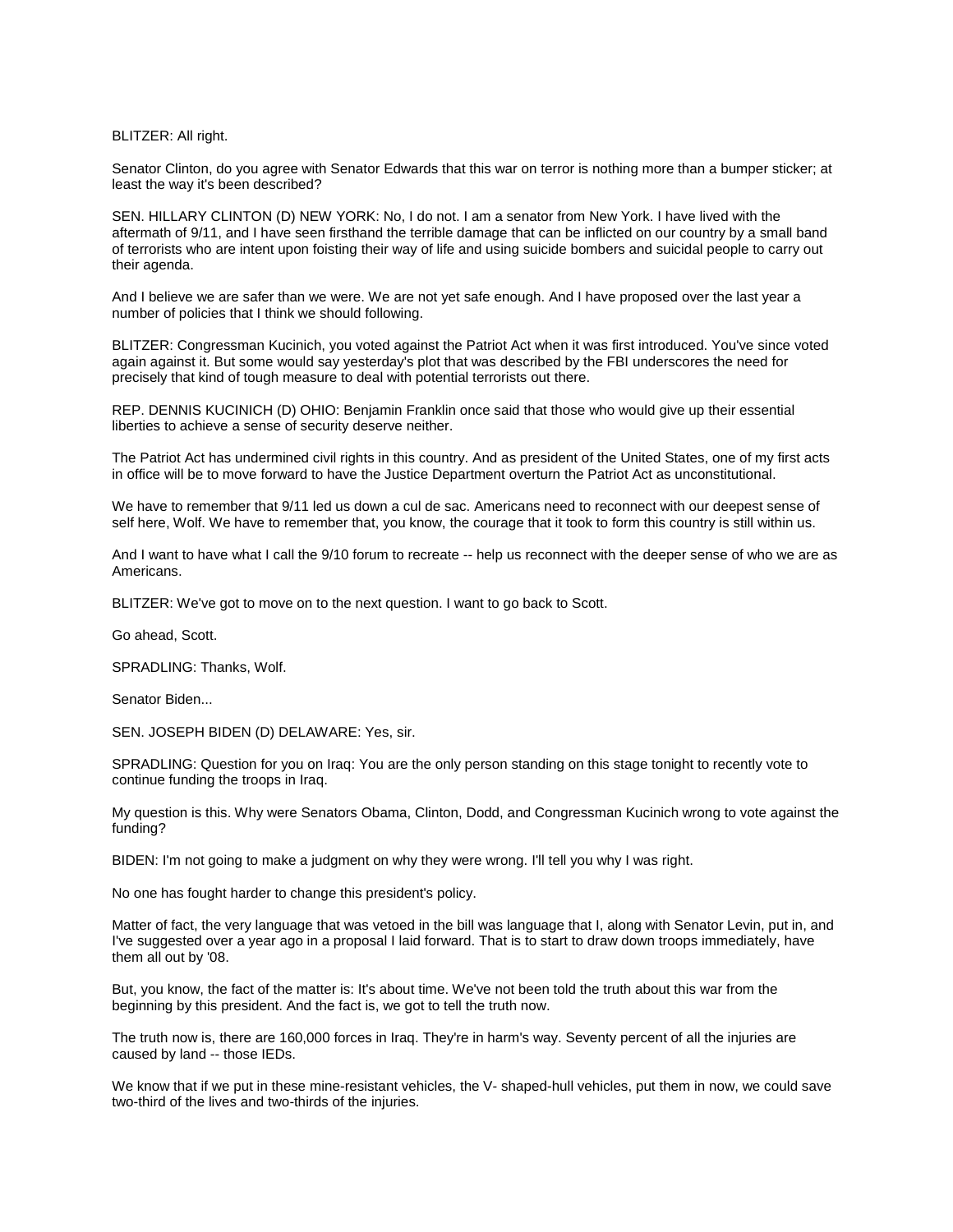My colleagues joined me when I proposed fast-forwarding the funding for that so we could get 2,500 of them into the field by August. If we had voted no and stopped this, it would have delayed that. Lives are at stake.

And I knew the right political vote, but I tell you what: Some things are worth losing elections over.

BLITZER: Senator Biden, why are you reluctant to say now: They were wrong, and you were right?

BIDEN: Because I don't want to judge them. I mean, these are my friends. We have worked together. We've worked hard to try and end this war. We have people telling everybody: Just stop the war, Congress. We have 50 votes. We're busting our neck every single day. So I respect it.

But look, I cannot -- as long as there is a single troop in Iraq that I know if I take action by funding them, I increase the prospect they will live or not be injured -- I cannot and will not vote no to fund them.

BLITZER: Senator Clinton, you voted in favor of every funding for the U.S. troops since the start of the war until now. And some are accusing you and some others of playing politics with the lives of the troops.

#### What is your response?

CLINTON: Well, I have the deepest respect for my friend, Senator Biden, and he and I have agreed on much of what we have attempted to do.

Unfortunately, we don't have a president who is willing to change course. And I think it was time to say enough is enough.

I thought the best way to support our troops was to try to send a very strong message that they should begin to come home. That is the best way to support them. And I thought that vote was an opportunity to do so.

Everybody on this stage, we are all united, Wolf. We all believe that we need to try to end this war. In two nights you're going to have the Republican candidates here. They all support the war. They all support the president. They all supported the escalation. Each of us is trying in our own way to bring the war to an end.

BLITZER: Senator Obama, you did the same thing. Since you came into the Senate, you voted for the funding for the troops for this war until now.

What's your answer?

OBAMA: Wolf, look, everybody supports the troops. And everybody knows that.

To some degree, this was a vote that had to do with how we feel about a continuation of a plan that has not worked.

The president has now announced -- just the other day, he said that this was like Korea. Keep in mind, we've been there six decades in the Korean Peninsula. And the best way for us to support the troops is to ensure that we are not continuing to try to impose a military solution on what is essentially a political problem in Iraq.

And that's why I put forward a bill that would begin a phased redeployment and have all our troops out by March 31st of next year.

BLITZER: I'm going to come to Governor Richardson in a moment.

But, Senator Edwards, where, if at all, do you disagree with any of your Democratic colleagues -- Democratic candidates -- on this issue of the troops, the funding of the war, how to get out?

EDWARDS: Well, I think it's the difference between leading and following.

I think Hillary's right. All of us do want to end this war. But I have made very clear from the outset that the way to end the war is for the Congress to use its constitutional authority to fund. They should send a bill to the president with a timetable for withdrawal, which they did.

The president vetoed. And then it came back. And then it was the moment of truth.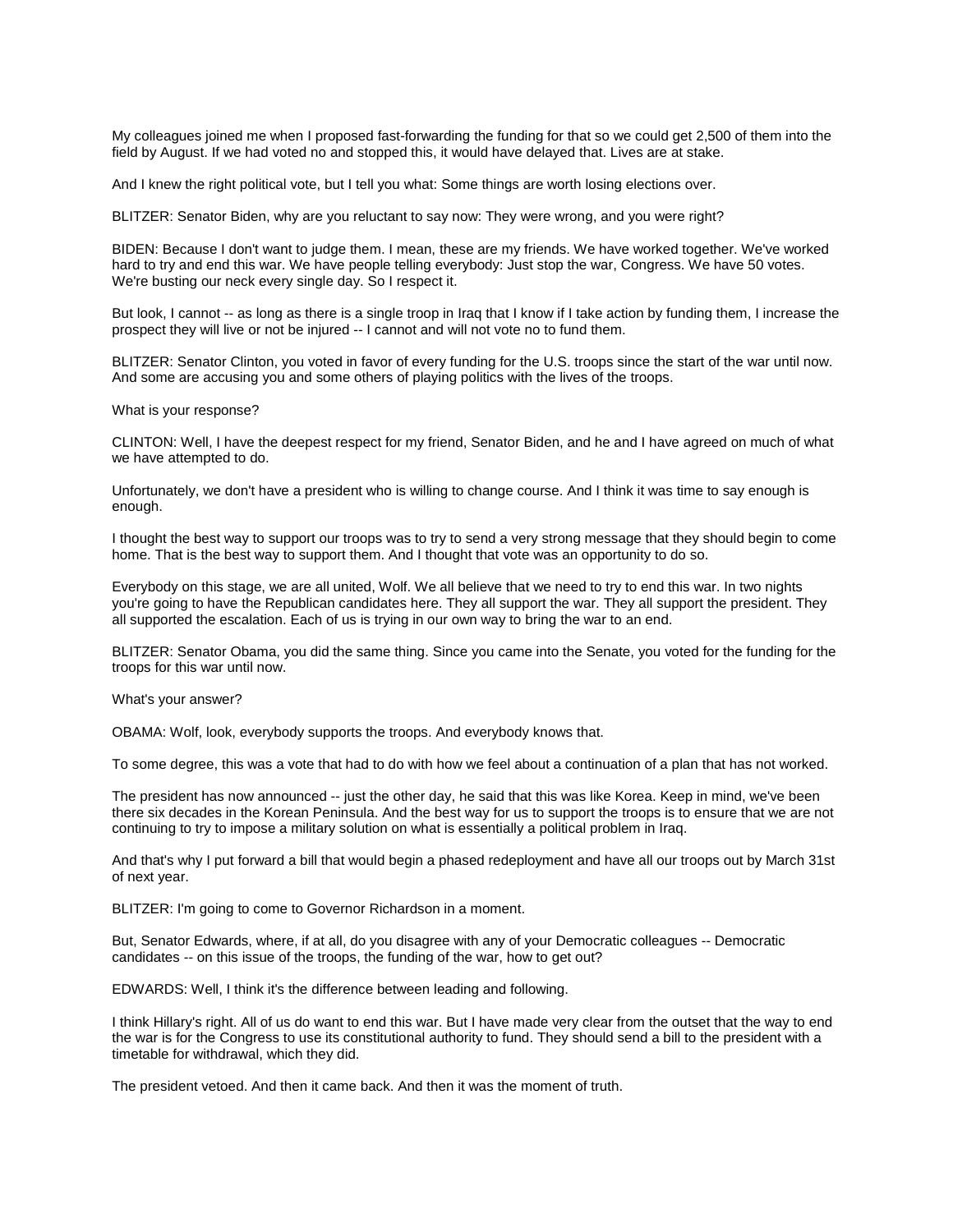And I said throughout the lead-up to this vote that I was against a funding bill that did not have a timetable for withdrawal, that it was critical for the Congress to stand firm. They were given a mandate by the American people.

And others on this stage -- Chris Dodd spoke out very loudly and clearly. But I want to finish this -- others did not. Others were quiet. They went quietly to the floor of the Senate, cast the right vote. But there is a difference between leadership and legislating.

BLITZER: You want to name names?

EDWARDS: No, I think it's obvious who I'm talking about.

BLITZER: It is to me, but it might not be to some of the viewers out there.

EDWARDS: Senator Clinton and Senator Obama did not say anything about how they were going to vote until they appeared on the floor of the Senate and voted. They were among the last people to vote. And I think that the importance of this is -- they cast the right vote, and I applaud them for that. But the importance of this is, they're asking to be president of the United States.

And there is a difference between making clear, speaking to your followers, speaking to the American people about what you believe needs to be done. And I think all of us have a responsibility to lead on these issues, not just on Iraq, but on health care, on energy, on all the other issues.

BLITZER: I'm going to give both of them a chance to respond to you.

### Senator Obama?

OBAMA: Well, look, the -- I think it is important to lead. And I think John -- the fact is is that I opposed this war from the start. So you're about four and a half years late on leadership on this issue. And, you know, I think it's important not to play politics on something that is as critical and as difficult as this.

Now, the fact of the matter is, Joe has a legitimate perspective.

OBAMA: It is not easy to vote for cutting off funding, because the fact is there are troops on the ground. And I'll let Hillary speak for herself, but the fact of the matter is that all of us exercised our best judgment, just as we exercised our best judgment to authorize or not authorize this war. And I think it's important for us to be clear about that.

### BLITZER: All right.

#### Senator Clinton?

CLINTON: And I think it's important particularly to point out: This is George Bush's war. He is responsible for this war. He started the war. He mismanaged the war. He escalated the war. And he refuses to end the war.

And what we are trying to do, whether it's by speaking out from the outside or working and casting votes that actually make a difference from the inside, we are trying to end the war.

And each of us has made that very clear. We have different approaches. I have a three-step plan to bring the troops how starting now, put pressure on the Iraqi government to take responsibility and cut off aid when they won't, and engage in intensive diplomacy, regionally and internationally.

## BLITZER: All right.

CLINTON: The differences among us are minor. The differences between us and the Republicans are major. And I don't want anybody in America to be confused.

BLITZER: Let me let Senator Edwards respond. Are the differences minor between you and these Democratic candidates?

EDWARDS: There are differences between us. And I think Democratic voters deserve to know the differences between us.

I think there is a difference between making very clear, when the crucial moment comes, on Congress ending this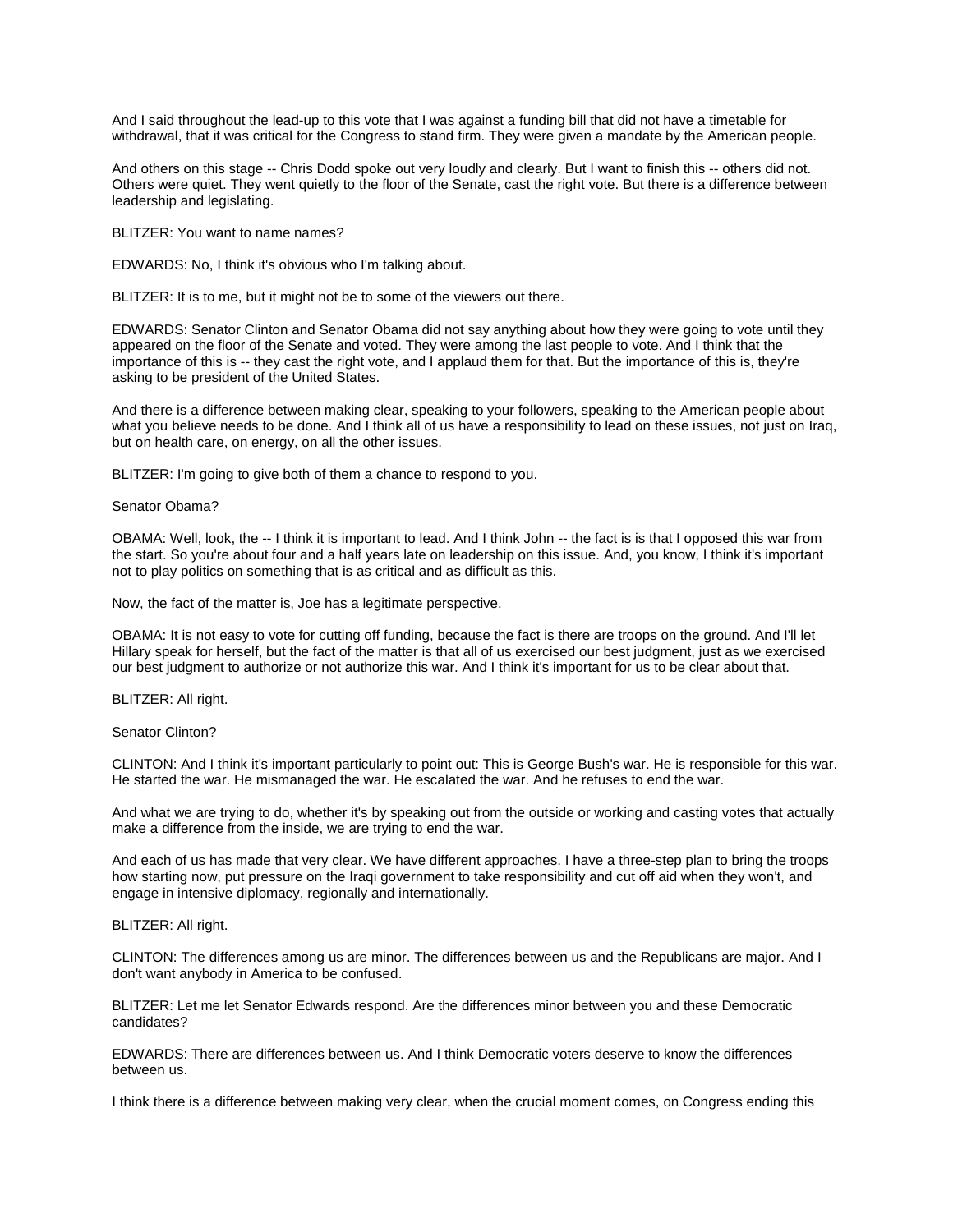war, what your position is, and standing quiet. That's all I'm saying.

BLITZER: All right.

EDWARDS: They eventually voted the right way. I respect them for voting the right way. But there are important differences between us on this. And the voters are entitled to know that.

BLITZER: All right. Senator Dodd -- he voted against the funding as well.

Senator?

SEN. CHRISTOPHER DODD (D) CONNECTICUT; Well, first of all, let me thanks John Edwards for the nice compliment. I appreciate that...

(LAUGHTER)

... in the midst of all this.

Wolf, the first responsibility, and the first priority of an American president is to keep our country safe and secure.

DODD: This policy in Iraq has failed. It is a civil war. Everyone who has looked at this issue has drawn the conclusion that there is no military solution to it.

It seems to me then it's incumbent upon us -- given the fact that we are less safe, less secure, more vulnerable, weaker today, not stronger as a result of this policy -- that we ought to try to bring it to a close.

So I thought the right thing to do was to pursue and push this issue of having a date certain or it tied to funding. It's very, very important, so that we have the ability to move beyond this.

This war has caused many casualties, not the least of which are our troops, obviously, but also the foreign policy. Your first question on terror has been directly affected because of this policy in Iraq.

BLITZER: Governor Richardson, I want Governor Richardson to weigh in because I know you have been very concerned about what is happening with the genocide in Darfur.

What if some of the critics, some of the supporters of this war, are right, and a unilateral, quick U.S. withdrawal from Iraq -- and you want troops out by the end of this year -- does lead not only to an increased civil war, but to genocide in Iraq?

What moral responsibility does the United States have to deal with that scenario?

GOV. BILL RICHARDSON (D) NEW MEXICO: I've spent a lot of time in this region. I was U.N. ambassador. Eighty percent of my time was spent on the Iraq issue. I've talked to the leaders there.

And there is a fundamental difference between my position and the position of my good friends here. I believe that it's a civil war. I believe that there is sectarian conflict already. There is enormous turmoil.

Seven Americans died today. This is what I would do. I would have a resolution under Article I to deauthorize the war, to move forward with a timetable, the end of this calendar year...

BLITZER: But what about genocide? What about the possibility of genocide?

RICHARDSON: ... no residual -- no residual forces.

I think there has to be pointed out a difference in our approach. Obviously, genocide is something in Darfur. You know, I have been involved in that issue.

RICHARDSON: I believe what we need to do there is stop this genocide. Why don't we care about Africa?

BLITZER: What about Iraq, if it were, God forbid, to happen?

RICHARDSON: Well, obviously, I would keep troops in Kuwait, where they are wanted. I would move them to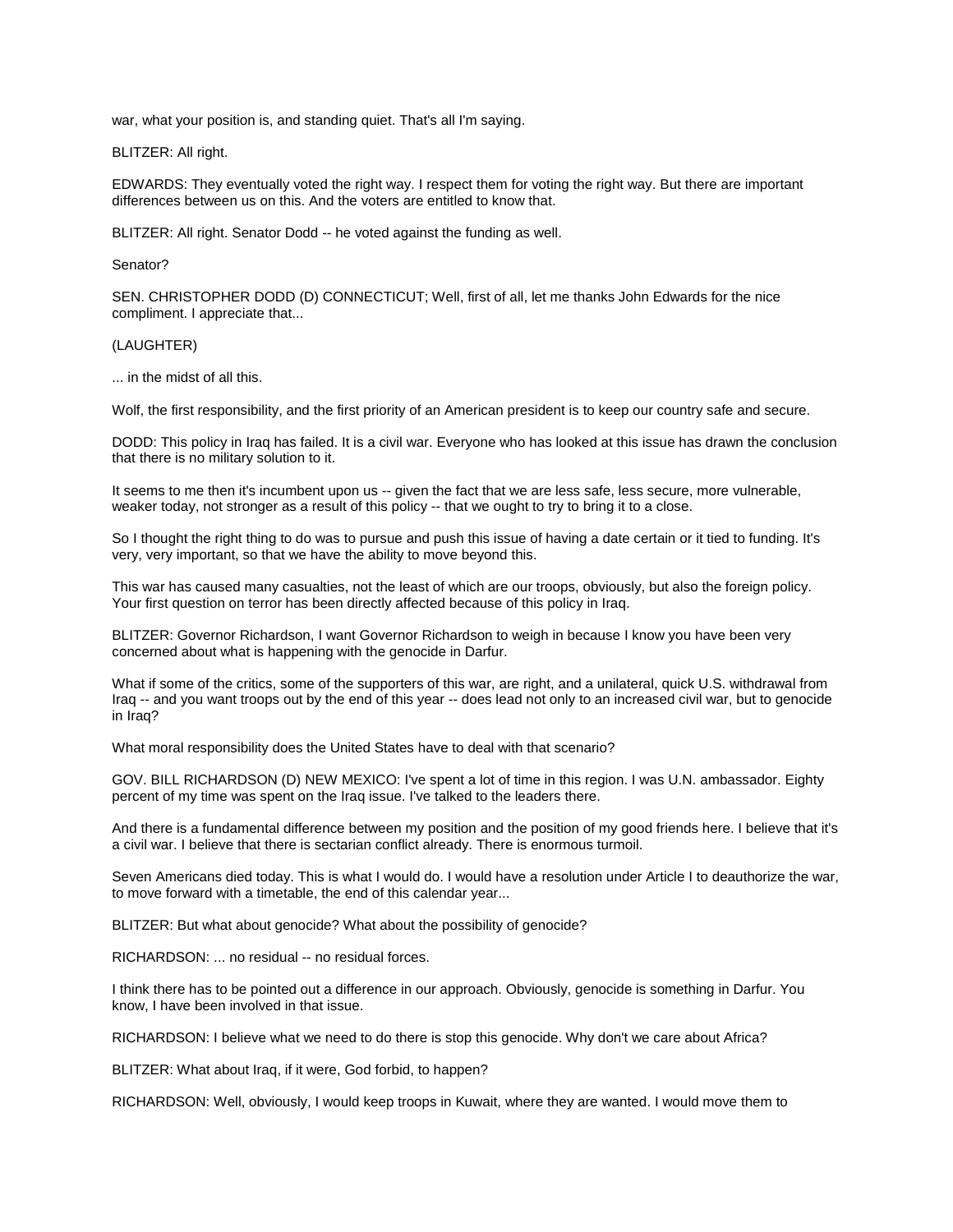Afghanistan to fight Al Qaida.

But I believe that our troops have become a target. Our troops right now have done a magnificent job.

And so what -- the difference between all of us here is this: All of these resolutions, the funding -- supplemental appropriation on funding, on issues relating to timetables is not working because the president is vetoing.

BLITZER: All right...

RICHARDSON: Let me finish.

BLITZER: Hold on one second. We're going to get back to this. We're going to get back to this. I want to let Senator Gravel -- he hasn't had a chance to speak yet.

Senator Gravel, I know you've been outspoken on all of these issues. Where, very briefly, do you disagree with these other Democratic candidates?

MIKE GRAVEL, FMR SEN. (D) ALASKA: Totally. Totally. It's just that simple.

Four of these people here will say that it's George Bush's war. It was facilitated by the Democrats.

GRAVEL: They brought the resolution up. One of them authored, co-authored it here, standing here.

And so it's -- sure, it's George Bush's war. But it's the Democrats' war also.

Now that you want to end it, you're concerned about what's going to happen after we withdraw. Remember Vietnam. All the dominoes are going to fall. Southeast Asia's going to go -- is going to go Communist.

Well, how do we know what will happen? I do know this, that the insurgency is successful because the population sustains that insurgency, period.

BLITZER: All right.

Let's go to the next question from Tom.

Go ahead, Tom.

TOM FAHEY, UNION LEADER: Yes, thank you.

Congressman Kucinich...

CLINTON: It's hard to hear you.

FAHEY: OK.

I'll yell. I don't think the mike is working.

BLITZER: Go ahead.

FAHEY: The New Hampshire Union Leader asked readers to e-mail questions for the candidates...

KUCINICH: I can't...

BLITZER: I don't know if we're having trouble with his mike.

I'll read you his question.

KUCINICH: Yeah, go ahead.

BLITZER: The Union Leader, the main newspaper here in New Hampshire, asked readers to e-mail their questions.

Here's one from Michael Pelletier (ph), a major in the New Hampshire National Guard: "Can you tell me if the mission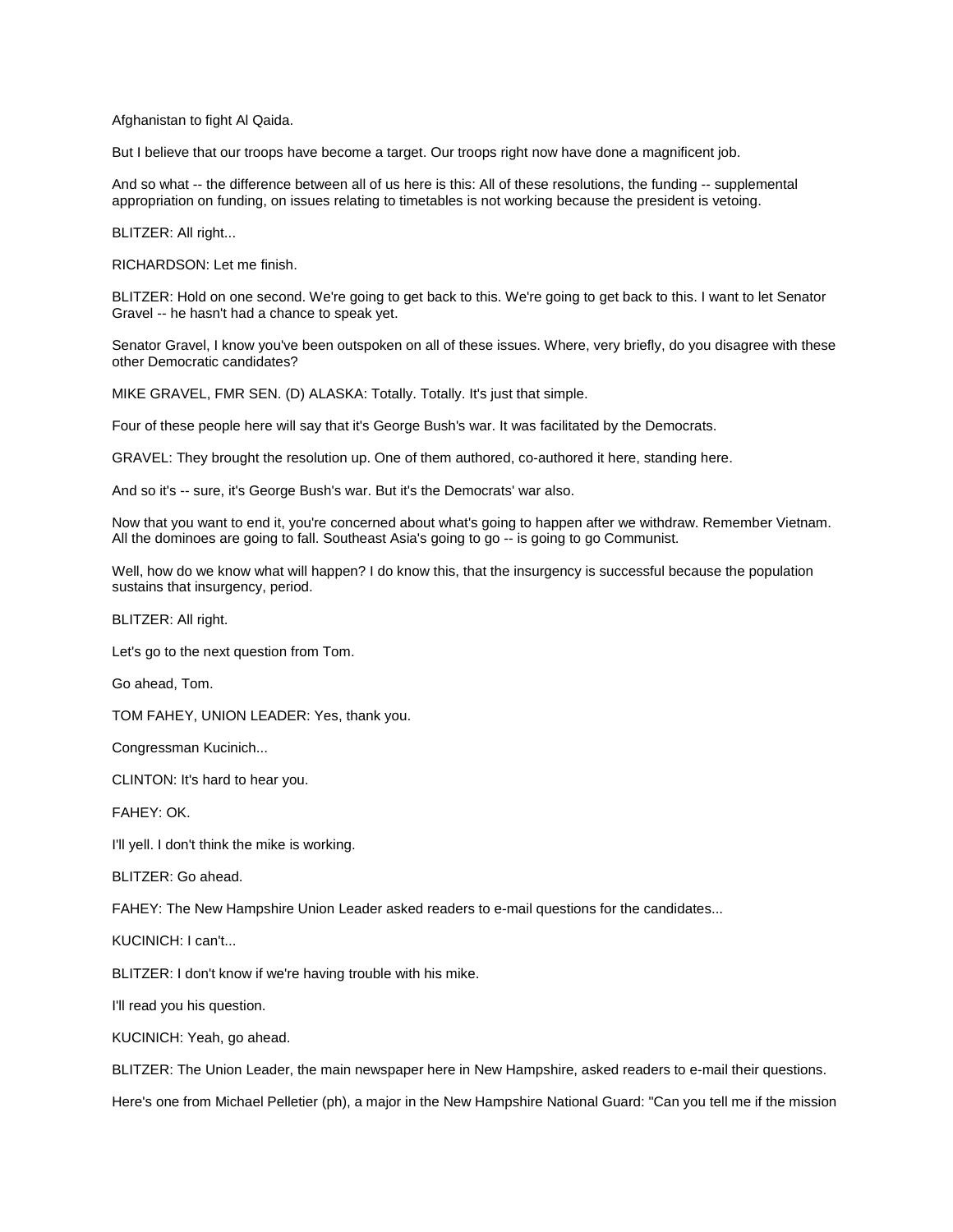we accomplished during our deployment in Iraq was worth our effort and sacrifice, or was it a waste of time and resources?"

KUCINICH: I honor the people who served. We all owe them a debt of gratitude. But those who sent those soldiers were wrong. They should have never been sent there in the first place, Wolf.

This war has been based on lies. And we could have a productive evening here right now if all of my colleagues on this stage or in the Congress would commit to telling the Democratic leadership not even to offer a funding bill, because that's really the way to end the war, Wolf.

Just say, no money. The war is over. You want to end it? Bring them home. Stop the funding. And this is where Senator Clinton says, well, this is George Bush's war. Oh, no. There's a teachable moment here. And the teachable moment is that this war belongs to the Democratic Party because the Democrats were put in charge by the people in the last election with the thought that they were going to end the war.

Well, they haven't. They have to stop the funding. And I certainly am urging all of my colleagues here, don't give him any more money. The money's in the pipeline right now, enough to bring the troops home. Let's end the war and let's make this a productive evening.

BLITZER: Senator Biden?

BIDEN: Wolf, look, the Republicans and this president have not told us the truth about this war from the beginning. The last thing we Democrats should do is not be telling the truth.

We have 50 votes in the United States Senate. We have less of a majority in the House than any time other than the last eight years.

Ladies and gentlemen, you're going to end this war when you elect a Democratic president. You need 67 votes to end this war.

I love these guys who tell you they're going to stop the war. Let me tell you straight up the truth. The truth of the matter is, the only one that's emboldened the enemy has been George Bush by his policies, not us funding the war.

We're funding the safety of those troops there until we can get 67 votes...

BLITZER: All right. Hold on, hold on. I want to bring Senator Clinton in.

Senator Clinton, do you regret voting the authorize the president to use force against Saddam Hussein in Iraq without actually reading the national intelligence estimate, the classified document laying out the best U.S. intelligence at that time?

CLINTON: Wolf, I was thoroughly briefed. I knew all the arguments. I knew all of what the Defense Department, the CIA, the State Department were all saying. And I sought dissenting opinions, as well as talking to people in previous administrations and outside experts.

You know, that was a sincere vote based on my assessment that sending inspectors back into Iraq to determine once and for all whether Saddam Hussein had weapons of mass destruction and using coercive diplomacy was not an unreasonable act.

What I did not count on, and what none of us did who voted to give the president authority, is that he had no intention to allow the inspectors to finish their job.

Now, we can argue about the past, or we can answer the question you asked about the National Guard. Our troops did the job they were asked to do. They got rid of Saddam Hussein. They conducted the search for weapons of mass destruction. They gave the Iraqi people a chance for elections and to have a government. It is the Iraqis who have failed to take advantage of that opportunity.

BLITZER: So let me just be precise, because the question was: Do you regret not reading the national intelligence estimate?

CLINTON: I feel like I was totally briefed. I knew all of the arguments that were being made by everyone from all directions. National intelligence estimates have a consensus position and then they have argumentation as to those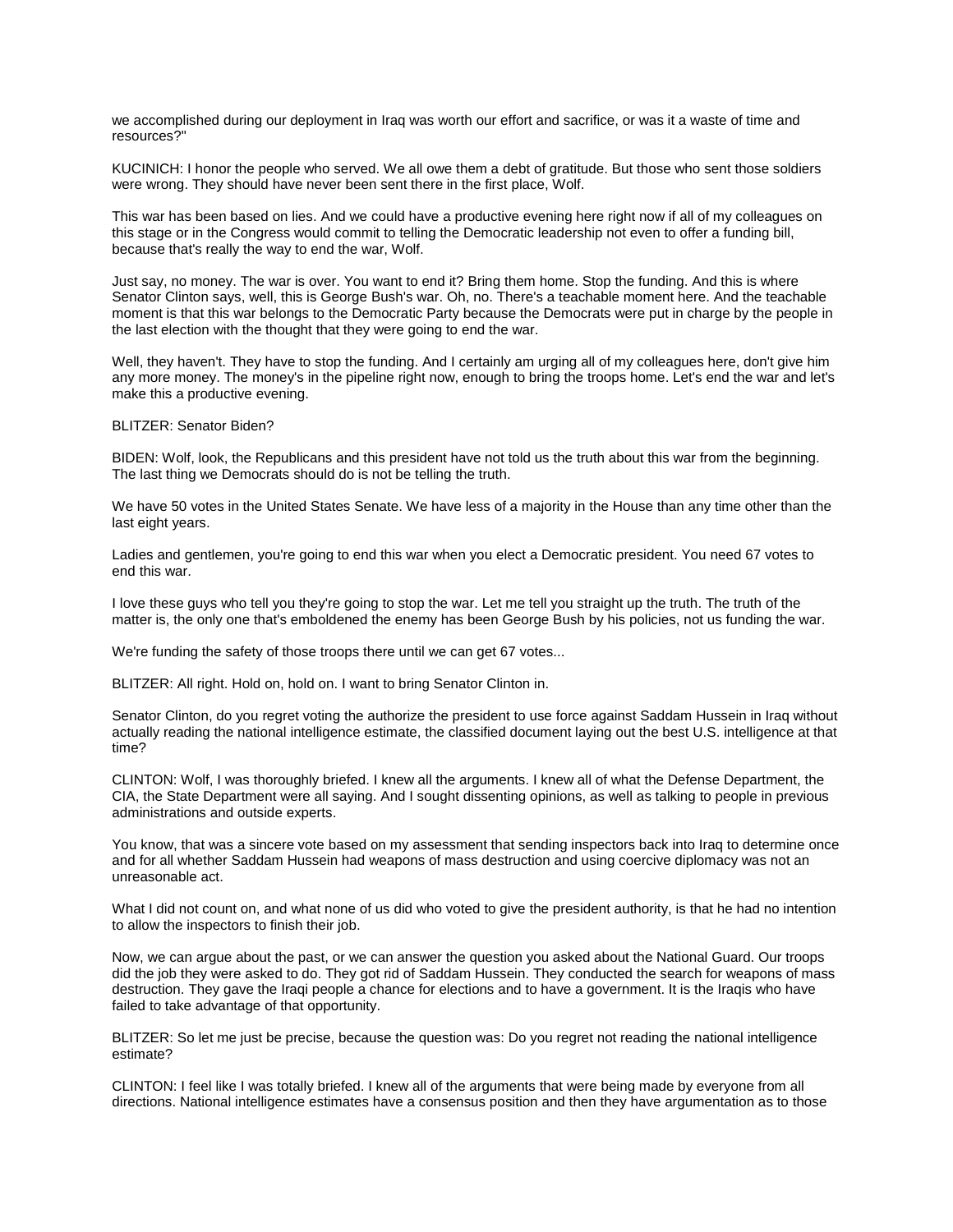people who don't agree with it. I thought the best way to find out who was right in the intelligence community was to send in the inspectors.

If George Bush had allowed the inspectors to finish the job they started, we would have known that Saddam Hussein did not have WMD and we would not have gone and invaded Iraq.

BLITZER: Senator Edwards, you didn't read that national intelligence estimate either. Do you regret that?

EDWARDS: No, actually, I think that I would agree with some of what Hillary just said. I think it's true that I was on the Intelligence Committee -- and I don't think Senator Clinton was, but I was on the Intelligence Committee. I received direct information from that. I met with former high-level people in the Clinton administration who gave me additional information. And I read the summary of the NIE.

I think I had the information I needed. I don't think that was the question.

I think one difference we do have is I think I was wrong. I should never have voted for this war.

And this goes to the issue that Senator Obama raised a few minutes ago. He deserves credit for being against this war from the beginning. He was right. I was wrong.

# (APPLAUSE)

And I think it is important for anybody who seeks to be the next president of the United States, given the dishonesty that we've been faced with over the last several years, to be honest to the country.

We have to re-establish trust between the American people and the president.

#### BLITZER: All right.

EDWARDS: And that's going to require any of us who want to be president to be open and honest with the American people.

BLITZER: Senator Obama, you didn't think the war was the right thing to do, even though you weren't in the U.S. Senate. You didn't have access to any intelligence information at the time. Do you think someone who authorized the use of force to go to war in Iraq should be president of the United States?

OBAMA: I don't think it's a disqualifier. I think that people were making their best judgments at the time.

I will say on the National Intelligence Estimate that Chairman Graham -- Bob Graham of Florida, who at the time was the head of the Intelligence Committee -- cited that specifically as one of the reasons that he voted against it.

So obviously there was some pertinent information there.

I appreciate John's compliment.

When I looked at the issue, what I saw was a weak case on the part of this administration, the sort of fear-mongering that I think, John, you've referred on this stage tonight.

And the critical thing for us moving forward is to recognize that we are not going to be able to continue to throw our troops at a civil war and be able to succeed.

And I just have to go back to what I said earlier. This is an enormous distraction from the battle that does have to be waged in Afghanistan in rooting out Al Qaida. That is something that we have failed to do. We have the opportunity to be successful there. But we have to finish the job.

BLITZER: Senator Gravel, do you think someone who voted to authorize the president to go to war should be president of the United States?

GRAVEL: Not at all, because it's a moral criteria.

And there's information coming out -- Senator Durbin, Mr. Shrum, in his book -- that really points out that these people knew that there was two sets of intelligence going on at the same time. And they made a political decision to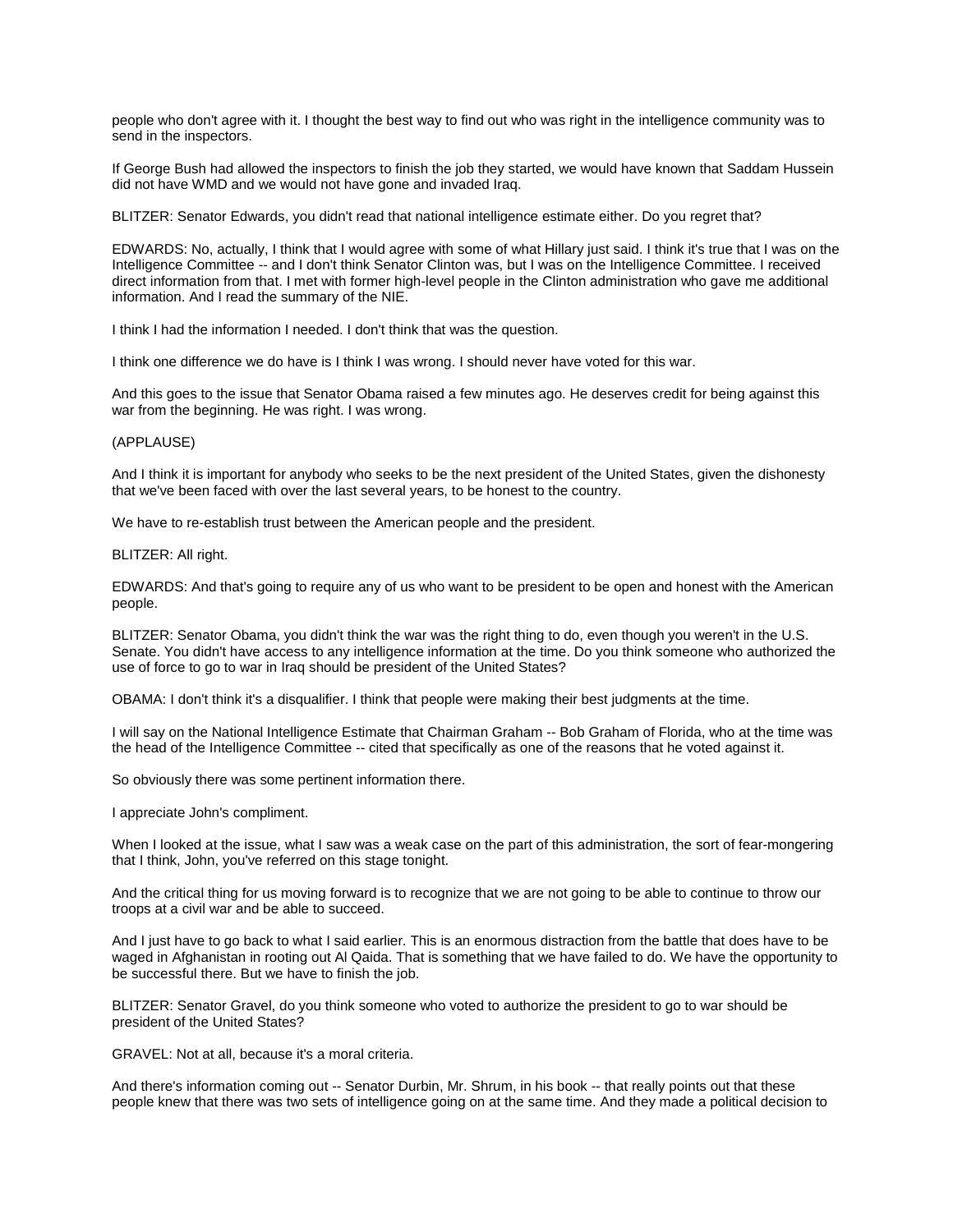vote the way they voted, a political decision that cost -- stop and think. We have killed more Americans than was done on the 11th of September.

BLITZER: When you...

GRAVEL: More Americans died because of their decision. That disqualifies them for president. It doesn't mean they're bad people. It just means that they don't have moral judgment. And that's very important when you become president.

BLITZER: All right.

Senator Clinton, you want to respond?

CLINTON: Well, I have said repeatedly that if I had known then what I know now, I never would have voted to give the president authority. And in the last debate, I said that, you know, it was a mistake to trust George Bush that he would do what he told all of us he would do.

He made it in speeches, he told us in private that he would put the inspectors in to determine whether or not the International Atomic Energy Agency, the Clinton administration, many other countries who thought that there were stores of chemical and biological weapons were true or not.

Now, I do not think that that is a necessarily wrong judgment at the time.

What was wrong is the way this president misused the authority...

BLITZER: All right.

CLINTON: ... that some of us here gave him. And that has been a tragedy.

BLITZER: We have to move on to the next question. I want to go back to Tom.

Tom, hopefully you're microphone is working.

FAHEY: Yes, I'm hoping, too.

Governor Richardson, a question on immigration. Despite your doubts about the immigration bill that's now pending in the U.S. Senate, you support granting legal status to about 12 million people who have entered this country illegally.

Why is this not an amnesty program?

BLITZER: All right. I don't know if all the candidates could hear your microphone, so I'm going to re-read his question to make sure all of you heard it.

The question is directed to Governor Richardson.

Governor Richardson, despite your doubts about the immigration bill pending in the Senate, you support granting legal status to roughly 12 million people who entered the United States illegally.

Why is this not an amnesty program?

RICHARDSON: I'm a border governor. Two years ago, I declared a border emergency because of the tremendous flow of drugs and illegal workers coming into my state.

I deal with this issue every day.

Here's my position: I would not support legislation that divided families; I would not support legislation that builds a wall, a Berlin-type wall, between two countries the way the bill in the Congress exists today. Now, what are the essential components of any good, sensible immigration bill?

One, increases border patrols; double the size of border patrols and technology. That makes sense. Don't reduce the National Guard that's there.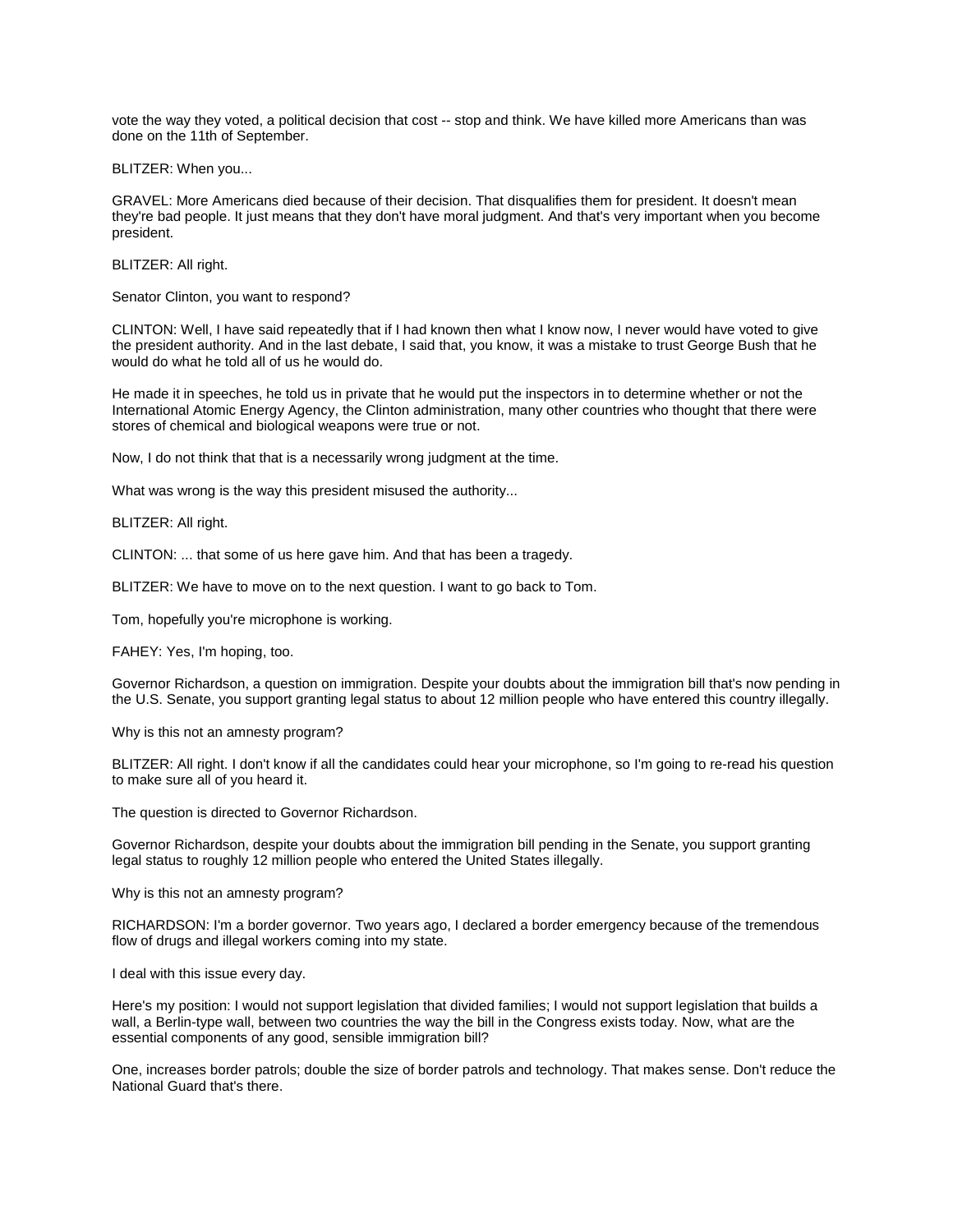Secondly, an earned legalization program -- yes, I support that -- one that is based on learning English, paying back taxes, passing a background check, getting behind those that are trying to get here legally, obeying laws, embracing American values.

And then, lastly, finding ways that we penalize employers that knowingly hire illegal workers. That is essential in an immigration bill.

BLITZER: Let me get back to the question. Almost all of these 12 million illegal immigrants who are here would qualify for this new Z visa, which would make them legal residents of the United States. So here is the question: Why isn't this amnesty?

RICHARDSON: It isn't an amnesty...

BLITZER: Why?

RICHARDSON: ...because what this bill does is it sets standards, the standards that I mentioned: learning English, passing background checks. There is a touch-back provision. The head-of-household has to go back and then apply. I believe that is unworkable, too. It divides families. But you don't immediately get an amnesty. You don't immediately get citizenship. It is a process that takes about 13 years.

Now, I commend the Congress for facing up to having a legalization plan, but I will not support a bill -- our immigration laws in this country always bring families together. together.

This separates families.

BLITZER: All right.

RICHARDSON: There's also a provision -- this is important -- that involves -- that involves guest workers. They should have labor protections.

BLITZER: All right.

RICHARDSON: We don't want to create a permanent underclass in those workers.

BLITZER: Senator Biden, let me let you weigh in. You voted last year to support this immigration legislation, including the construction of an approximately 700-mile fence along the border between the United States and Mexico.

Governor Richardson doesn't think there needs to be such a fence. Why is he wrong?

BIDEN: Well, he's not wrong. There doesn't need to be a 700- mile fence. But there does need -- look, we ought to start -- we all love this phrase: Start talking truth to power.

Fourteen million illegals: Now, you tell me how many buses, carloads, planes -- they're going to go out and round up all these people, spend hundreds of millions and billions of dollars to do it, with the whole world watching, while we send these folks back.

Rather than get a background check on all of them, take out the criminals, get them back, and provide for a means by which we allowed earned citizenship over the next decade or so.

BIDEN: Folks, being commander in chief requires you to occasionally be practical.

### (LAUGHTER)

BLITZER: If you don't think there needs to be a fence, why did you vote for that legislation?

BIDEN: Well, that fence was -- the reason I voted for the fence was that was the only alternative that was there.

And I voted for the fence related to drugs. A fence will stop 20 kilos of cocaine coming through that fence. It will not stop someone climbing over it or around it.

And so -- but this bill has a much more reasonable provision in it. It has much -- a shorter fence. It does have the Border Patrol requirements. And it is designed not just to deal with illegals, it's designed with a serious drug trafficking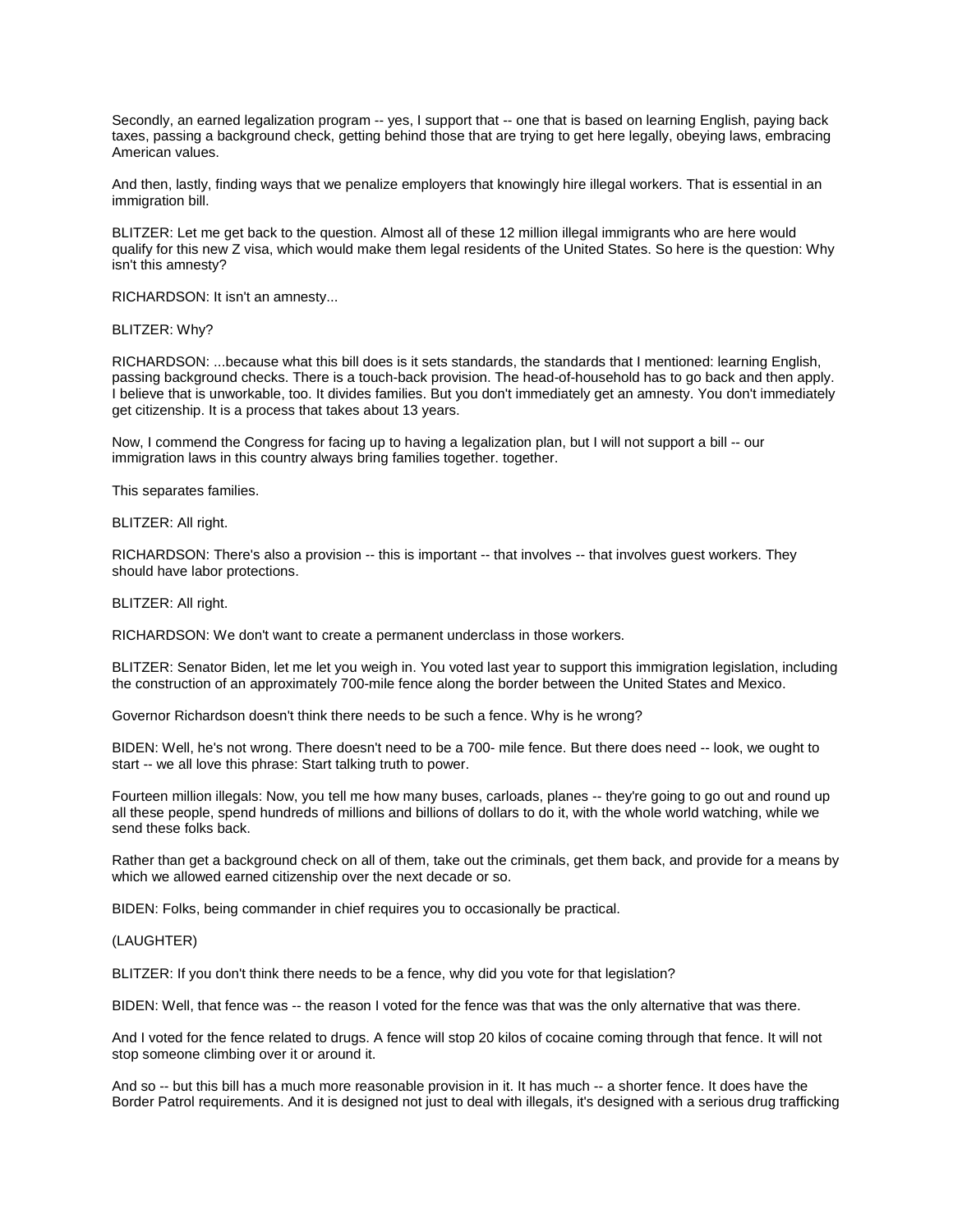problem we have.

BLITZER: Let me bring back Senator Obama.

You also voted for that legislation, including the construction of that fence. And some say, to be even-handed, if you want to build a fence along the border with Mexico, you should also build a fence along the border with Canada.

OBAMA: Well, we should certainly do a better job patrolling the borders in Canada. In fact, this recent case with the young lawyer who had tuberculosis being waved through by a border guard because he said he looked OK is a problem. And we've got to strengthen our border patrols on both sides.

But let's go back to the essential issue here. We are a country of immigrants. We're also a country of laws. And the question is, how do we balance that appropriately?

I am hopeful that we can solve this problem constructively. I think Joe is exactly right, that we want to have a situation in which those who are already here, are playing by the rules, are willing to pay a fine and go through a rigorous process, should have a pathway to legalization. And I think most Americans will support that if they have some sense that the border is also being secured.

What they don't want is a situation in which there is a pathway to legalization and you've got another several hundred thousands of folks coming in every year.

And that, I think...

BLITZER: All right.

OBAMA: ... is a sensible position we should be able to arrive at.

BLITZER: We're going to move on to the next question. But before we do, one related question. And I'm going to periodically ask you to raise your hand if you agree or you -- if you agree with the question. And I want you to raise your hand if you believe English should be the official language of the United States.

The only hand I see is Senator Gravel.

GRAVEL: Yeah. We speak English. That doesn't mean we can't encourage other languages. I speak French and English. People speak Spanish and English. But the official language of the United States of America is English.

OBAMA: Can I just make a point, though?

BLITZER: All right.

OBAMA: I have to say that that kind of question...

(APPLAUSE)

BLITZER: All right, hold on.

OBAMA: ... this is the kind of question that is designed precisely to divide us. You know, you're right. Everybody is going to learn to speak English if they live in this country. The issue is not whether or not future generations of immigrants are going to learn English. The question is: How can we come up with both a legal, sensible immigration policy?

And when we get distracted by those kinds of questions, I think we do a disservice to the American people.

(APPLAUSE)

BLITZER: All right. We're going to save our applause until the end, please.

Senator Clinton?

CLINTON: Wolf, let me add that we faced that in the Senate last year as to whether we would or would not vote for it.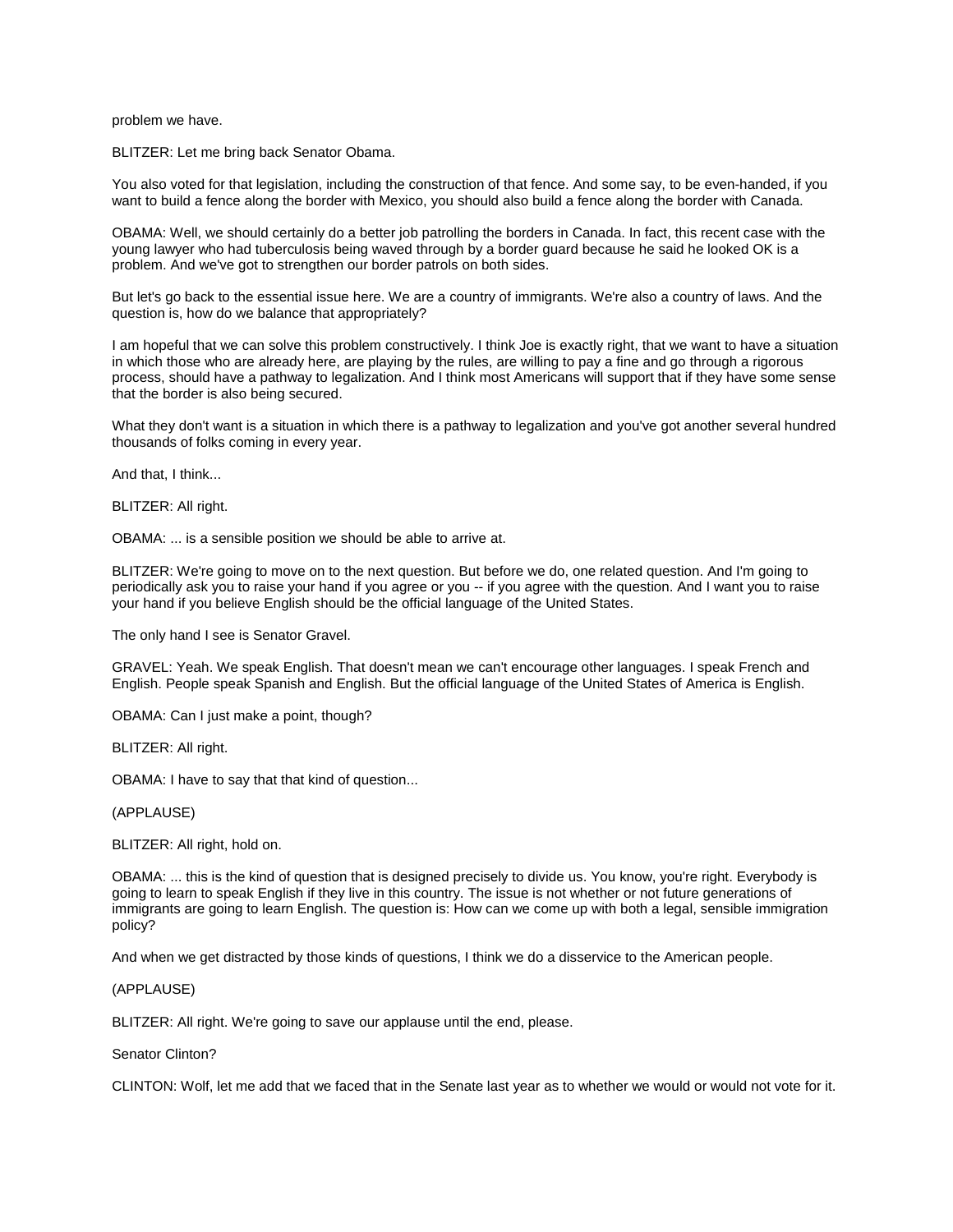The problem is that if it becomes official instead of recognized as national -- which indeed it is, it is our national language -- if it becomes official, that means in a place like New York City you can't print ballots in any other language. That means you can't have government pay for translators in hospitals so when somebody comes in with some sort of emergency there's nobody there to help translate what their problem is for the doctor.

So many of us -- I did, at least -- voted to say that English was our national language, but not the official language because of the legal consequences of that.

BLITZER: Senator Dodd, you know most of the polls show an overwhelming majority of the American public favors making English the official language of the United States.

DODD: Well, I think the points that were made by Barack Obama and Hillary are very, very important here. This is the kind of question that does divide us.

Just a related point here: We need to be encouraging more language training in our country. At the time of the 9/11 attacks here, we had advertisements running in national newspapers for anybody who could speak Arabic, here.

We have too few of our people in our country that can understand second languages. This is the 21st century. This is a global economy. We need to encourage more diversity in that.

BLITZER: All right...

DODD: Certainly, we have a national language here. I speak fluent Spanish, along with Bill Richardson.

BLITZER: All right...

DODD: I'm proud of the fact I speak two languages. But we ought to be encouraging more of that in the country and not talking about how we have one official language in our nation. That's not helping our country.

BLITZER: All right. We're going to go on to the next question because our time is obviously limited.

Scott, go ahead.

SPRADLING: Thanks, Wolf.

Senator Edwards, question for you, sir. I was struck by your conversation that you had a moment ago about dishonesty in politics, and wanting to make things clear.

This is a health care question for you, and really focusing on price tags here.

Governor Richardson, for example, says that you can fund health care meaningfully without raising taxes. Senator Clinton has said that she's not prepared to say she will raises taxes to reform health care. Your plan does raise some taxes to fund your universal health care program.

So I am wondering: From your perspective, are they being honest about the true costs of universal health care in America?

EDWARDS: Let me say, first, I think it's a very healthy thing that we have Democrats coming out with health care plans. This country's health care system is completely dysfunctional. I am proud of the fact that I was the first person to come out with a specific, truly universal health care plan.

Senator Obama came out with a plan just a few days ago, which I don't believe is completely universal, but he deserves to be credited because he laid out what the cost is, and exactly how he was going to pay for it.

I do believe that -- and by the way, you didn't say this, but my plan costs \$90 billion to \$120 billion a year.

I'd pay for it by getting rid of Bush's tax cuts for people who make over \$200,000 a year.

And I believe you cannot cover everybody in America, create a more efficient health care system, cover the cracks, you know, getting rid of things like pre-existing conditions and making sure that mental health is treated the same as physical health, I don't think you can do all those things for nothing. That's not the truth.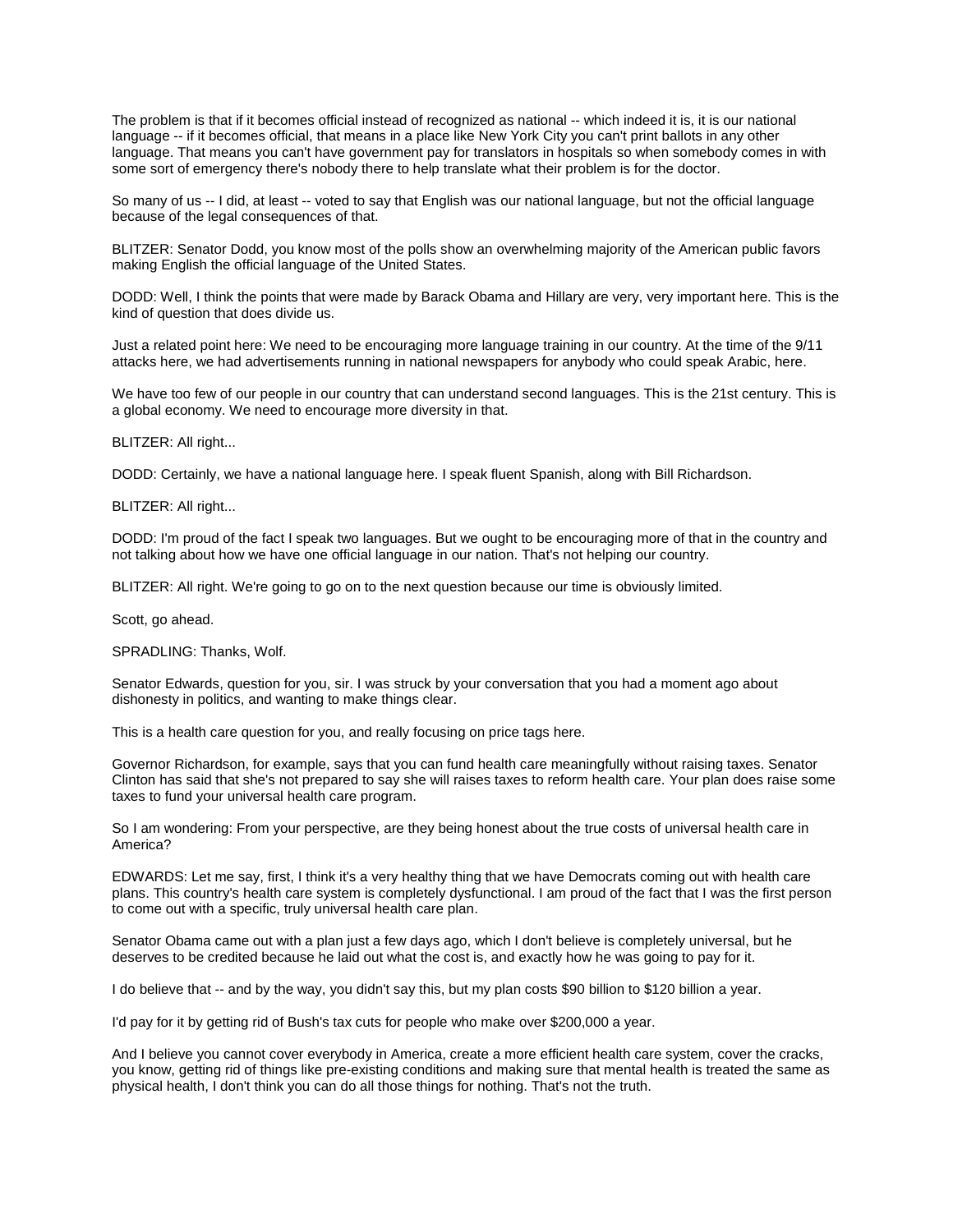And I think people have been so sick of listening to politicians who come and say, "We're going to give you universal health care. We're going to change the way we use energy in America. We're going to strengthen the middle class, have middle class tax cuts, and, in the process, we're going to eliminate the federal deficit."

BLITZER: Thank you.

EDWARDS: That is not the truth. And we need to be honest with people about that.

BLITZER: Let me let Senator Obama weigh in, because you did release your plan, that Senator Edwards says is not really a universal health care plan because it isn't mandatory on everyone.

I wonder if you'd want to respond to that.

OBAMA: You just identified the basic disagreement with John and I.

By the way, I think John has a lot of good elements in his plan. And I think that as people release their plans, I think there's going to be a lot of overlap, which is a good thing.

But the main disagreement with John and I is John believes that we have to have mandatory insurance for everyone in order to have universal health care.

My belief is that most families want health care but they can't afford it. And so my emphasis is on driving down the costs, taking on the insurance companies, making sure that they are limited in the ability to extract profits and deny coverage; that we make sure the drug companies have to do what's right by their patients instead of simply hording their profits.

If we do those things, then I believe that we can drive down the costs for families. In fact, we've got very conservative, credible estimates that say we can save families that do have health insurance about a \$1,000 a year. And we can also make sure that we provide coverage for everybody else. And we do provide mandatory health care for children.

BLITZER: Senator Clinton, you've been involved in this issue -- as all of us remember -- for a long time.

What do you think of Senator Obama's plan?

CLINTON: Well, I'm thrilled that universal health care is back on the national agenda. You know, as we remember, back in '93 and '94 we tried to come forward with a plan. We weren't successful. I have the scars to show for that experience.

But I am convinced that now when the Democrats all are coming forward saying, "This has to be a national goal," we then can try to get the political will.

The most important thing is not the plan. Because there are only a few ways to do this. And we're all talking pretty much about the same things. From my perspective, we have to lower cost, improve quality and cover everybody.

What's important, and what I learned in the previous effort is you've got to have the political will -- a broad coalition of business and labor, doctors, nurses, hospitals -- everybody standing firm when the inevitable attacks come from the insurance companies and the pharmaceutical companies that don't want to change the system because they make so much money out of it.

BLITZER: Senator Clinton, you can do that without raising taxes?

CLINTON: Well, Wolf, here's the challenge. I have put forth approximately \$120 billion in savings from health care changes that can come; everything from electronic medical records to better management of chronic care. That is about in the ballpark of what all of us believe it will cost to cover everyone.

The challenge that I'm wrestling with is: How do we realize the savings? Now, I don't think there's any Democrat that is not going to let the Bush tax cuts on the wealthiest Americans expire. We're all going to do that. So that money will be available.

How, then, do we set forth the priorities that we want to address, including energy efficiency, dealing with global climate change and so much else?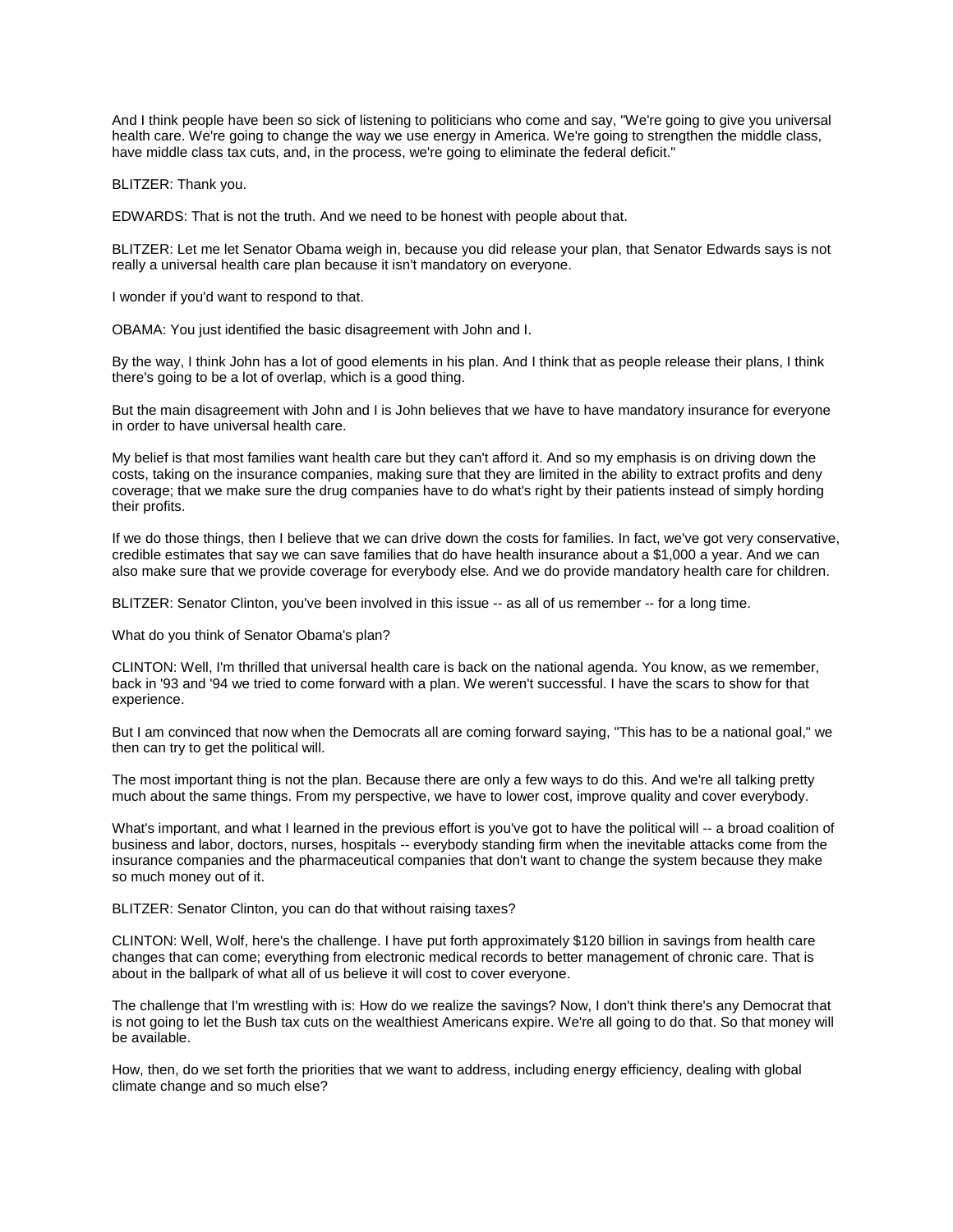BLITZER: All right. Governor Richardson, I want you to weigh in, and then I'll let Senator Dodd weigh in.

RICHARDSON: As governor of New Mexico, this is what we did. We insured every child under 5. My wife Barbara, who sits here, led an effort in the state to increase immunizations.

We got rid of junk food in schools. We brought mandatory phys ed...

BLITZER: But can you do national health care...

RICHARDSON: Yes, yes, you can. Here's how we do it.

BLITZER: ... universal health care, without raising taxes?

RICHARDSON: Yes. This is how we do it.

Number one: My plan is mandatory. You do have everybody sharing -- the employer, the employee -- you have the state and the federal government.

Secondly, I believe that we can have a plan where, if you were satisfied with your health care plan, you can keep it. No new bureaucracies. But, in addition to that, you focus on prevention. You allow everybody to get the congressional plan that every member here has.

BLITZER: Thank you.

RICHARDSON: You bring Medicare 55 and over...

BLITZER: All right.

RICHARDSON: That's what you do.

BLITZER: Thank you, Governor.

I promised Senator Dodd he could weigh in as well.

DODD: Well, listen, this is a -- there's not a person in this audience or who's watching this program who wouldn't tell you that they've encountered the problems of the health care system in this country.

It is shameful. We rank 42nd in infant mortality in the United States worldwide. We rank 45th in life expectancy.

It is shameful that in the 21st century we have 47 million of our fellow citizens without health care coverage; 9 million children. And the number's growing every single day.

Look, as we've said here, there's basic agreement about universality here, dealing with information technology, preventive care, chronic illnesses -- what's been missing in all of this is the ability to bring people together to get the job done.

BLITZER: All right... DODD: That's what I've done for 26 years. That's what you need to be able to do...

BLITZER: I'm going to...

DODD: ... because no one party is going to write this whole thing. It's going to take cooperation to get it done.

BLITZER: I'm going to move onto the next question.

EDWARDS: Can I just say -- just 15 seconds on it?

BLITZER: I'll let Senator Edwards, and then, Congressman Kucinich -- I've got a specific question for Congressman Kucinich. But go ahead.

EDWARDS: OK. I'll be very quick. I think it is very important, though, to understand -- I think Senator Obama was very honest just now.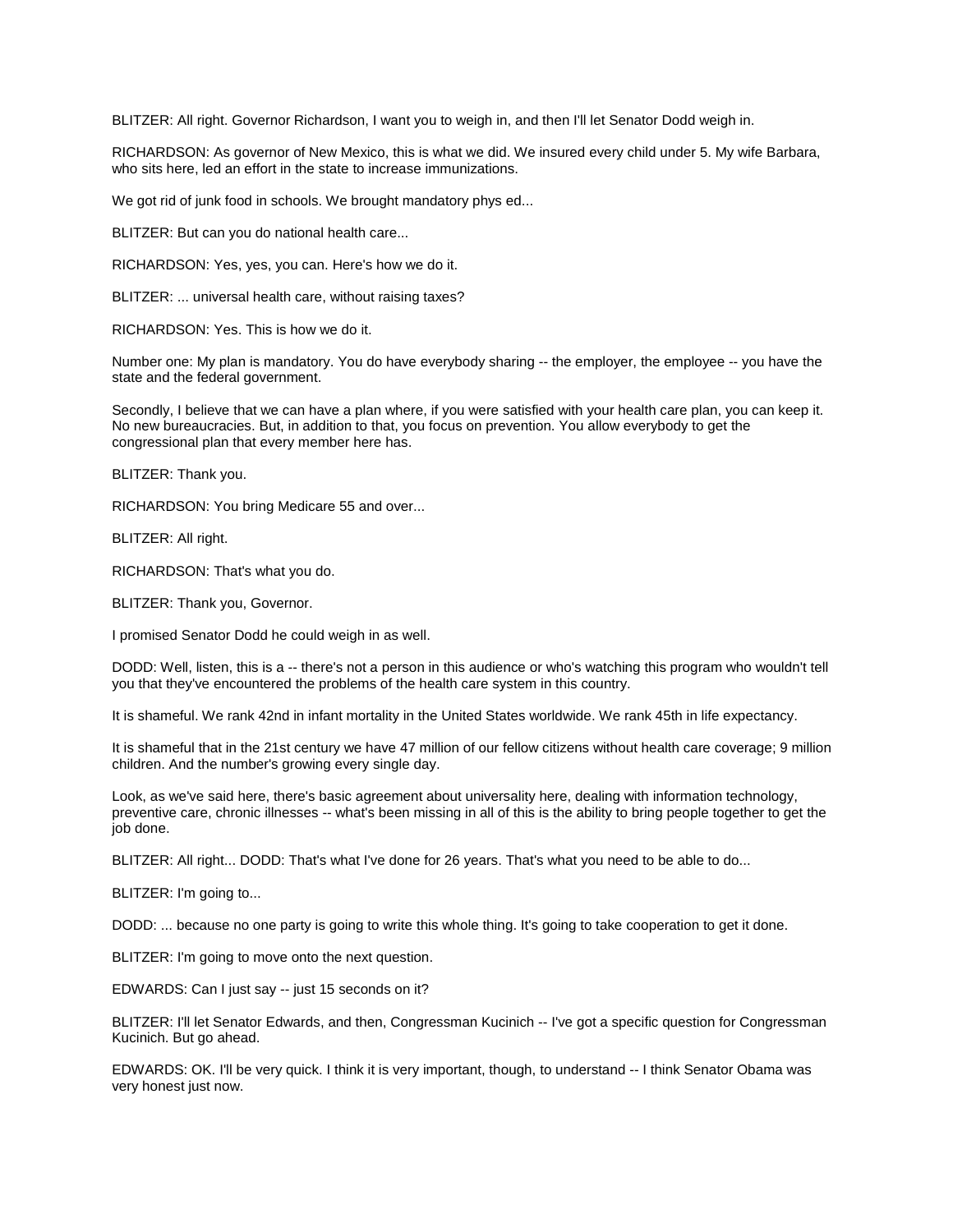We have a threshold question about whether we're going to have truly universal care. The New Republic has estimated that his plan will leave about 15 million people uncovered. He says he will do something about that later.

I believe that unless we have a law requiring that every man, woman and child in America be covered, we're going to have millions of people who aren't covered.

Secondly -- secondly -- all the savings that Senator Clinton just talked about are in my plan, and they're in Senator Obama's plan.

And both of us have recognized that it's going to cost significant money and we've talked about how we're going to pay for it.

### BLITZER: Senator Obama?

OBAMA: Wolf, since John referred to me, I agree with him on the second point, which is, we've got these savings and we're still going to have to do a little bit more, partly because you've got to invest up front in, for example, information technology, so that rural hospitals that don't have computers are able to buy them -- and they're going to need some help.

But on this issue of mandatory versus nonmandatory (OFF-MIKE) going around trying to avoid buying health care coverage. And, in fact, if you look at auto insurance, in California, there's mandatory auto insurance -- 25 percent of the folks don't have it. The reason is because they can't afford it.

So John and I, we're not that different in this sense, that I am committed to starting the process. Everybody who wants it can buy it and it is affordable.

If we have some gaps remaining, we will work on that. You take it from the opposite direction, but you're still going to have some folks who aren't insured under your plan, John, because some of them will simply not be able to afford to buy the coverage that they were offered.

EDWARDS: Children cannot make that decision.

OBAMA: And that's why I've got mandatory...

EDWARDS: The decision he is talking about people making cannot be made by children, and that's why you have to require that they be covered.

OBAMA: John, I've got mandatory insurance for children for exactly that reason.

BLITZER: Hold on one second. I promised Congressman Kucinich...

KUCINICH: I reject this whole approach.

And the American people should know that with half the bankruptcies in the country connected to people not being able to pay their doctor bills or hospital bills, premiums, co-pays and deductibles are going so far through the roof, 46 million Americans with no health care, another 50 million underinsured, there is only one way to get health care coverage for all Americans. And that is to have a universal, single-payer, not-for-profit health care system, Medicare for all.

Wolf, I have written the bill. It is H.R. 676, with John Conyers, supported by 14,000 physicians.

And you know what? What Senator Clinton, Senator Edwards, Senator Obama are talking about, they're talking about letting the insurance companies stay in charge. They're talking about continuing a for-profit health care system. And I think...

BLITZER: All right, hold on...

(APPLAUSE)

KUCINICH: ... we need a president who is ready to challenge that.

(APPLAUSE)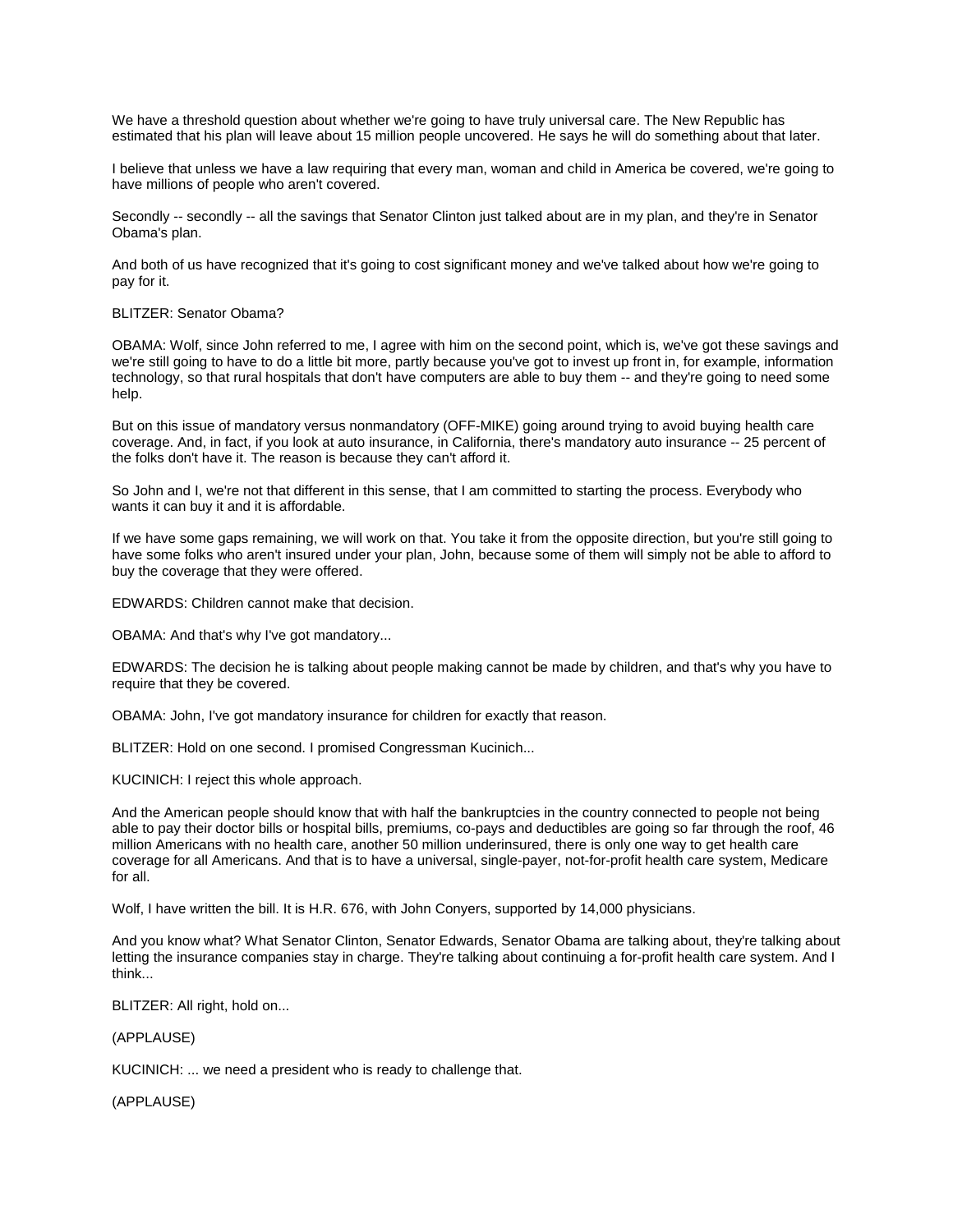And I'm ready to challenge the insurance companies.

BLITZER: All right, let's go to the next question.

Tom?

FAHEY: Let's try this now.

(LAUGHTER)

This is my voice. Senator Clinton, you've said that it's time to allow gays and lesbians to serve openly in the U.S. military and end the "don't ask/don't tell" policy that was implemented when your husband was president.

Was President Clinton's policy of "don't ask/don't tell" a mistake?

CLINTON: It was a transition policy and it was an effort to try to deal with the reality that -- probably since the very beginning of our nation we've had gays serving in our military with distinction and honor on behalf of our country, as we do today.

And yet I have watched how "don't ask/don't tell" has been implemented. And I've concluded that it is not the best way for us as a nation to proceed.

It has been in many instances implemented in a discriminatory manner. You know, after the first Gulf War there was a big flood of discharges of gays and lesbians because they let them serve and then after they finished the war, then they discharged them.

In this particular time period, we've had Arabic linguists discharged under "don't ask/don't tell" when we are unfortunately so short of having people who speak the very language that our men and women in uniform have to understand in the streets of Baghdad.

So I believe we could change the policy to let gays and lesbians serve in the military and be covered by the Uniform Code of Military Justice.

So just like those who are not gays and lesbians, if there were conduct problems, then the conduct problems we looked at. But people would not be judged on who they are.

### BLITZER: All right.

CLINTON: And I just want to end by saying Barry Goldwater once said you don't have to be straight to shoot straight. And I think he was right.

### (APPLAUSE)

CLINTON: And I believe we should open up our military.

BLITZER: Senator Clinton, the question was: Was your husband's decision to allow this "don't ask/don't tell" policy to go forward -- he was president of the United States; he could have changed it -- was it a mistake?

CLINTON: No, it was an important first step, Wolf. I mean, you know, there's a certain -- I want to go back to my friend Joe Biden...

### BLITZER: All right.

CLINTON: Because he's been around longer than any of us have in the Congress.

### (LAUGHTER)

CLINTON: And you know, talking -- he's a young man. He started young. But talking about this as though there is a reality out there that a president or a Congress can change with a snap of a finger does a grave disservice to the American people.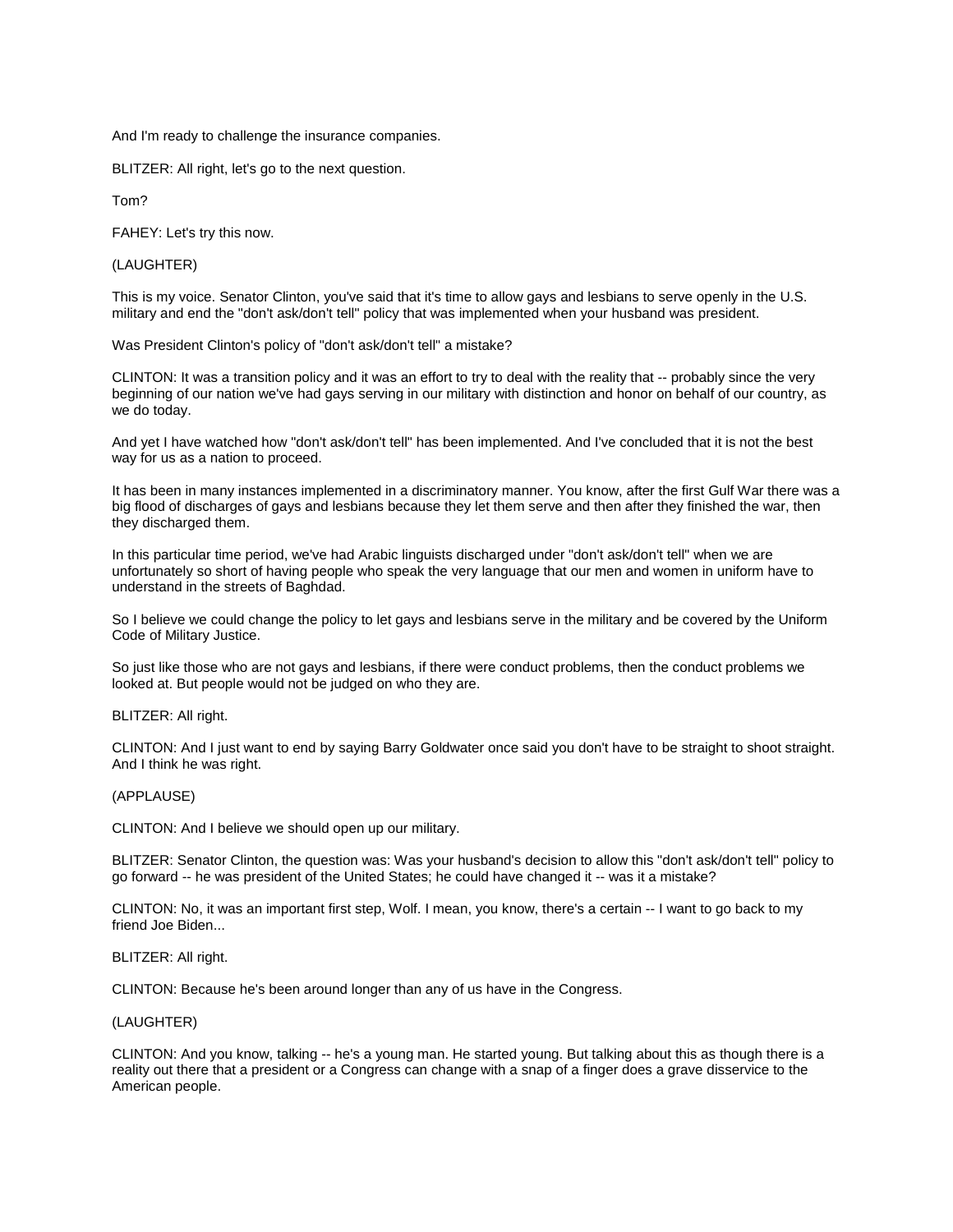We have a political process. There are checks and balances. And Joe remembers very well, the Congress was adamantly opposed at the time to letting gays and lesbians serve openly.

"Don't ask/don't tell" was the compromise policy.

BLITZER: But you know, Senator Biden, there are still a lot of military commanders out there, including the current chairman of the Joint Chiefs of Staff, General Peter Pace, who say keep the current policy, "don't ask/don't tell," it would be demoralizing, it would be bad for military readiness to change that policy and let gays and lesbians serve openly in the U.S. military.

BIDEN: Peter Pace is flat wrong. I've been to Afghanistan, I've been to Iraq seven times, I've been in the Balkans, I've been in these foxholes with these kids, literally in bunkers with them.

Let me tell you something: Nobody asked anybody else whether they're gay in those holes, those foxholes, number one.

Number two, our allies, the British, the French, all our major allies, gays openly serve.

I don't know the last time an American soldier said to a backup from a Brit, "Hey, by the way, let me check, are you gay, you straight?"

This is ridiculous.

And by the way, we got a war on our hands we're trying to end. In the meantime, we're breaking the military. Nine thousand of these people have been kicked out.

BLITZER: Senator?

BIDEN: This is not a rational policy.

BLITZER: Let me just do a show of hands. If you think it's time to get rid of the "don't ask/don't tell" policy in the U.S. military, raise you hands.

(APPLAUSE)

(CROSSTALK)

BLITZER: All of you agree on this.

Governor Richardson, go ahead. RICHARDSON: I love all this parsing and senatorial courtesy and "on the one hand, on the other hand."

Here's what I would do. I would do what I did as governor of New Mexico. One, I would move in the Congress for a hate crimes law. I would have domestic partnerships. I would have civil unions. I would initiate laws that practice nondiscrimination on the basis of sexual orientation.

I would get rid of "don't ask/don't tell." I voted against it as a congressman.

A president has to show leadership. And this country should not be asking a person who is giving up their life for this country and the military should not...

BLITZER: Thank you, Governor.

RICHARDSON: ... should not giving lecture on sexual orientation.

BLITZER: Senator Edwards, I want you to weigh in on a related question. The governor of New Hampshire is here with us tonight. He just signed legislation into law in this state allowing civil unions.

There are...

(APPLAUSE)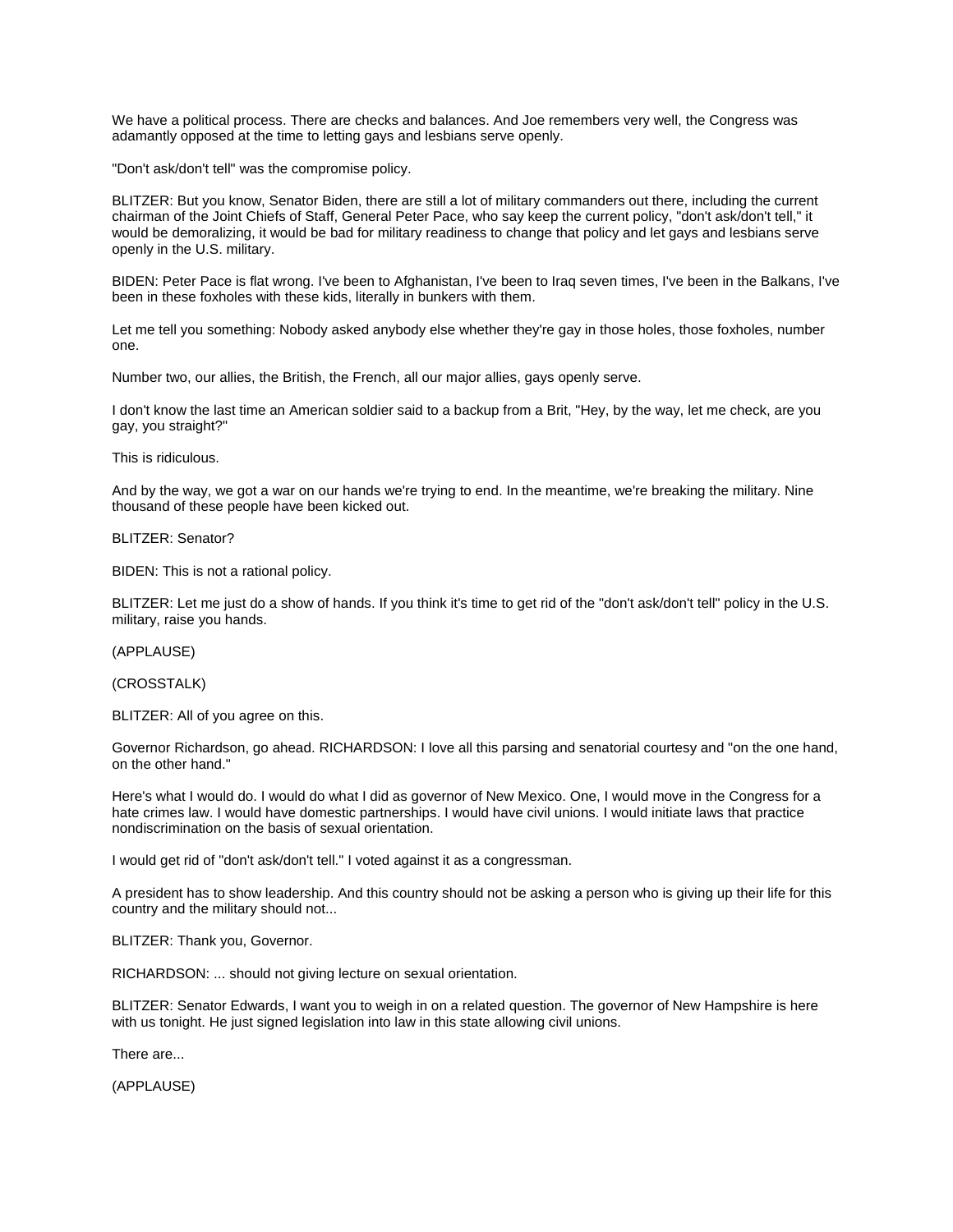All right. Let's try to keep the applause down.

The question is this: Is it time to move beyond that and let gays and lesbians get married?

EDWARDS: Well, first of all, I think what the governor did and what New Hampshire's done is a great example for the rest of the country. Not only civil unions, but all the partnership benefits, including, Senator Clinton talked about getting rid of this "don't ask/don't tell" policy.

I don't think the federal government has a role in telling either states or religious institutions, churches, what marriages they can bless and can't bless. I think the state of New Hampshire ought to be able to make that decision for itself, like every other state in the country. I think every church ought to be able to make that decision for itself.

And I think it's very important that we stand up against intolerance and against discrimination.

But I want to add one thing on something that Governor Richardson sad, because it's been a tone of everything that's been discussed here today. The place that I differ with Senator Biden, Senator Clinton, and I guess, to some extent, Senator Obama, and I agree with Governor Richardson -- it is the job of the president of the United States not to legislate but to lead.

BLITZER: All right.

EDWARDS: And voters need to ask themselves who's most likely to end the war in Iraq; who's most likely to lead on health care...

BLITZER: All right...

EDWARDS: ... who's most likely to lead on immigration, which is what you just asked about.

BLITZER: All right. We've got to move on to the next question. Let me throw it back to Scott.

SPRADLING: Senator Gravel, if you are elected president, how if at all would you use former president Bill Clinton in your administration?

(LAUGHTER)

GRAVEL: How would I use him?

Well, I'd send him as a roving ambassador around the world. He'd be good. He could take his wife with him, who will still be in the Senate.

### (LAUGHTER)

... and -- but, you know -- but I'd be careful with the president, former president, because I know he wimped out with respect to gays in the military.

I'd only wished that he had been like Harry Truman who stood up to Omar Bradley when he integrated the services, which made possible for Colin Powell to now stare down the president of the United States when the president should have demanded immediate integration.

GRAVEL: That's what can we do.

But under supervision, I think he'll do OK.

(APPLAUSE)

(LAUGHTER)

BLITZER: Governor Richardson, if you were president of the United States, the question is, what would you do with former President Bill Clinton?

(LAUGHTER)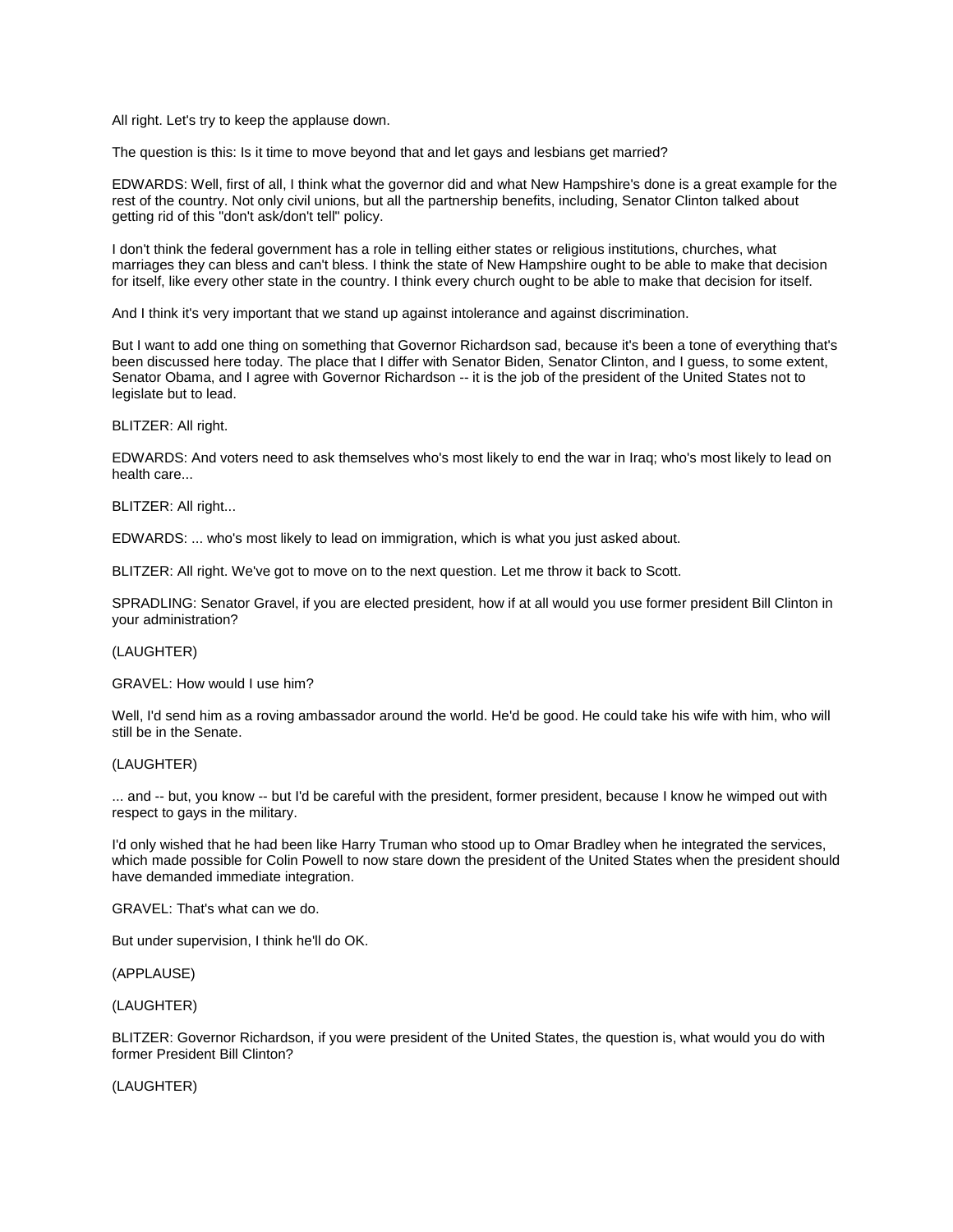RICHARDSON: Well, the ideal job for President Clinton would be secretary general of the United States. But that's probably not doable.

What I would do is -- President Clinton gave me, although I don't think he's very happy with me now -- President Clinton gave me two great jobs. He gave me ambassador to the United Nations, secretary of energy.

I believe he is needed in the Middle East. This administration has not had a Middle East peace envoy as other bipartisan administrations have had.

We have serious problems in the Middle East. Our great ally Israel, which I think needs buttressing, right now is less safe than it was when President Bush came in.

We need a constant Middle East peace process. President Clinton gave me two good jobs. I want to pay him back and make a Middle East peace envoy.

BLITZER: What about you, Senator Obama?

Arguably, Bill Clinton might be the most popular Democrat out there among Democrats. If you were elected president, what would you have him do?

OBAMA: Well, I think both answers reflect one of the former president's enormous strengths. And that was his capacity to build alliances and relationships around the world. And I have no doubt that Hillary played an enormous role in helping that happen.

But what we've seen over the last six years is the effort to replace bluster and belligerence and saber-rattling for solid diplomacy and strategy and foresight.

One of the things that we're going to have to do is to return to that recognition that we can't simply lead with our military. The strength of our military has to be matched with the power of our diplomacy, the strength of our alliances.

That's how we are going to deal with the crisis in the Middle East. That's how we're going to end a genocide in Darfur, and I think that President Clinton's vision of our interdependence globally is something, and obviously Senator Clinton may have something to say about how I use Bill Clinton, so in fairness she should be able to respond.

BLITZER: Let her tell us -- if you were president, Senator Clinton, what would your husband do?

CLINTON: This is a fascinating question.

They asked the Republicans, they asked the Democrats. And I think from -- irrespective of what you've already heard, I believe in using former presidents.

I think we should have everybody helping us to repair the damage of the last, by then, eight years. And when I...

### (APPLAUSE)

CLINTON: ... when I become president, Bill Clinton, my dear husband, will be one of the people who will be sent around the world as a roving ambassador to make it very clear to the rest of the world that we're back to a policy of reaching out and working and trying to make friends and allies and stopping the alienation of the rest of the world.

There's not a problem we face, from global terrorism to global warming or HIV/AIDS or bird flu or tuberculosis...

BLITZER: All right.

CLINTON: ... where we don't need friends and allies.

BLITZER: Thank you.

CLINTON: And he would be a tremendous help in our country's effort to redo that again.

BLITZER: Thank you, Senator.

Let's go back to Scott for another question.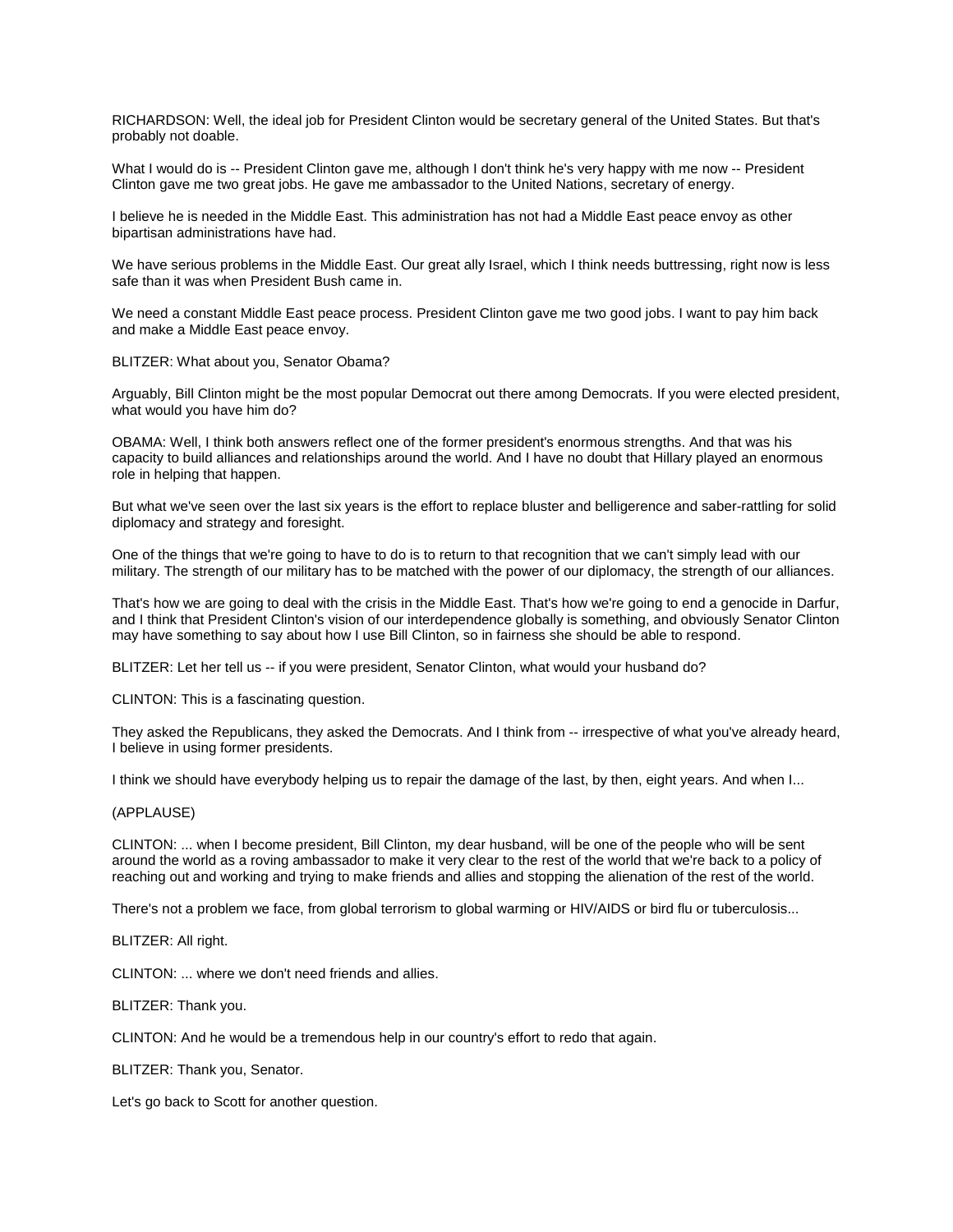### SPRADLING: Thanks, Wolf.

Senator Dodd, gas prices are at record high levels. Granite Staters are frustrated. Americans are frustrated. What would you do to reduce gas prices?

DODD: Well, this is a major crisis issue, obviously. Energy, related problems, obviously, problems with global warming, the dependency on the Middle East for so much of our energy supplies.

It's a national security issue. It's a health care issue.

The problems are profound here and require some very strong answers.

I also think this issue provides incredible opportunities for us to grapple with and deal with here, if we have the kind of strong leadership in the country. I believe we can make a difference here on reducing our dependency on those sources of energy while simultaneously rolling back the problems of global warning -- of global warming.

Today we have the solar -- polar caps melting, we have greenhouse gases that are accumulating at record levels way beyond expectations.

We really have the dual responsibility here of reducing the polluting effects of depending upon fossil fuels and also allowing us to develop the alternative technologies that would allow us to move beyond this issue.

I've introduced a plan here that would require a by the year 2017 50 miles per gallon standard for our automobiles. I believe that can be done. We ought to do it immediately, in my view.

And a carbon tax, in my view, so that you make the polluting dependencies, the polluting fuels, more expensive and encourage them through the use of revenues collected, to move aggressively on developing the alternative technologies of solar and wind and other sources of energy we could use.

BLITZER: Thank you, Senator, but the question is: What would you do right now to reduce the price of gasoline?

DODD: Well, what we've offered already, in fact, and that is, of course, we ought to be saying here that when the price of a barrel of oil gets beyond \$40 a barrel, where there's plenty of profit here, that those dollars ought to be returned to the consumers in a rebate or plowed back into the research that would allow us to develop alternative technologies.

But the real way to get away from this here, our dependency on that kind of fuel is causing us serious problems across the board. So it isn't just a price of fuel issue here, it's also depending upon polluting technologies that are going to cost us so much.

#### BLITZER: Senator Gravel?

GRAVEL: Well, I join him on the carbon tax. And, of course, that will raise the price of gasoline; let's be candid about that. There's nothing I would do as president to lower the price of gasoline right now.

We Americans have to grow up. If we want to get off of the dependency on the Middle East we have to own up to the problem. These things cost money. They're controlling our society.

And the sooner we stop fighting these wars -- here, stop and think: You only see \$3. Just watch those wheels turn. There's another \$4 -- which is what we spend to keep American troops around the world to keep the price.

So you're paying more than \$7 a gallon, you just don't know it.

#### BLITZER: Senator Edwards?

EDWARDS: The first thing we got to do is find out what's happening with these oil and gas companies. Because we know they're making record amounts of money. We know that the same people that are refining the oil are selling it at the gas pump. So there's a huge vertical integration in this operation.

I think there ought to be an investigation of the oil and gas companies by the Justice Department. I think if the laws that presently exist don't deal with this problem and price manipulation, there should be some change in the anti-trust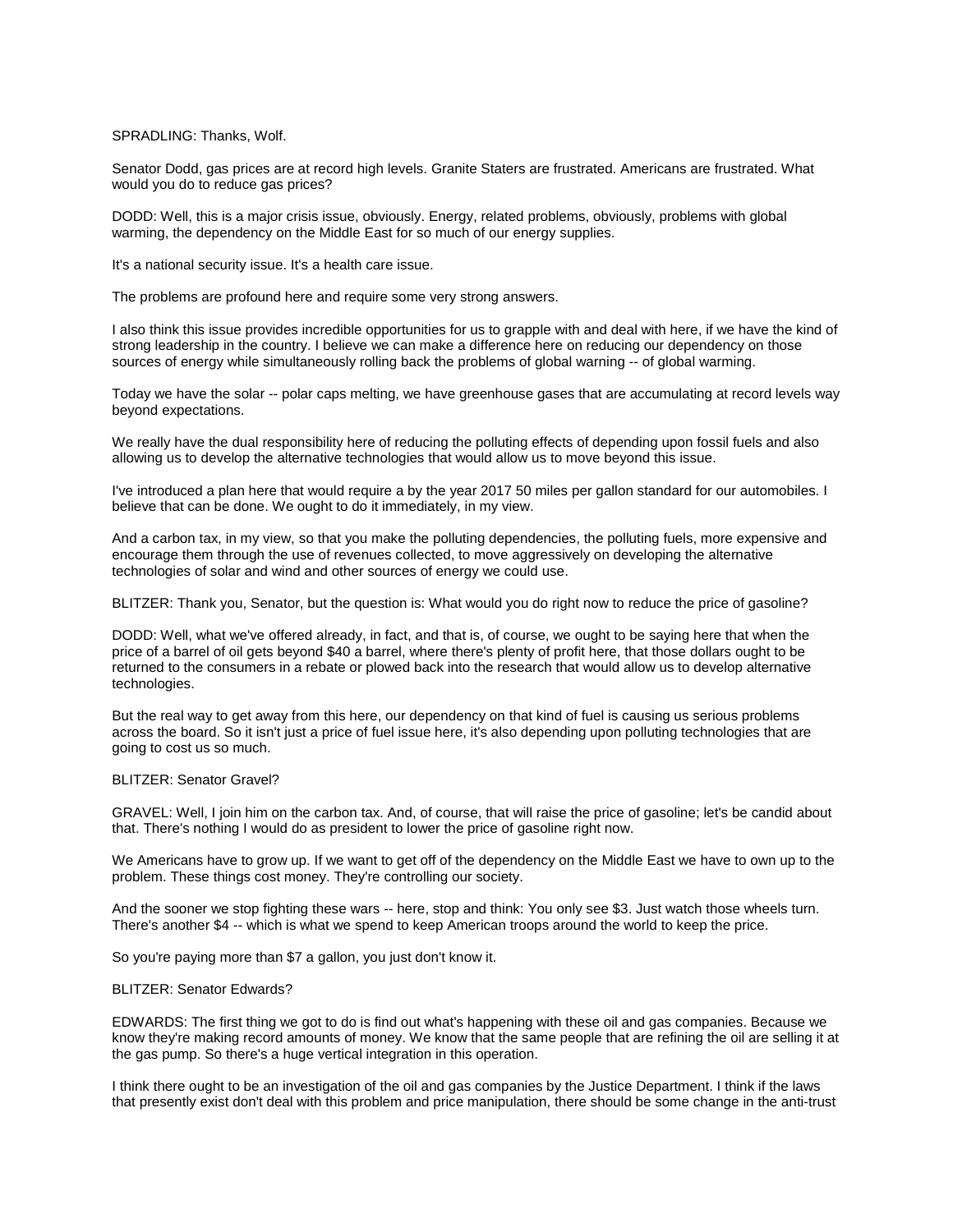laws. I think we need states to enforce clean air laws against these refineries.

And then I guess last but not least in the short term -- Chris is exactly right about the things we need to be doing in the long term. But in the short term, can America finally stop spending \$3 billion a year of taxpayers' money subsidizing oil and gas companies that already make billions of dollars? That's what we ought to be doing.

BLITZER: Governor Richardson, you're a former secretary of energy.

Are the oil companies -- the big oil companies engaged in price- gouging of the American consumer?

RICHARDSON: Well, I was energy secretary and my state -- we call it the Clean Energy state. We have incentives for solar, wind, biomass, biofuels. We require renewable technologies, 20 percent of our electricity.

Here's my answer: What would help in the short term, give us -- the states -- the authority to engage in serious pricegouging investigation. That doesn't happen. But this is not the answer. The answer...

BLITZER: Do you believe they are?

RICHARDSON: No, they're not.

The answer is this. We need an Apollo program, Apollo, led by a president, asking every American to sacrifice, to conserve, that would reduce our dependence on foreign oil, which is 65 percent imported, to 10.

I have the most aggressive plan, according to the League of Conservation Voters.

BLITZER: All right.

RICHARDSON: It would go to 80 percent, 80 percent reduction in greenhouse gas emissions.

BLITZER: Thank you...

RICHARDSON: ... by the year 2040. But it takes...

BLITZER: Hold on, Governor.

RICHARDSON: ... an effort by every American.

BLITZER: I'm going to let Senator Biden weigh in as well.

What would you do specifically, Senator Biden -- give it to us briefly -- to reduce, if you want to reduce, the price of gasoline in the United States?

BIDEN: Take away the subsidy which I've introduced legislation to do. It's about \$6 billion, \$2.7 directly to the oil companies, number one.

Number two, investigate, as president of the United States; use the Justice Department to go in an investigate this whole issue of price-gouging.

Number three, we have to do what we all said here, but, first and foremost, significantly raise the mileage automobiles get and mandate it. BLITZER: All right. I want everybody to stand by, because we're only getting started. We're going to continue all of this, but we're ready to shift into part two of tonight's debate, where voters from New Hampshire here will start asking specific questions. We have some work to do on the stage while we move in some of the chairs, move out the podiums.

While we watch that unfolding, you will see it, viewers of WMUR are going to go back to their studios. The rest of you are going to go and see our colleague, Anderson Cooper, and the best political team on television, who are going to give us a sense of this debate so far.

Our debate will resume here in about three minutes. We'll be right back.

(COMMERCIAL BREAK)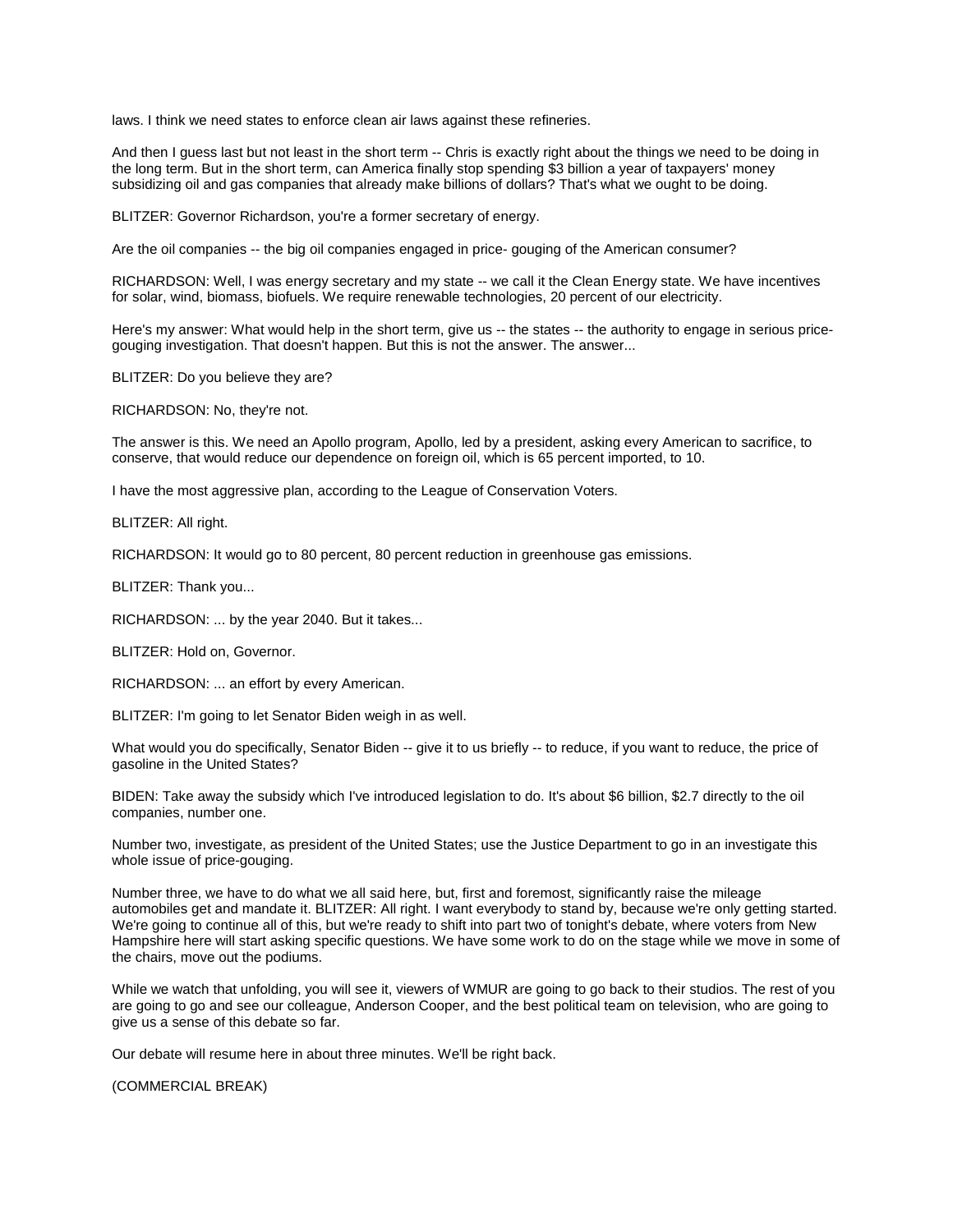VAUGHN: Jenny, what is your question for the candidates tonight?

QUESTION: My question is: What is your vision on ending major military operations and how do you plan on rebuilding the military after such many years of conflict?

BLITZER: All right. Let me throw that question to Congressman Kucinich, because he's been outspoken on a lot of these issues.

KUCINICH: Thank you very much, Wolf.

First of all, thank you and your family for serving.

This country has to end its occupation of Iraq. And as I mentioned earlier, the Congress, the Democratic Congress has a very serious responsibility in this regard. We should simply not provide any bill at all. It's one thing to say you don't have the votes. It's another thing not to even offer a bill and tell the president he has the money now that's in the pipeline to bring the troops home.

Now, with respect to this war, this war has degraded our service ability, and we need to have certainly a strong army, but I believe that peace is the way we reflect our strength. So I want to see an American military that will be a strong peacekeeping force, not one that is being misused, like the one in this administration -- misuses our military.

And we need a commander in chief who wants to link peace with security and who wants to see America's role working with the world community in cooperation.

BLITZER: But her question was: Specifically, what would you do to rebuild the military, which seems to be pretty stretched right now? What -- do you have a plan?

KUCINICH: Well, the first thing we need to do is cut -- first of all, there's a couple different dimension to this. One is, we need to cut military spending over all by about 25 percent. There's a lot of waste here we're talking about. Money hasn't been focused on the troops per se. This \$97 billion that went for this war isn't going to the troops. A small fraction goes to the troops.

So we need to have a strong military. We need to encourage people to be serving in our country's military, but we've got to end the United States' commitment to war as an instrument of diplomacy.

BLITZER: All right. I'm going to bring everybody in.

But, Senator Obama, you want to increase the size of the U.S. military by almost 100,000 troops. That's going to cost billions and billions of dollars.

What do you say to Congressman Kucinich, who says he wants to cut the size of the U.S. military?

OBAMA: Well, keep in mind that there's a difference between the Pentagon budget and the size of the military. So it may be that, for example, there are weapons systems that Dennis and I would agree are outmoded relics of the Cold War.

But what I want to make certain of is that our troops are not going on these repeated tours, lengthy tours, that we are providing them with all the support they need when they are on the ground, and we can't do that currently.

We also need -- and I want to make sure that this is emphasized -- that, when they come home, we are treating them with the dignity and honor that they deserve.

And that's something whether you were for the war or against the war, we can all agree to. And this administration has not done that because they tried to do it on the cheap.

Folks who have post-traumatic stress disorder, folks who have disability payments that are due are not getting the kinds of services they deserve. I have some specific plans to address that.

BLITZER: Senator Dodd, are there relics of the Cold War, big- ticket military items that you would cut?

DODD: Well, first of all, thank you for your service as well.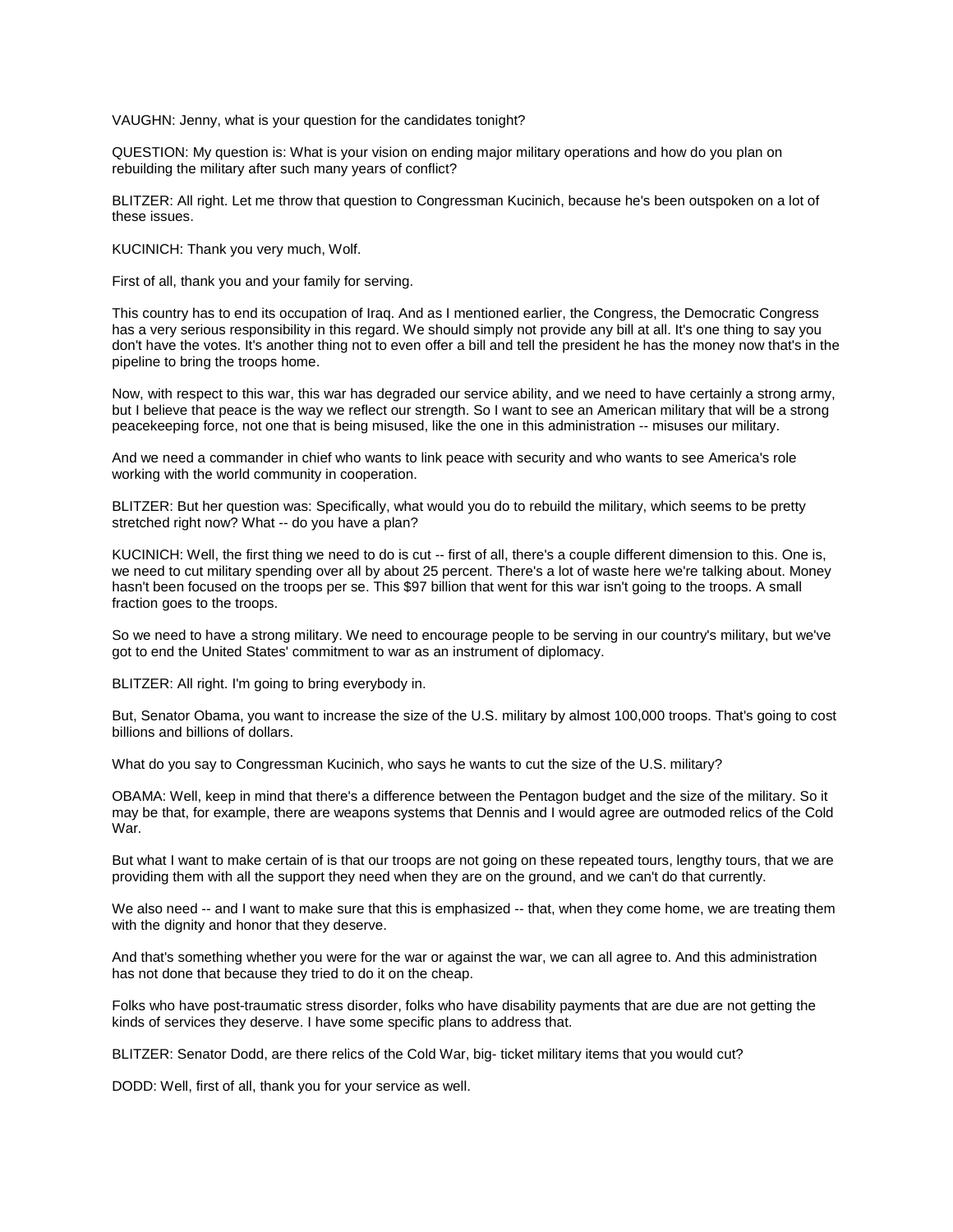And, by the way, whatever other disagreements there are about policy, all of us here on this dais applaud immensely the work being done by our men and women in uniform. I think a round of applause for...

#### (APPLAUSE)

And that's the right issue, I think. We're not listening to our senior military people, by the way, who tried to engage in a transformation of our military needs here, recognizing that there are different threats we face today than we did during the Cold War.

And clearly, there needs to be a reassessment of what those priorities are, what those systems are so that we're strong enough.

We all need to say this, by the way. I think it's very, very important. No one's going to be elected president, ought to be president that's not going to have as their primary priority keeping us safe and secure. That is the principal responsibility of an American president.

### BLITZER: All right.

DODD: But to do that, to do that you've also got to make sure that we're going to be prepared to use that force not as the first arrow we draw out of the quiver, but rather utilizing the other resources we have as a nation to advance our interests. That has not happened here under this administration. We need to get back to that as a nation.

BLITZER: But is there a specific military program...

DODD: Absolutely. Clearly, we've got systems here -- the F-22 we're looking at, for instance, other things that ought to be reassessed in terms of whether or not they fit into a 21st-century military needs of our nation.

BLITZER: Thank you, Senator.

Jennifer, back to you.

VAUGHN: OK, Wolf. Thank you very much.

Carol Kilminster (ph) is with us tonight.

Carol, you live in Merrimack, New Hampshire. You're a social worker. Your son is serving in Iraq.

QUESTION: That's correct.

VAUGHN: Can you tell us his name?

QUESTION: James.

VAUGHN: What is your question for the candidates tonight?

QUESTION: My question is: Why is it that veterans cannot receive medical services at the hospital of their choice?

VAUGHN: Senator Obama, let's have you answer this question. You serve on the Senate Committee on Veterans' Affairs.

OBAMA: Well, first of all, obviously, we thank James for his service.

And I know that here in New Hampshire, as I've been traveling around, there are some deficiencies in the V.A. We don't have a full service V.A. system here so a lot of troops that have been injured are having to travel elsewhere. And that's something that I think we have to address. There are important efficiencies that we can obtain by having a V.A. hospital system -- for example, prescription drugs.

We've talked about the price gouging that takes place in other systems, in the private health care system. The V.A. actually has done a very good job at negotiating prescription drug prices so that they're lower for V.A. veterans who are going through their system than they are if they were going through another hospital system.

Of course, part of that has to do with the fact that, with the Medicare prescription drug bill, for example, the Congress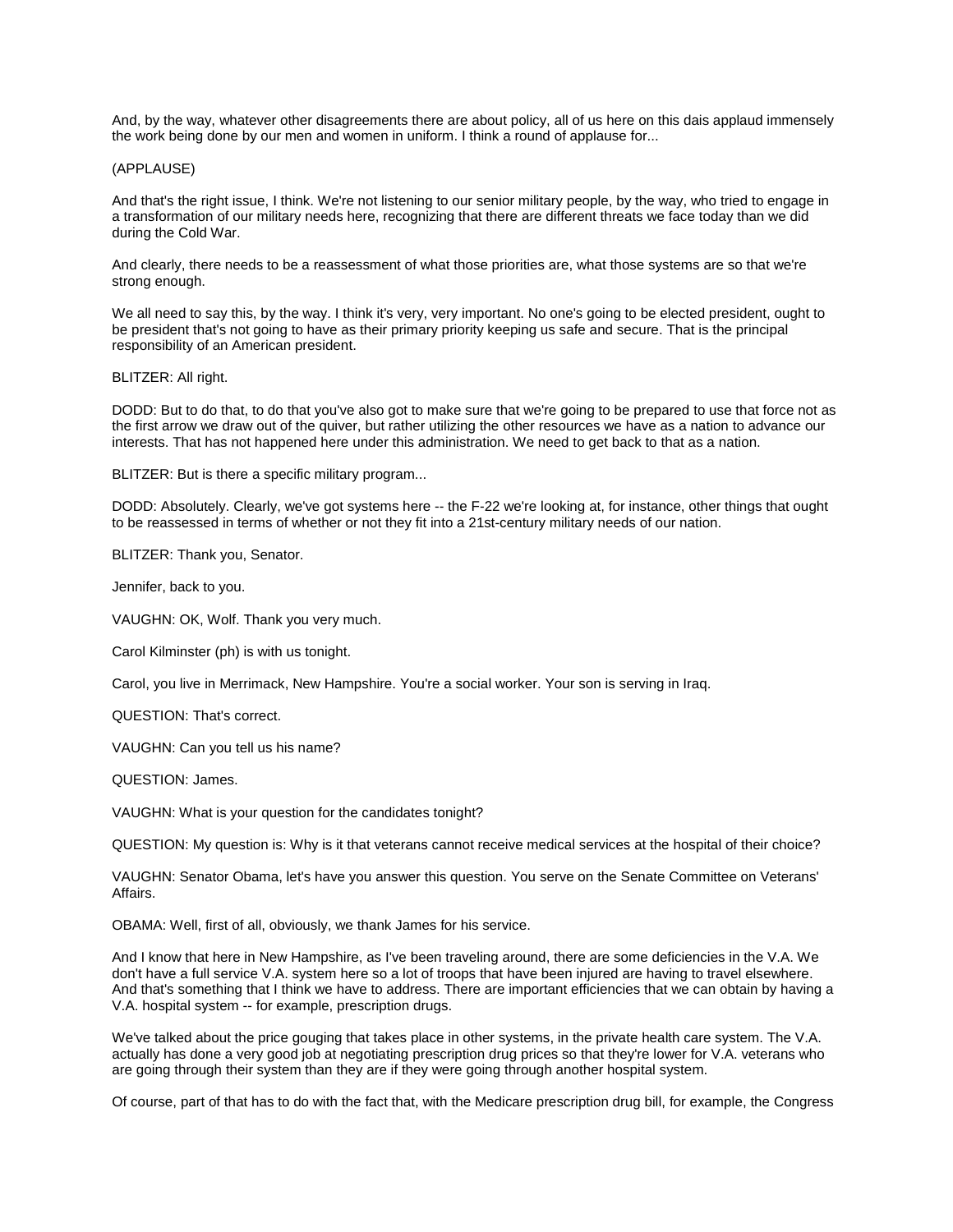specifically exempted Medicare from being able to negotiate for the cheapest available price. And that was a profound mistake.

But just to make sure that you're clear, we have to a V.A. that serves everybody. And in some rural communities that don't have access to services that are -- the veterans don't have access to the services that are needed, we've got to make sure that they do have the option for a private hospital that is more -- that is closer by.

BLITZER: So what you're saying is they should be allowed -- veterans -- not just to have to go to Veteran's Affairs hospitals but to go to regular hospitals as well?

OBAMA: I think they should be able to go to -- they should be going to V.A. hospitals unless they have difficulty accessing...

BLITZER: All right.

OBAMA: ... and it places a hardship on the family. Then they should be exempt and be able to go to other hospitals.

#### BLITZER: Governor?

RICHARDSON: Well, I disagree. Under my health care plan, if you have served this country -- enlisted, a veteran -- I would give you under my health care plan, your husband, a hero's health card so that your husband could get health care anywhere they want, with any doctor, with any hospital.

#### (APPLAUSE)

Our system right now, our V.A. system, is good, but we have to offer our veterans that choice. Some have to go 150 miles, especially in rural areas.

I would also do something else in terms of veterans health care. What we have in our V.A. system is cost-of-living increases for other benefits, but not for V.A. health care. And today a lot of our vets coming back from Iraq and Afghanistan, PTSD, mental health. We cannot do enough to help them. And it's critically important that we have a well-funded V.A. system.

BLITZER: All right.

RICHARDSON: As president, I would make sure that the V.A. health system is funded and we say thanks to those that have served our country.

BLITZER: Thank you, Governor.

Senator Gravel, you served in the military during the Korean War. Have you had any experiences with the Veterans Affairs Department as a veteran yourself?

GRAVEL: I get my meds from the V.A., so I know the situation quite well.

BLITZER: Are you satisfied or unsatisfied?

GRAVEL: I'm satisfied, very much so. I think they do a good job. But I think it is really somewhat appalling because the government has always, always waged war against the veterans.

I would suggest that Senator Obama, who's on the committee -- did they do any oversight work to find out before they read in The Washington Post that there was a scandal up the street at Walter Reed? I mean, what about that? Did they all get informed of that, or did you know it before?

OBAMA: Actually, we have done a lot of oversight trying to consistently force this administration to put money into the system that it has refused.

(CROSSTALK)

Let me finish, Mike.

The first year that I was on the V.A., myself, Senator Patty Murray, Senator Rockefeller and others tried to tell the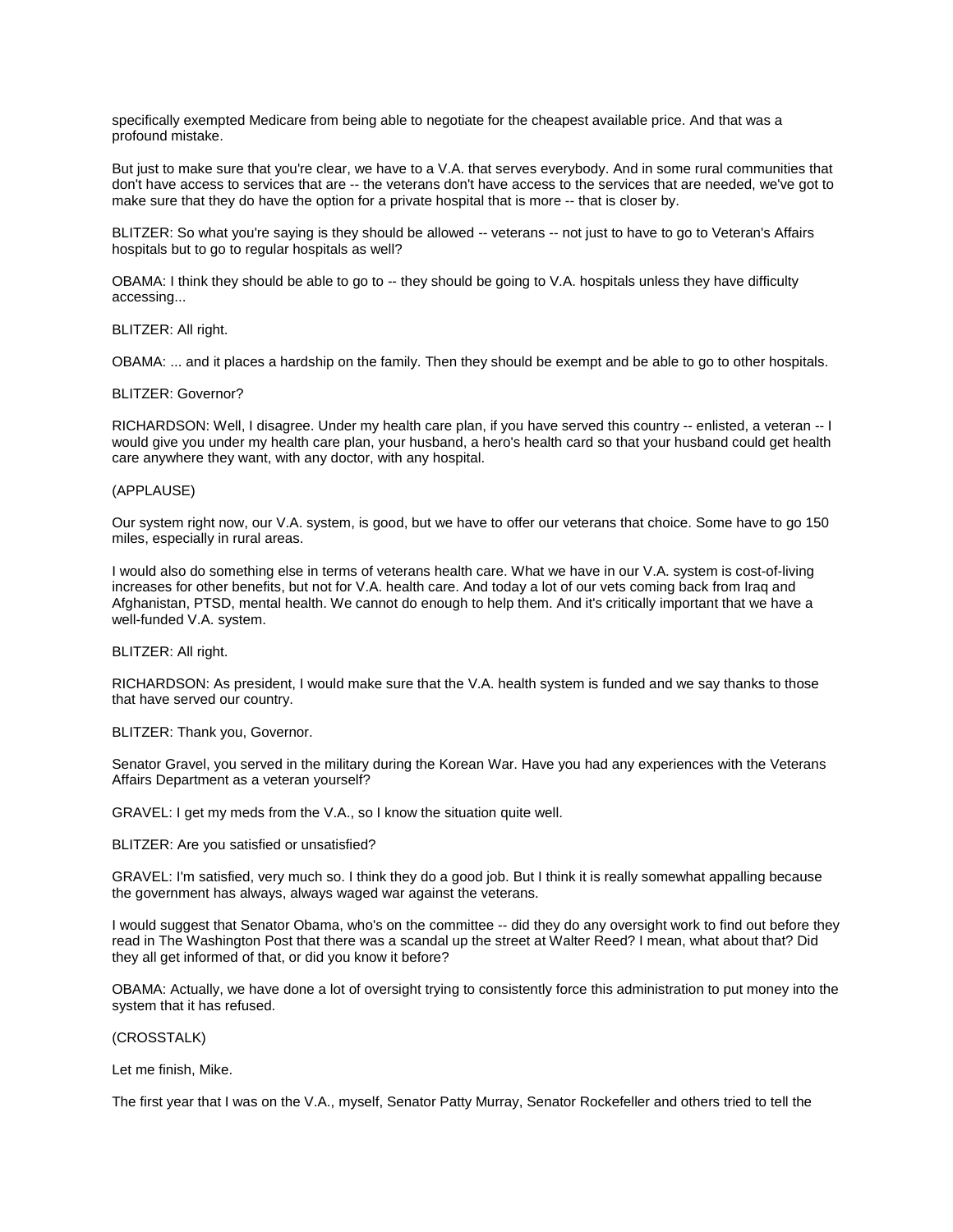administration you need an additional \$2 billion in order to provide services to troops who were coming home.

The administration said, "No, you don't need it. We don't need it. Everything's covered."

Six months through, they had to come back and say, "You know what? It turns out we did need it after all."

And part of the reason is because they have been trying to keep the costs down of this war and have not fully factored in the sacred obligation that I think we have to make sure that every single veteran has the services that they need.

BLITZER: But the question he asked specifically was, did you know about the problems at Walter Reed...

OBAMA: No.

BLITZER: ... before you read about them in The Washington Post?

OBAMA: No, we didn't. And I visited Walter Reed repeatedly.

Typically, what would happen is we would go to visit troops in the medical facility. And people will acknowledge that the medical facility at Walter Reed does great work.

Unfortunately, what it turned out was the outpatient facilities were disastrous. And that's why we now have legislation moving forward to make sure not only that we're just painting over some of the mold that was in there. But we're also making it easier for families and veterans to negotiate the system once they're outpatients.

BLITZER: All right.

Let's go back to Jennifer for another question.

VAUGHN: Wolf, thank you.

Hi, Polly (ph). You live in Hancock, New Hampshire. You're a retired legal secretary.

You have a question about Iran tonight. You lived there in the late '60s.

QUESTION: Yes. That's particularly the reason why I have the question about Iran.

I'd like to ask: How would you approach solving the problem we have Iran today? Would you use force or would you use diplomacy? And if you used diplomacy, what would you do?

BLITZER: All right, let's let Senator Clinton first respond to that.

CLINTON: Well, I am very concerned about Iran. And I believe that we should have been using diplomacy for a number of years now.

I am, I guess, pleased that the administration is starting to talk to the Iranians, but it is way overdue. We have allowed the Iranians to begin their nuclear program, to imprison Iranian Americans as they are now, to send weapons across their borders to be used against our young men and women.

And we need a process of engagement. You know, the president's policy has been, we don't talk in this administration to people we don't agree with or that we think are bad. All during the Cold War, we always talked to the Soviet Union.

They had missiles pointed at us. They had leaders who said they would bury us. They waged wars around the world. We never stopped talking.

In my administration, diplomacy, patient, careful diplomacy, the kind of diplomacy that Bill Richardson did for my husband, that really gets people to stay with it over time.

CLINTON: Are you always going to get good results? No. But you've got to start the process.

However, we still have to make it clear that Iran having a nuclear weapon is absolutely unacceptable. We have to try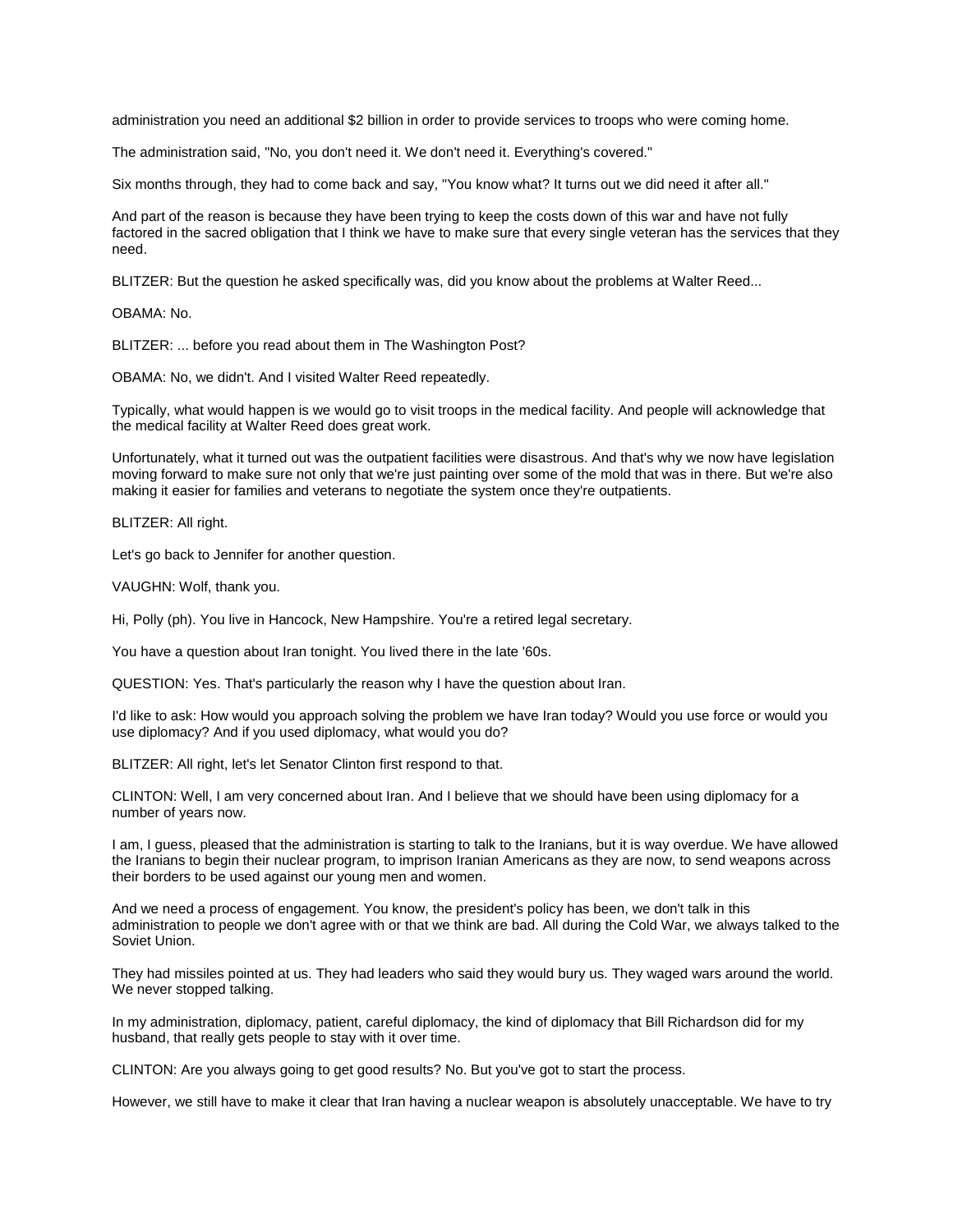to prevent that at all costs.

(APPLAUSE)

But we need to start with diplomacy in order to see what we can accomplish.

BLITZER: So what happens, Senator, if diplomacy, when all is said and done, fails?

CLINTON: Wolf, I'm not going to get into hypotheticals, because we've had an administration that doesn't believe in diplomacy. You know, they have every so often Condi Rice go around the world and show up some where and make a speech, and occasionally they even send Dick Cheney -- and that's hardly diplomatic in my view.

So from what I...

(LAUGHTER)

(APPLAUSE)

We won't know until we get a president who is committed to diplomacy and will do things like use the great diplomats that have come up through our country -- use former presidents, use people like Bill Richardson. Only then will we be able to make a clear assessment.

I just hope we have enough time. Because, unfortunately, we have many months to go before this administration is done.

BLITZER: Senator Edwards, how far would you go, if necessary, to stop Iran from building a nuclear bomb?

EDWARDS: Well, let me -- can I be more specific?

I think that, beyond just talking about diplomacy, if you lived in Iran, you know that the Iranian people actually rallied for America on the streets of Tehran, after September the 11th.

And there's a long history of pro-American sentiment in Iran. There is an extraordinary opportunity available to us on Iran. And there's a very clear path, from my perspective.

They have a president who's politically unpopular. The people are in a different place. He hasn't done what he promised to do, Ahmadinejad, when he was elected president.

We don't have economic leverage over the Iranians. But the Europeans do. The European banking system does. We should put two options on the table. One, carrots: we'll make the nuclear fuel available to you, the international community, but we'll control it; you can't nuclearize -- you can't weaponize it.

Second, we're going to put a clear set of economic incentives on the table.

EDWARDS: And the Iranian people need to hear this.

BLITZER: All right.

EDWARDS: It needs to be not behind closed doors.

Just 10 more seconds.

And then the alternative -- the stick -- is if they don't do that, there are going to be serious economic sanctions.

We need to drive a wedge between the Iranian people and this radical leader.

BLITZER: But you're saying only economic sanctions, not a military threat that should be on the table. Is that what you're saying?

EDWARDS: I think this is the clear path. I think no president -- no responsible president -- would ever take any option off the table.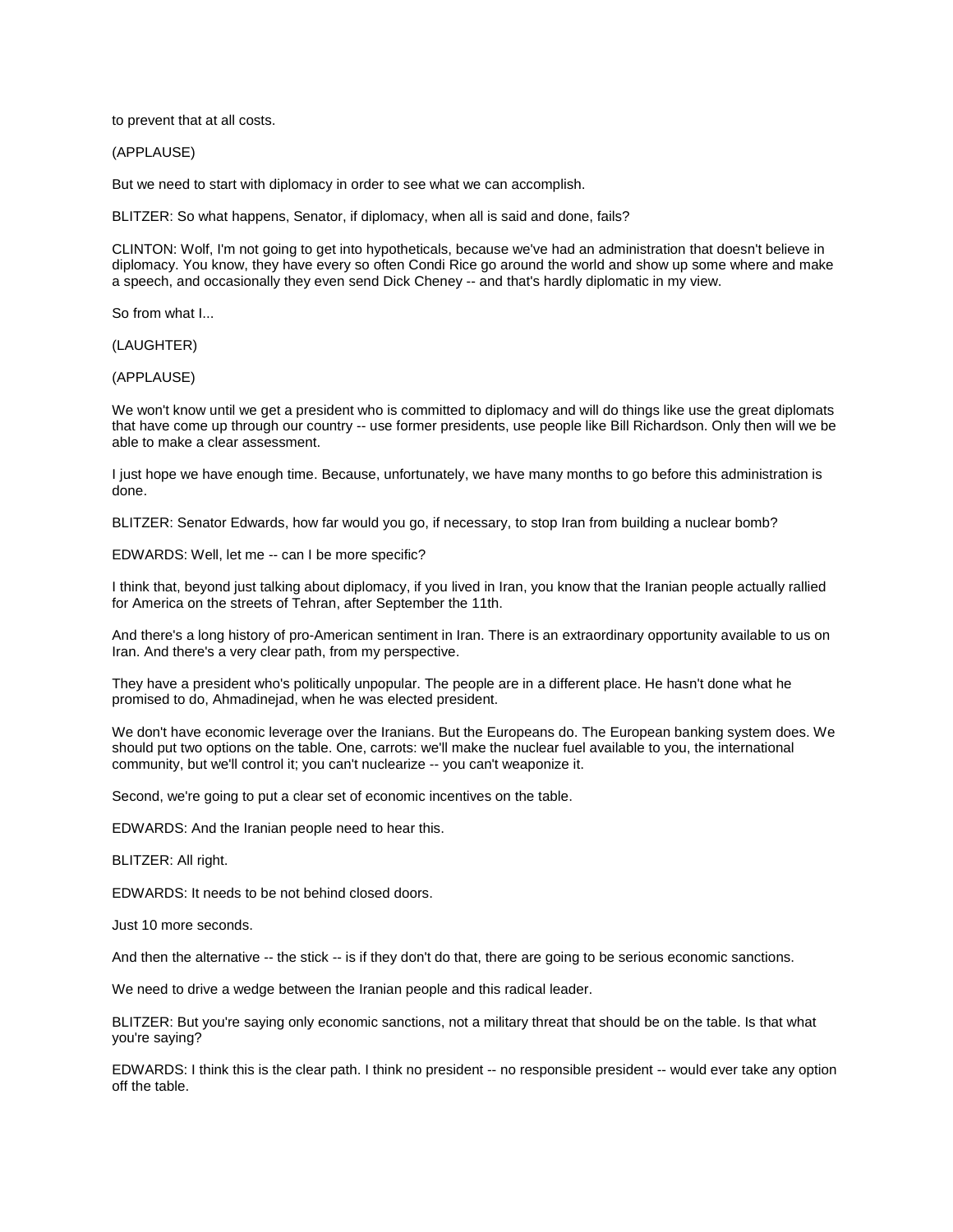BLITZER: What about that, Senator Biden? You're the chairman of the Foreign Relations Committee. If you got word from the U.S. intelligence community that Ahmadinejad and his government were on the verge of having a nuclear bomb capable of hitting targets in the region on missiles, what would you do?

BIDEN: Well, first of all, I would do away with the policy of regime change. What we're saying to everybody in Iran is: Look, by the way, give up the one thing that keeps us from attacking you and after that we're going to attack you, we're going to take you down.

It's a bizarre notion, number one.

Number two, understand how weak Iran is. They are not a year away or two years away. They are a decade away from being able to weaponize with exactly what the question was, if they put a nuclear weapon on top of a missile that can strike. They are far away from that.

Number three, in fact, we have to understand how weak that government is. They import almost all of their refined oil. By 2014, they are going to be importing their crude oil. There are much better ways if we had to get to the point of real sanctions of doing economic sanctions on them forcefully that way. But at the end of the day, if they posed a missile, stuck it on a pad, I'd take it out.

BLITZER: Senator, thank you for that.

Let's go back to Jennifer.

VAUGHN: OK, well, thank you.

Matthew Mazer (ph), how are you?

QUESTION: Fine, thank you. VAUGHN: You're faculty here.

QUESTION: Yeah, I'm a professor of history.

VAUGHN: And you live in Concord, New Hampshire?

QUESTION: I do.

VAUGHN: What is your question tonight?

QUESTION: A number of the candidates have talked about alliance- building. I want to ask about a specific country. The U.S. has had close relations with Pakistan as part of the war in Afghanistan and part of the war on terror.

How do you reconcile our security interests with Pakistan with our interest in promoting liberal democracy? Pakistan is not a democratic country.

BLITZER: Let's ask -- let's throw that question to Senator Clinton.

CLINTON: Well, it's a really important question, because we have been supporting Pakistan through President Musharraf now for a number of years. And it is clear that he has not moved toward democracy, but has solidified his rule and become quite anti-democratic, with his removal of the chief justice and many of the other moves that he's taken.

At the same time, we depend upon him to try to control the tribal areas out of which come the resurgent Taliban and Al Qaida fighters who cross the border into Afghanistan.

Again, this is an area where I think the United States needs to be just focused, like the proverbial laser.

When I was in Pakistan and Afghanistan in January, I met with both President Karzai and President Musharraf.

CLINTON: And I asked them if it would help to have a high-level presidential envoy working with both of them to try to figure out how we can move toward what are American interests and how we can keep Pakistan from undermining the war against the Taliban and Al Qaida.

BLITZER: All right.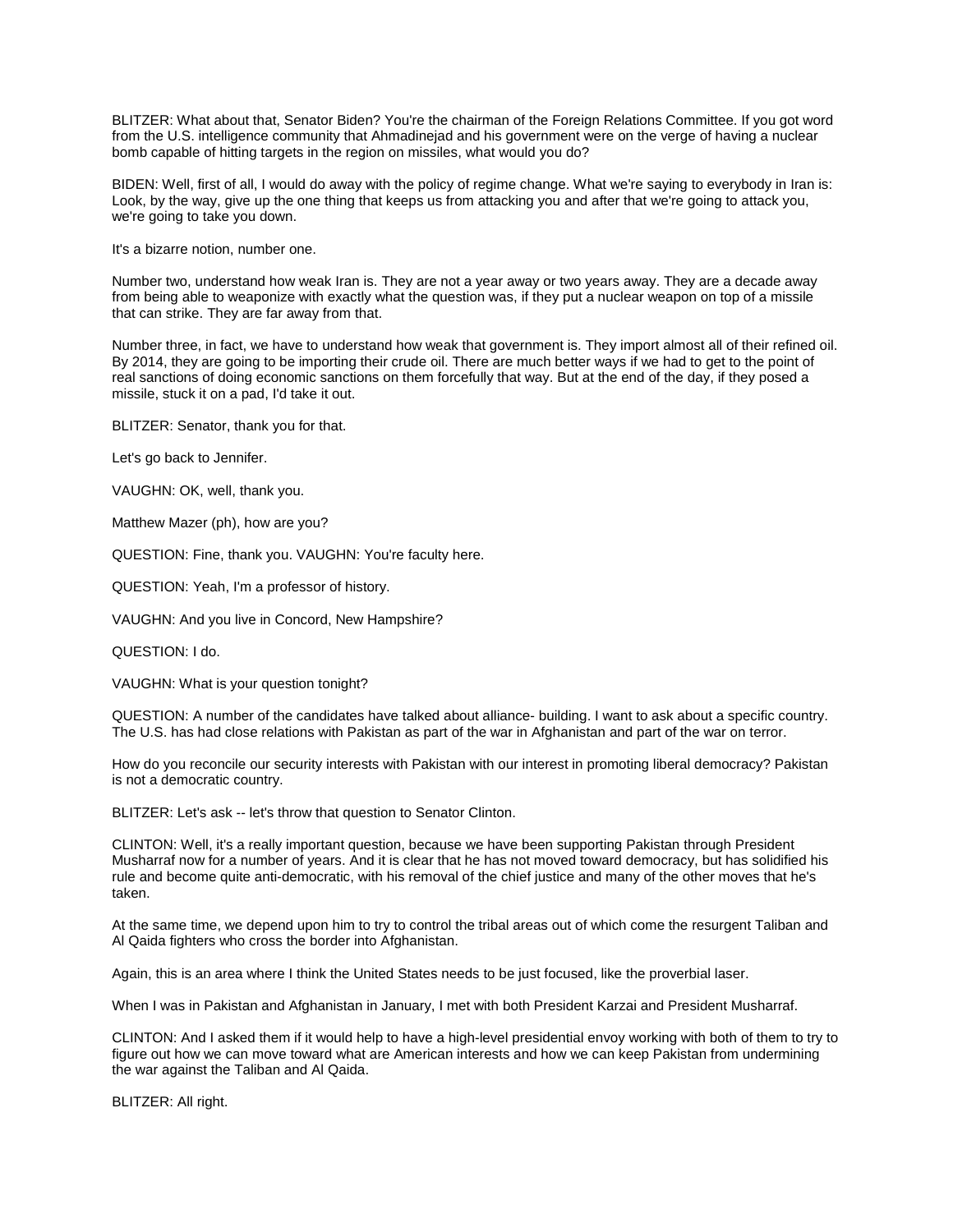CLINTON: And unfortunately when I got back and I called the White House and I made this suggestion, it fell on deaf ears.

So there's a lot we need to do. And it's a very difficult, thorny problem how to address it.

BLITZER: Congressman Kucinich, if you were president of the United States and the intelligence community said to you, "We know where Osama bin Laden is. He's in Pakistan. We've got the specific target. But he's only going to be there for 20 minutes," you've got to give the order yes or no to take him out with a Hellfire missile, but it's going to kill some innocent civilians at the same time: What would be your decision?

KUCINICH: I don't think that a president of the United States who believes in peace and who wants to create peace in the world is going to be using assassination as a tool.

Because when you do that, it comes back at your country. And I think that Osama bin Laden, if he's still alive, ought to be held to account in an international court of law. And so should any other person who's been involved in a violation of international law which has resulted in the deaths of many people.

And so, I think that an America which has a strong stand morally in the world is an America that shows a way to get to peace. And an America that stands for peace is a strong country. So I would say to answer that question, I don't believe in assassination politics, and when you do that, you inevitably bring the assassination of our own leaders into play.

BLITZER: All right.

Senator Obama, you want to respond?

OBAMA: Well, I think Dennis is right. I don't believe in assassinations, but Osama bin Laden has declared war on us, killed 3,000 people, and under existing law, including international law, when you've got a military target like bin Laden, you take him out. And if you have 20 minutes, you do it swiftly and surely.

And it's unfortunate that I think during the initial push into Afghanistan that we let him slip away because we were distracted.

One thing that I want to talk about with respect to both Pakistan and the various problems in the region, including Iran: Our presence in Iraq is weakening our capacity to deal with these issues and fanning anti-American sentiment in such a way that it makes it more difficult for Musharraf to work with us effectively.

If people in Pakistan believe that the U.S. is an occupying force, it makes us more subject to the kinds of difficulties that we're seeing in Pakistan today.

BLITZER: I want everybody to raise their hand and tell me: If you agree that if the U.S. had intelligence that could take out Osama bin Laden and kill him, even though some innocent civilians would die in the process, would you, as president, authorize such an operation?

If you would, raise your hand.

BIDEN: It would depend on how many innocent civilians...

CLINTON: Yes, I mean, part of this is one of these hypotheticals, Wolf...

EDWARDS: There's not information, not enough information. CLINTON: ... that is very difficult to answer in the abstract.

You know, my husband actually tried to take out bin Laden. You know, he did fire missiles at a training camp that we had intelligence that that's where bin Laden was.

Because, by that time, bin Laden had already bombed our embassies; bin Laden had already demonstrated his hostility toward the United States.

But you can't just -- you have to be very careful about how you proceed.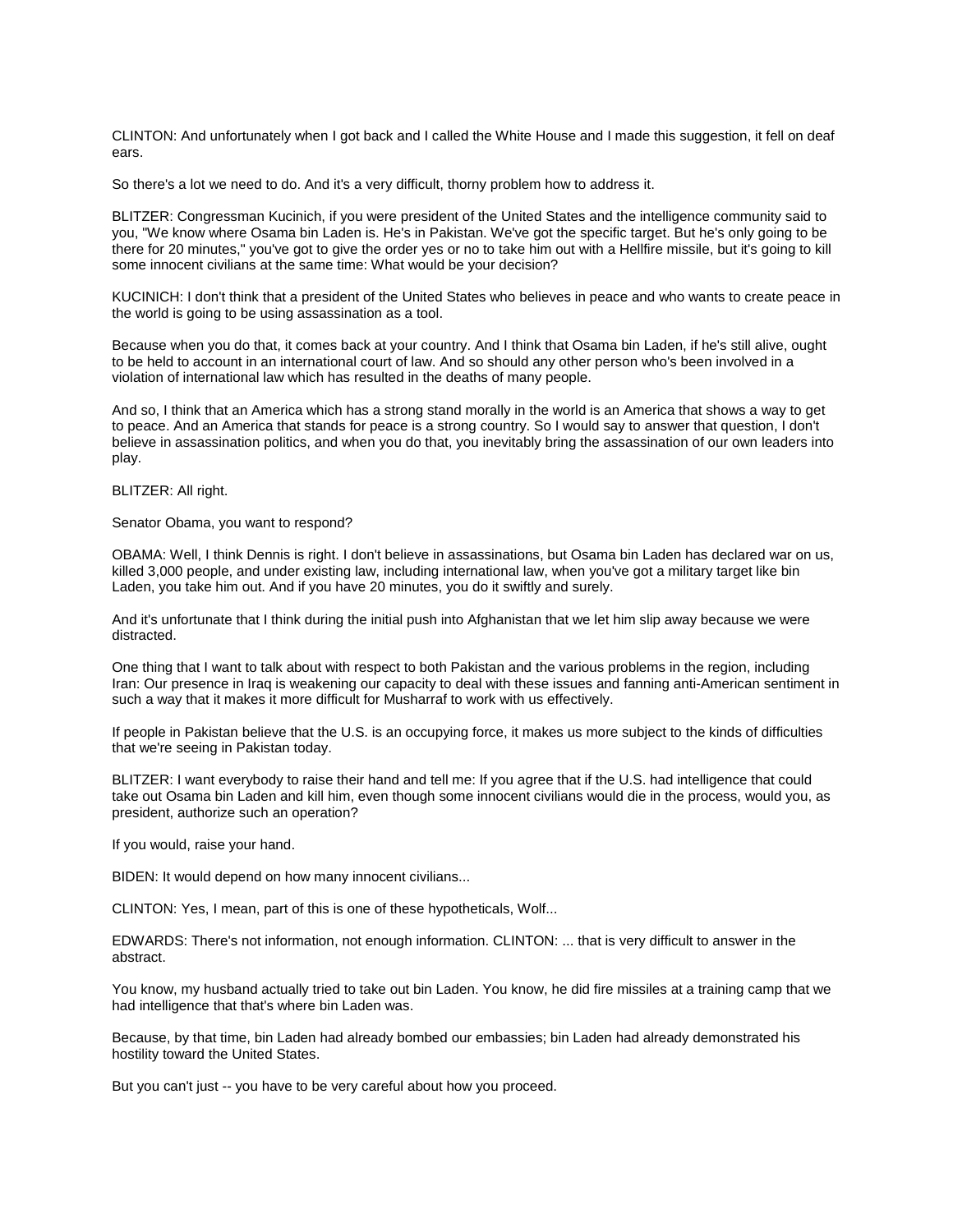So, you know, yes, if we could do it without a tremendous amount of collateral damage, I think, maybe with one or two exceptions, we would give the order to do it, knowing what a weighty responsibility that is.

BLITZER: All right. We're going to go on to the next question, from Jennifer.

Senator Edwards, you really want to weigh in.

EDWARDS: I just wanted to answer the original question that was asked, which was, how do you reconcile Musharraf being in power with our ideas of a liberal democracy?

And I think one of the things we have seen, during the course of the Bush administration, is America is not for any possible kind of democracy, we're for democracies that respect the rights of minorities, that actually respect civil rights and individual liberties.

And one danger that anyone has to recognize with the possible taking down of Musharraf as the president of Pakistan -- and I met with him also in Islamabad a few years ago -- one of the things we have to recognize is if he goes out of power, given the power of radical Islam in Pakistan, there's absolutely no way to know what kind of government will take its place.

BLITZER: And Pakistan's a nuclear power also.

Jennifer, go ahead.

VAUGHN: Jeff Turiel (ph) is here with us tonight.

You are a psychologist at Nashua High School. Would that be Nashua North?

QUESTION: Nashua North; that's correct.

VAUGHN: What's your question tonight?

QUESTION: I would like to address the crisis in Darfur. At this time, as many as 400,000 people have been killed, millions or more are without food and shelter. If you were elected president, would role do you think the United States should play in addressing this terrible tragedy?

BIDEN: Wolf?

BLITZER: Yes?

BIDEN: I just was there.

BLITZER: Go ahead, Senator.

BIDEN: You know, we have to stop talking about it. A lot of talk goes on about it. The United Nations has already said they're prepared to put in a 21,000 force, including the African Union.

In fact, you have in the capital of Sudan the government saying, "We're not going to allow that to happen." They have forfeited their sovereignty by engaging in genocide.

We should impose a no-fly zone if the U.N. will not move now. We should impose a no-fly zone, and we should commit 25,000 -- 2,500 NATO troops. You could take out the Janjaweed tomorrow.

I went there. I sat in the borders. I went in those camps. They're going to have thousands and thousands and thousands of people die. We've got to stop talking and act.

BLITZER: All right.

BIDEN: That's why last Monday I went to see the president of the United Nations at the General Assembly, as well as the secretary general, to make that point.

BLITZER: Raise your hand if you agree with Senator Biden that the United States should use military force to stop the genocide in Darfur.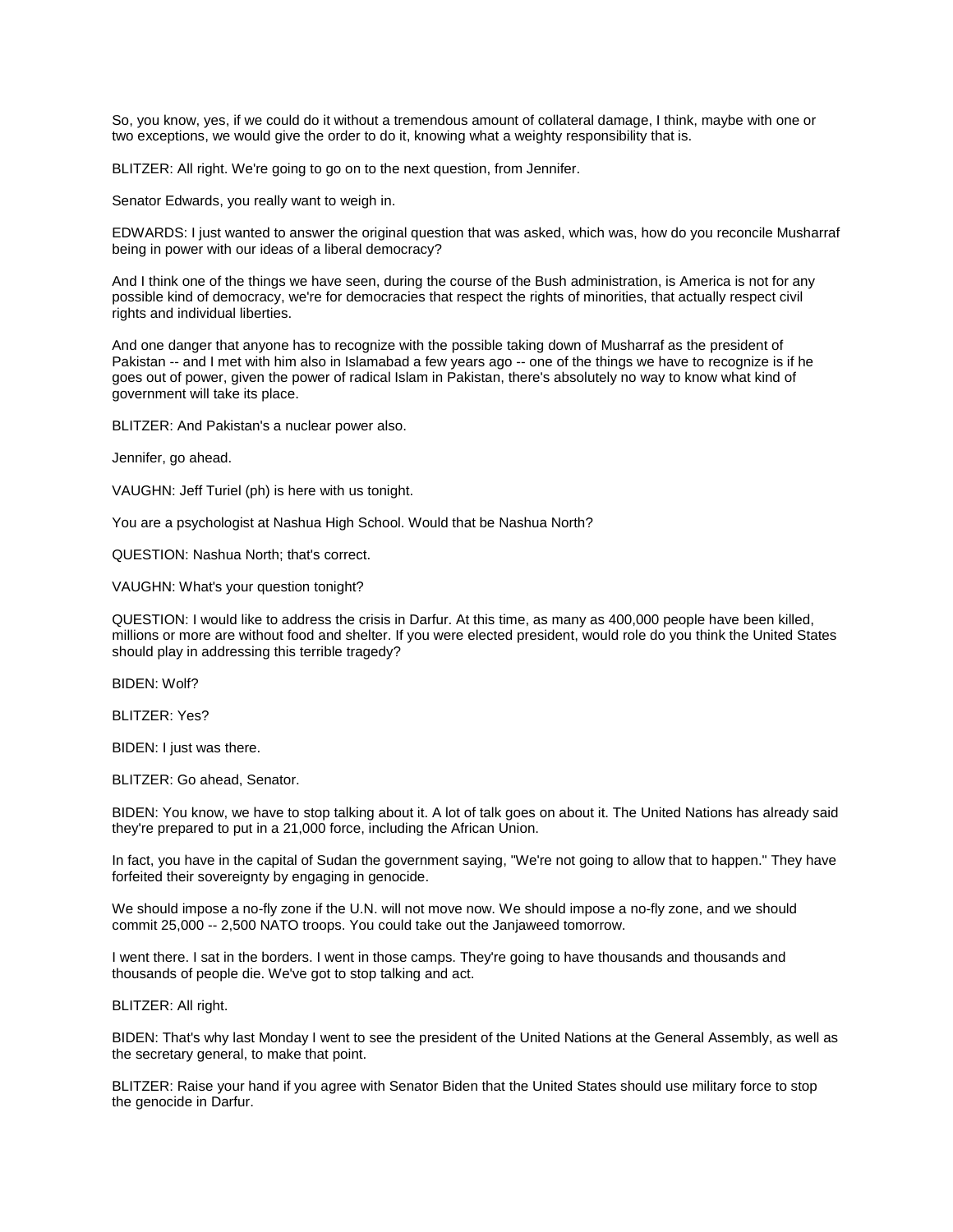CLINTON: Are we talking about a no-fly zone...

EDWARDS: Wolf...

(CROSSTALK)

BLITZER: Hold on. Hold on.

(LAUGHTER)

(CROSSTALK)

BLITZER: This is an important issue. This is an important issue.

(CROSSTALK)

CLINTON: Absolutely...

EDWARDS: Because you're talking about American troops.

CLINTON: ... an apology.

(CROSSTALK)

BLITZER: ... no-fly zone, but very often, Senator Clinton, that could move on to other operations.

CLINTON: Well, but, we're not going to engage in these hypotheticals. I mean, one of the jobs of a president is being very reasoned in approaching these issues. And I don't think it's useful to be talking in these kind of abstract, hypothetical terms.

RICHARDSON: Well, I was there...

(APPLAUSE)

CLINTON: I think that's...

RICHARDSON: But I was there.

BLITZER: Governor, would you use force to save people in Darfur?

RICHARDSON: No, what I would do -- and I was there. I got a very fragile cease-fire put together there, three months ago.

And we made things a little better. I want with the Save Darfur Coalition.

This is what I would do. Number one, more U.N. peacekeepers. The government is refusing to make this happen.

Secondly, economic sanctions. We've imposed them, but they're weak. We need European countries to make them happen.

Third, we need China, to lean on China, which has enormous leverage over Darfur. And if the Chinese don't want to do this, we say to them, maybe we won't go to the Olympics. And lastly, what we need is a country, a foreign policy that cares about Africa, that cares that 300,000 human beings have died, have been massacred, that over 2 million have lost their homes.

BLITZER: All right.

RICHARDSON: Gender-based violence, rape. America should care about Africa, and we don't.

(CROSSTALK)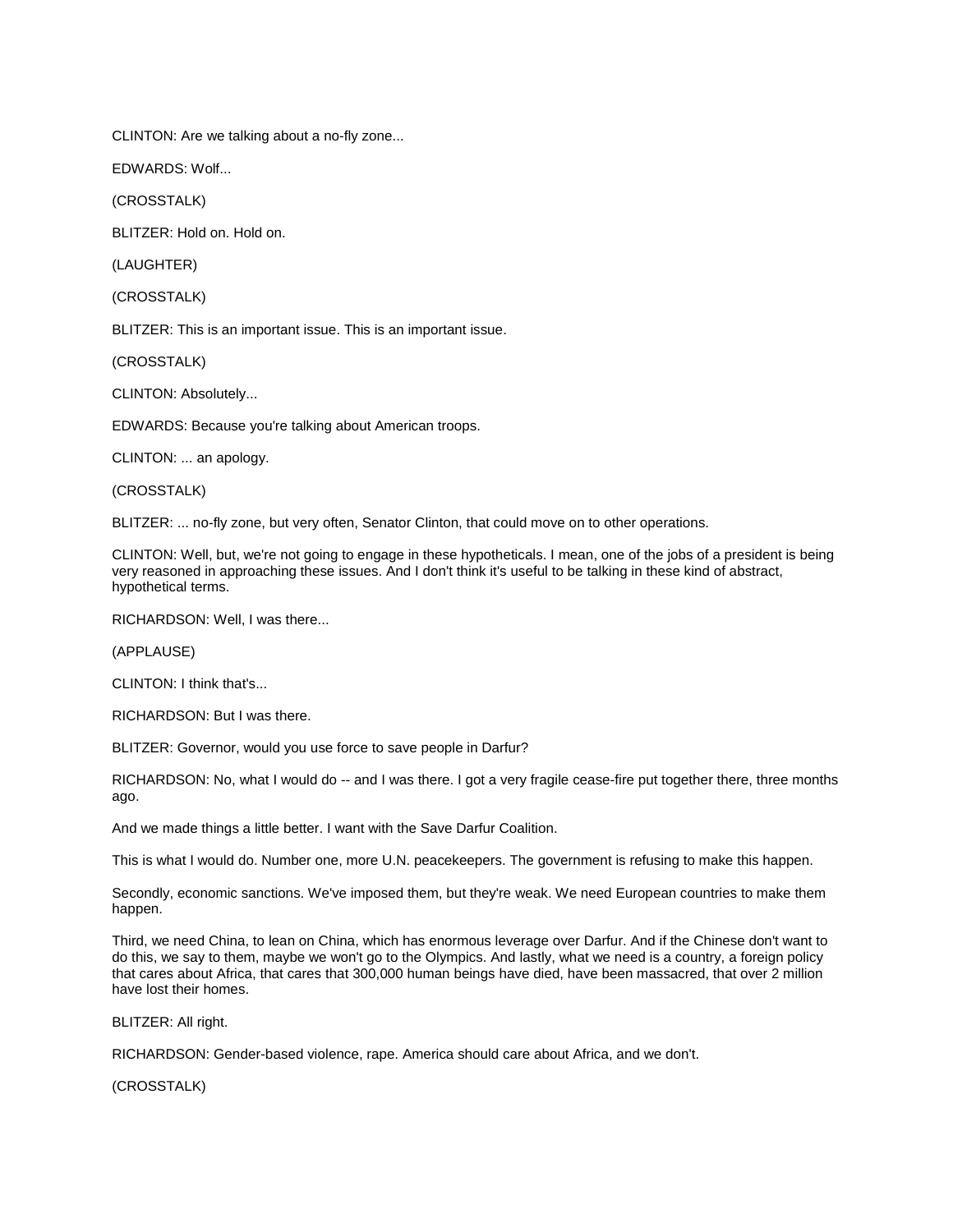### (APPLAUSE)

BLITZER: Hold on one second. What about that idea, Senator Dodd, about possibly boycotting the Beijing Summer Olympic games if China doesn't use its influence to stop the genocide in Sudan?

DODD: I think that goes too far, Wolf. Here, look. This is a major issue. There are ways of dealing with this. We're not only going to elect a president in November of 2008. We're going to elect, arguably, the most important, if not the most important, leader in the world.

And it's going to be critically important that we use the tools available to us to exercise the influence we'd like on China, on Russia and other nations to be more cooperative and participate in solving some of these problems here.

That's going to require real leadership based on experience that knows how to bring people together -- certainly, reminding the Chinese of the importance of this issue -- utilizing those tools that are available to us.

But the idea that you go in and stop the Olympics from happening I don't think gets you there. I think that's more likely to delay the kind of influence and support China ought to be providing.

#### BLITZER: Senator Edwards?

EDWARDS: Actually, I disagree with my friend, Chris Dodd, about that. I think that we should use whatever tools available to us.

And I have to say to Senator Biden, Governor Richardson, I applaud their being so vocal and out there on this issue. It's enormously important.

But I think all of us recognize that this is a piece of a bigger puzzle, which is America no longer has the moral authority to lead in the world.

EDWARDS: Watching a genocide continue has contributed to that, but it is not the only thing. The spread of HIV/AIDS, I think America ought to actually lead an effort to make primary school education available to 100 million children in the world who desperately need it, including in Africa...

BLITZER: We're going to go back to Jennifer.

But go ahead, Senator Obama, very quickly.

OBAMA: Two things -- one, we are going to continue to see some of these problems in ungoverned spaces. We've got a security interest and a humanitarian interest in dealing with this. We've got to work internationally to figure out how we can get forces to stop genocides like this.

Second point, our legitimacy is reduced when we've got a Guantanamo that is open, when we suspend habeas corpus. Those kinds of things erode our moral claims that we are acting on behalf of broader universal principles, and that's one of the reasons why those kinds of issues are so important.

### (CROSSTALK)

DODD: ... cancel the Olympics.

That's not a bad question. You asked the question.

### (CROSSTALK)

DODD: I'd like to know how my colleagues would feel about it.

BLITZER: If you agree that the U.S. should consider boycotting Asian Olympics...

### (CROSSTALK)

BLITZER: Senator Dodd says he doesn't think that's a good idea. If you agree that it might be a good idea, raise your hand -- if necessary.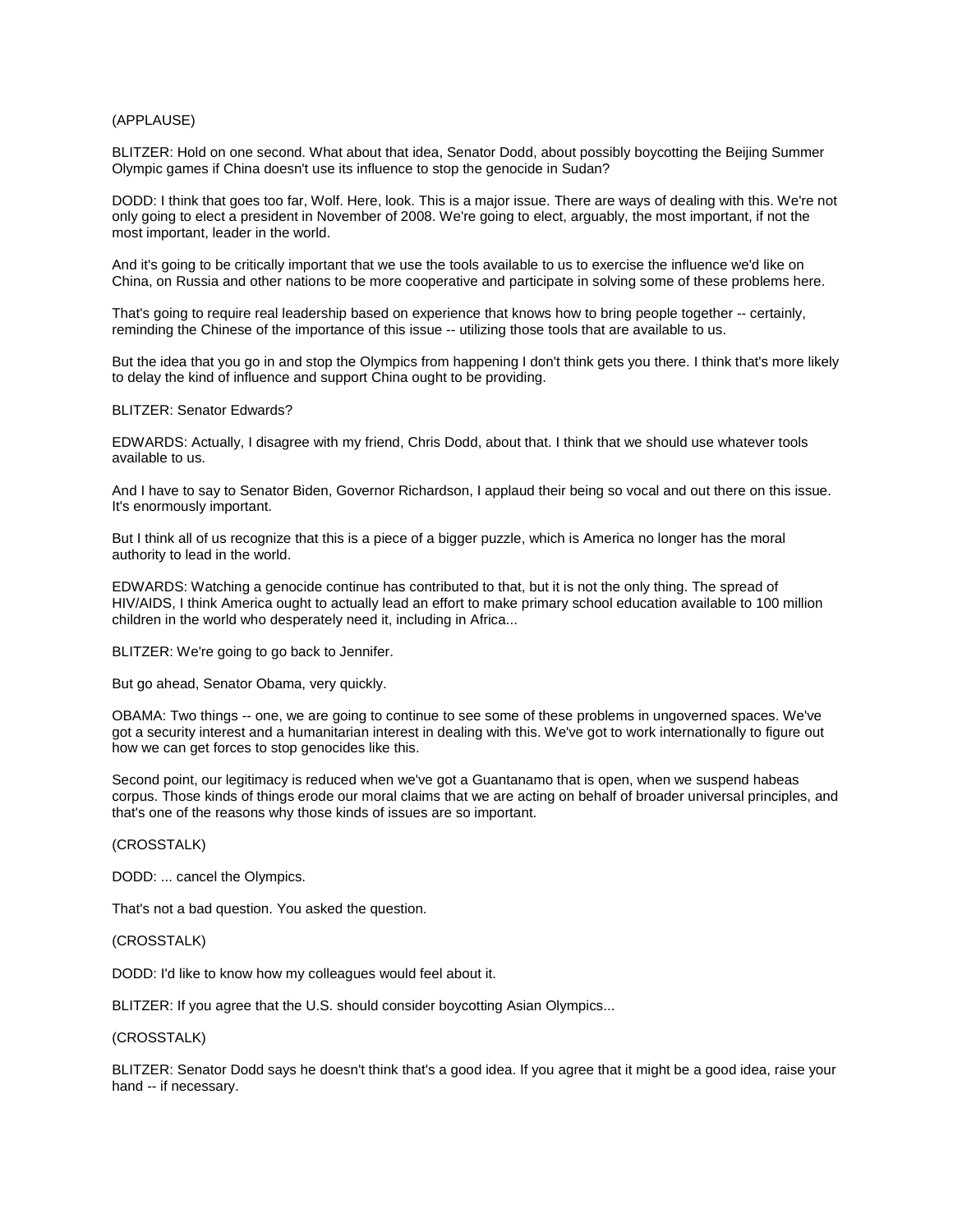BIDEN: Wolf, the reason we have no moral authority is we're not acting. I heard the same argument with Milosevic. I went over there, found out there was genocide going on, came to your husband. I said, "We must act."

Now, look, we acted. Not an American was killed. We saved hundreds of thousands of lives.

By the time all these guys talk, 50,000 more people are going to be dead. They're going to be dead. And I tell you, I guarantee you, we have the capacity by setting up a no-fly zone to shut down the Janjaweed. That's our moral authority. Exercise it.

(APPLAUSE)

OBAMA: Nobody disagrees with the no-fly zone...

BLITZER: I want to go back to Jennifer, but I have to ask Governor Richardson, you're a former ambassador at the United Nations, and what I hear you saying, what you're saying is that you would consider the United States boycotting the Summer Olympic Games in China unless China starts getting tough with the government in Sudan.

RICHARDSON: Yes, I would. Because China purchases a lot of their oil -- most of it, a good part of it -- from Sudan.

And my view is that they are a leverage point. And they have not been strong on the Sudan.

We don't need, Joe -- with all due respect -- another military involvement. Iraq is enough. And we must get out of Iraq.

What we need to do is move forward with the toughest options. Am I for a no-fly zone? Yes. I think we need strong economic sanctions. And we lack the moral authority to build international coalitions, to fight genocide in Darfur. We should shut down -- I would as first day as president, I would shut down Guantanamo. I would shut down Abu Ghraib and secret prisons. That is the moral authority that we don't have.

BLITZER: Hold on one second.

The audience is anxious for another question from out here.

Jennifer?

VAUGHN: Tim O'Connor is anxious.

You're about to graduate from high school.

QUESTION: Yeah.

VAUGHN: Are you eligible, now, to vote, for the first time, in the New Hampshire primary?

QUESTION: I am. I'm 18 now.

VAUGHN: What's your question tonight?

QUESTION: Well, on a little bit lighter note, I spent last summer in Germany with a family whose oldest son was completing his one-year mandatory service to his country.

I was wondering if you think we should have that; and if so, how you plan to make it happen?

BLITZER: All right.

Senator Gravel, let me ask you that question.

GRAVEL: And obviously, I filibustered to force the end of the draft. I don't think we need it back.

If you want to volunteer for the military, you're entitled to do it.

I would like to see a voluntary program where young people would have an opportunity to render public service, whether it's in the military, whether it's the Peace Corps, whether it's the AmeriCorps, or all of the above; and therefore, every year that you serve, we'll give you four years of school free.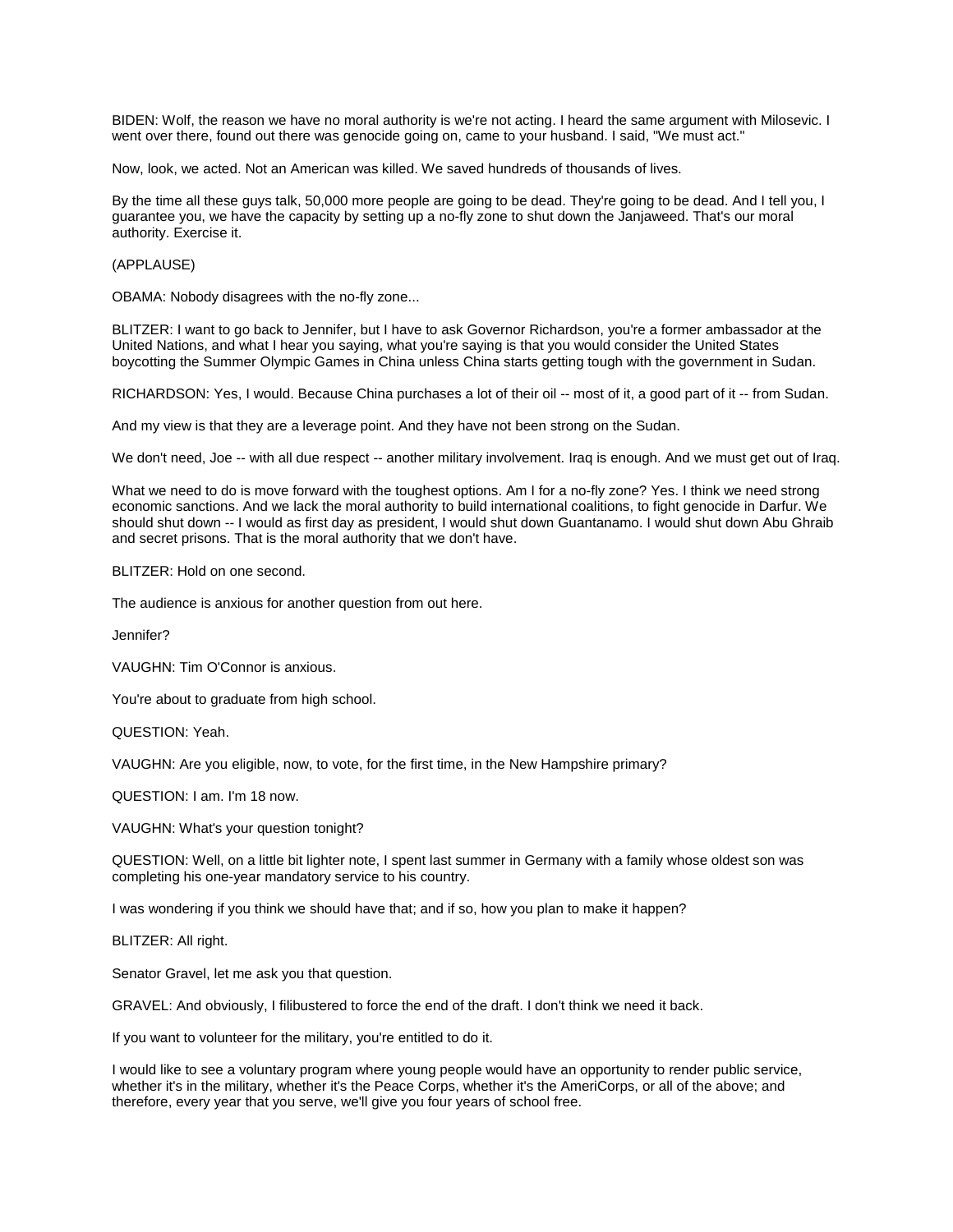### (APPLAUSE)

That will give you an incentive to move forward and do something about education in this country.

BLITZER: Congressman Kucinich, should there be mandatory service for young people after they finish high school?

KUCINICH: I would take the approach that John F. Kennedy took when he said, "Ask not what your country can do for you. Ask what you can do for your country," and inspire young people to want to serve.

And want to serve not only in the military, which is honorable service, but also to serve in helping to clean up our environment. Also to serve in tutoring children and helping the elderly and working in hospitals.

There are so many different ways that we can encourage you to serve. To make it mandatory loses the point. People want to love America again. And when you have a president who will inspire the young people, they'll want to get involved.

BLITZER: Is it time, Senator Dodd, as Congressman Charlie Rangel recommends, to bring back the military draft?

DODD: I don't think so, Wolf, at all. I served as a Peace Corps volunteer back in the 1960s, an American -- of course, I've been asked a million times why did I join the Peace Corps. And I did so because an American president asked me to. He asked a generation of us to be part of something larger than ourselves.

Some went off to join Vista; some got out into the civil rights movement; others went into the military; others went to the Justice Department. It was a very exciting time to be alive.

But today, in the world we're living in today, I don't think we need to go a draft at all. We don't need the numbers of people in the service.

But I like the idea, what we've tried to do with AmeriCorps and other things, to provide the kind of financial relief.

This young man is finishing high school. He's assumably going to go on to higher education.

I hope you are.

Looking at the staggering costs, the ripoffs that are occurring with people manipulating through deceit and fraud the student loan programs, I'd like to see us offer some real opportunities to you financially to give something back to your country. In return, we make it possible for you to get that higher education without incurring a lifetime of debt. That would be a valuable way of doing it in my opinion.

(APPLAUSE)

BLITZER: Thank you, Senator.

Jennifer, go ahead with the next question.

VAUGHN: What is your question?

QUESTION: Well, good evening, everyone.

My wife and I have two daughters, middle school age. And we do reasonably well financially, but the vast majority of our spare income goes toward funding our retirement, putting aside money for their college education. And we don't have tax shelters.

We hear an awful lot about new spending -- all wonderful-sounding programs -- with the answer for funding being elimination of tax cuts that were geared toward the rich.

And I was wondering what the definition of rich is on the part of the candidates, but using, perhaps, an income level.

BLITZER: Senator Obama, what is a definition of rich?

OBAMA: Well, the definition that I'm using with respect to paying for my health care plan is those making over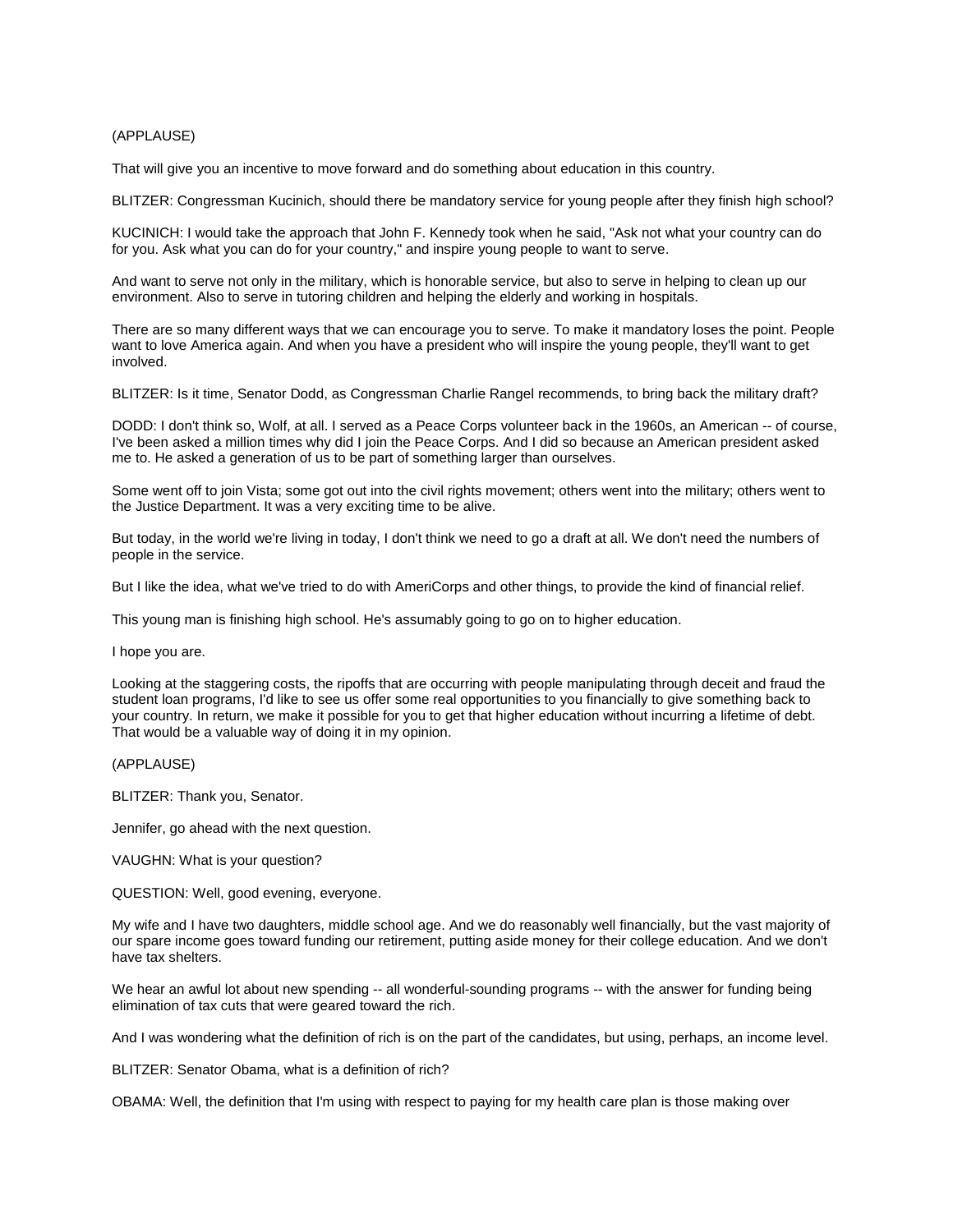\$250,000 a year.

Keep in mind that all we're talking about is going back to the tax levels, the marginal tax rates that existed when Bill Clinton was in office. So we're not talking about going back to huge marginal rates.

But you tell a larger story that I hear as I travel all across the country. And that is that folks are feeling hit from all sides. They're trying to save for the next generation's education. They're trying to save for their own retirement. In some cases, they're looking after an aging parent. Gas prices are hitting them.

And one of the things that we've seen in our economy is that the burdens and benefits of this new global economy are not being spread evenly across the board. And that's why as the next president, one of my first priorities is to make sure that we institute some fairness in the system. We institute in our tax code.

BLITZER: All right.

OBAMA: We institute it with respect to making sure that Social Security is preserved.

We institute it in giving working people an opportunity to save where they don't have it right now.

And we make sure that, as Chris said -- I think Chris made an excellent point -- that college education is simply too expensive at this point.

BLITZER: So give us a number, Senator Obama. At what number would you tell us that there is lower taxes, at what number people can afford higher taxes?

OBAMA: I'm sorry. I don't understand the question.

BLITZER: Income at \$200,000 a year? \$150,000 a year?

OBAMA: As I said before, I would roll back the Bush tax cuts for those making over \$250,000. In some cases, I'd like to see lower taxes. When I was in the state legislature, one of the things that I introduced was a state earned income tax credit that provided millions of dollars of tax breaks to folks who can least afford it.

Keep in mind, my starting point is not how do I tax people. My starting point is are we spending the money that we have wisely, which we are not always doing. If you are progressive, you should be just as concerned by the huge spike in earmarks that have been taking place under the Bush administration as any so-called fiscal conservative is.

BLITZER: What is a "rich person," Senator Edwards?

EDWARDS: I don't know if I know what a rich person is. What I do for my health care plan is roll back the tax cuts for people who make over \$200,000 a year. So \$200,000 is the figure I use.

But I want to go to a piece of this question that you ask, which is, you talked about saving for your kids to be able to go to college. And we really haven't talked about that tonight. Just a quick idea.

College for everyone is something we've actually, Elizabeth and I, put in place in eastern North Carolina, in a small community in eastern North Carolina, and the idea is really simple. The idea is, if a kid graduates from high school qualified to be in college and they commit to work when they're there at least 10 hours a week, their tuition and books are paid for.

And the idea is, we want to make it simple for kids to go to college. They have to work for it. We don't just give it to them. And then, on top of that, so many young people are faced with this crushing burden of debt when they graduate from college. I think it's something we shouldn't just be doing -- we've done this privately in this small area of eastern North Carolina...

BLITZER: All right.

EDWARDS: ... but it's something we ought to be doing all across this country, college for everyone.

BLITZER: Thank you, Senator.

Jennifer, go ahead.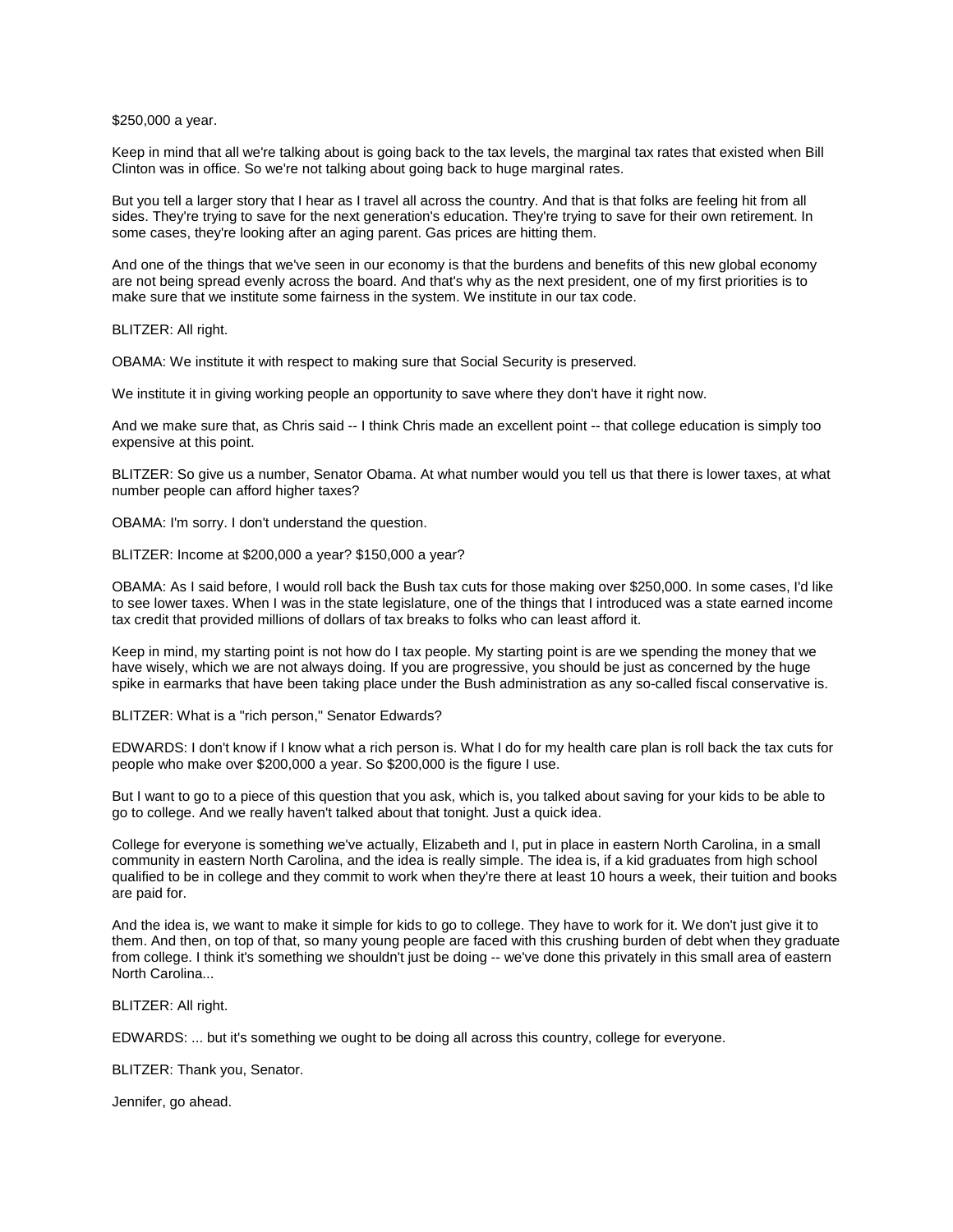VAUGHN: This is Gregory Camann (ph), and Gregory lived in Bedford, and he used to own a hair salon. I'm going to reach around you and have you ask your question.

QUESTION: Our country's now running huge federal deficits again. I'm wondering, one, do the candidates have a problem with that? And if they do, what policies would they pursue, if they became president, to alleviate that problem?

And if you could be somewhat specific. Would you be looking for the income side, and what would those policies be, or would you be looking to the spending side, and talk a little bit about those policies. Thank you.

#### BLITZER: Governor Richardson?

RICHARDSON: Well, I'm a governor. I have balanced five budgets. I have to as a governor. In the Clinton administration -- I want to thank the senator for her nice words -- we had a balanced budget and created 20 million jobs. This is what I would do: \$100 million from the war in Iraq spent on domestic needs. Number two, I am for a constitutional amendment to balance the budget, a line-item veto and pay-as-you-go policies. I would get rid of the close to \$30 billion earmarks that the Congress has.

I would also get rid of corporate welfare, close to \$70 billion. For instance, if you're a company, you get a tax credit - a runaway tax credit -- to take jobs overseas.

I would also find ways to let insurance companies have cost controls, strong cost controls to reduce the deficit.

I would also take other steps and say that it is critically important that we also grow the economy. I'm a pro-growth Democrat. I believe if we grow the economy, for instance, this -- the two daughters of the young man, the young father over there. If we grow the economy 1.8 percent instead of the 1.3, the solvency of Social Security in the year 2045 would be resolved.

And I would be a president who would give incentives to companies that bring jobs over the prevailing wage, rural tax credits...

BLITZER: Thank you.

RICHARDSON: ... ways that we help the economy grow in the technology sector.

BLITZER: Thank you, Governor.

Congressman Kucinich, you know the Republicans will say what they're hearing, by and large, tonight is more Democrats suggesting raise taxes, raise spending, more of the same, the big tax, big spending party.

What do you say to them?

KUCINICH: I'm saying that we should not be borrowing money from China to run a war in Iraq. We need to change our spending policies in many ways.

First of all, stop war. Most of the people on this stage voted consistently to fund a war we should have never gotten into in the first place.

Change our trade laws. We need to get out of NAFTA and the WTO and go back to bilateral trade, conditioned on worker's rights, human rights and the environment and stop driving an \$800 billion trade deficit.

We need to have health care for all, all Americans, in a not-for- profit health care system.

That's going to help the gentleman with his beauty salon and his small business, when you have a chance to have health care at a fraction of what you're paying now and everything's covered.

And then finally, environment: I say we can create millions of new jobs with a new WGA (ph), inspiring technologies for wind and solar and insulation on a domestic basis.

We can create new wealth. I want to create new wealth and I want to stop wasting the money where we're wasting it or losing the wealth in our trade policies.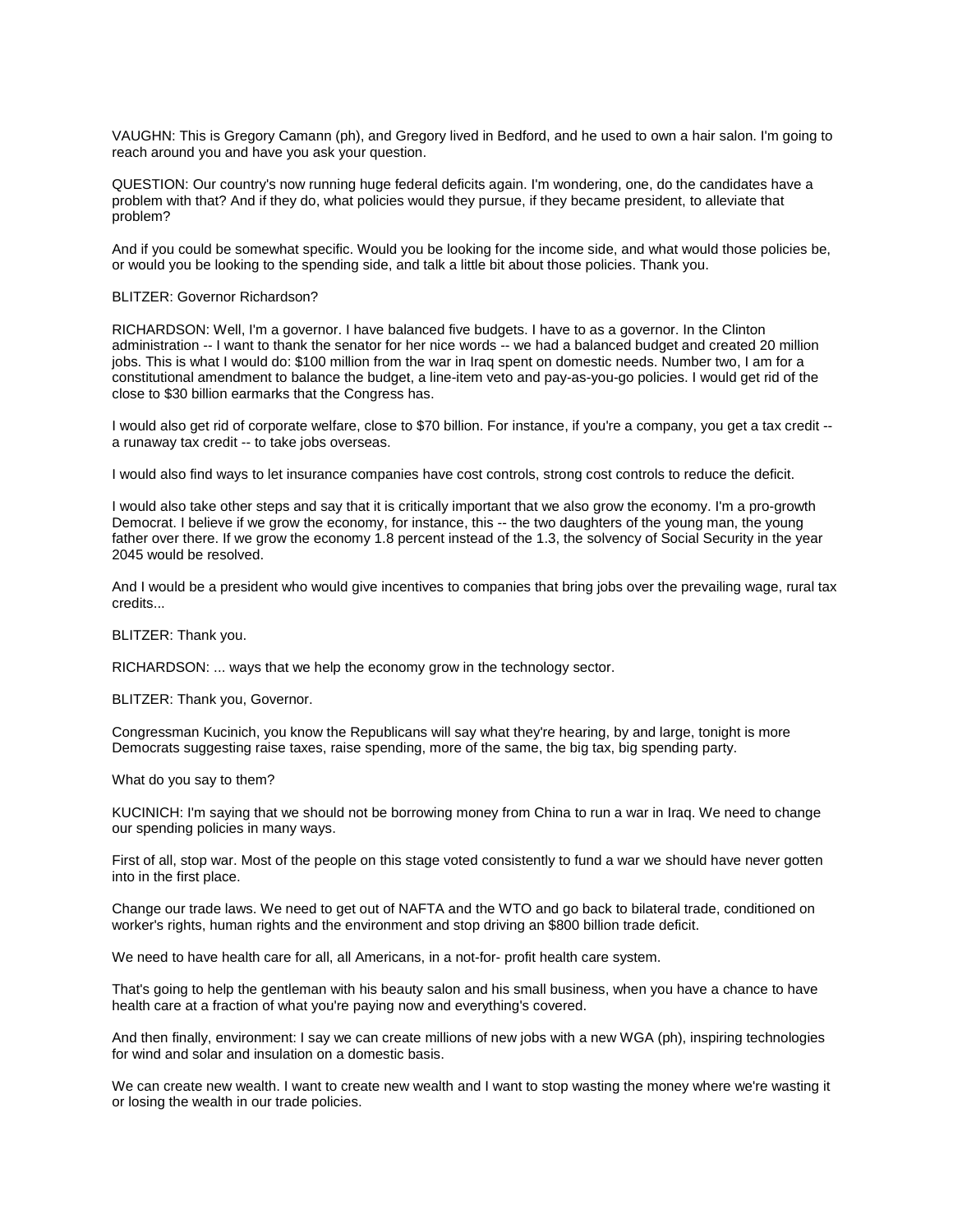BLITZER: Thank you, Congressman.

Jennifer, you have an e-mail question.

VAUGHN: Yes, Wolf, if I may. This e-mail question is from our WMUR gather.com blogger.

The question is: Democrats have vowed to weed out corruption in the federal government. A major source of corruption for both Democrats and Republicans are bribes in spending bills, sometimes referred to as earmarks.

Would you vow, if elected president, to veto all bills containing earmarks?

And, Wolf, earmarks -- the pork spending that sometimes gets added to legislation without anybody really knowing about it.

BLITZER: Well, let's ask Senator Dodd. What about that? Would you agree to give up earmarks for Connecticut if you had your way?

(LAUGHTER)

DODD: Thanks, Wolf...

(LAUGHTER)

Well, listen, first of all, as president, we ought to be discouraging that behavior, because it is a problem. Clearly, the budget is getting out of control as a result of those practices.

But I wouldn't want to have a blanket approach to that. There may be some critical issues that occur -- events like Katrina and other events -- where the Congress needs to respond, you haven't gone through the process before. I wouldn't want to put us in that kind of a rigid straitjacket.

But, clearly, when you're going beyond that, we need to have more discipline in the process.

I've been a long-time supporter -- offered the first, one of the first pay-as-you-go budgets back some 23 years ago in the United States Senate -- the question that came up earlier about specific policies and ideas.

I think, with rare exceptions you ought to be able to have accounting for either the tax cut or the spending program and pay for them.

We've gone on too long allowing for these things to build and grow, and the deficits are a problem. Dennis is right: \$2.2 trillion of public debt being held outside the country.

The good news is that the Chinese are buying it. The bad news is the Chinese are buying it, because it puts us in a very disadvantageous position when it comes to arguing against currency manipulation. So getting better control of our fiscal policies -- our fiscal policies ought to reflect our moral values. Our fiscal policies ought to be fair. They ought to be practical. They ought to be pro-growth. And they ought to be responsible.

BLITZER: Senator...

DODD: That's not happening when you have earmarks year-in and year-out and not having the kind of influence that would eliminate them except in those rare circumstances where you may need to have them.

BLITZER: Is it time to do away with these earmarks?

GRAVEL: Totally, totally. It's abominable, and the only way you're going to get rid of it is to give the president the lineitem veto. Of course, they're not going to give the president a line-item veto. What we need to do is change the entire tax structure.

I want to point out that the comptroller general of the United States invited all the presidential candidates to come in for a briefing. I went in for a briefing. He said there was only two other people that came in for a briefing. What the briefing he told us is that we have a fiscal gap on the order of \$50 trillion. And you're hearing all this money's going to be spent to do all these great things? My God, don't believe a word of it. Follow the money.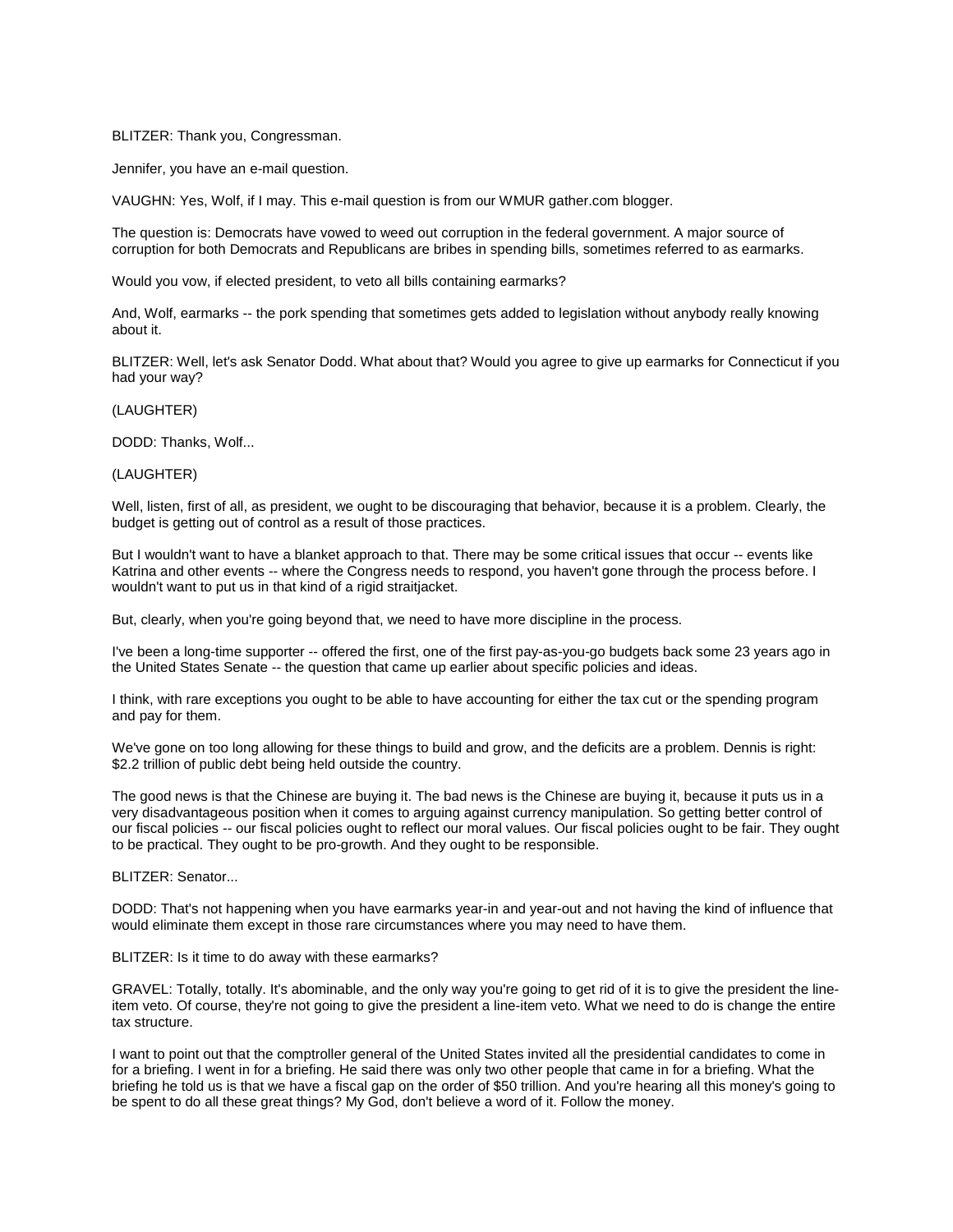You can't get all this money coming at you, millions of dollars from all the special interests, and think that they're now going to deal with solving the problems with special interests. Won't happen.

BLITZER: All right.

Senator Clinton?

CLINTON: Well, I think it's important to remember that six years ago we had a balanced budget and a surplus.

(APPLAUSE)

And we did that the old-fashioned way, by cutting spending and raising revenues. There is no free lunch. We're going to have to do that hard work again.

Now, my point is, when it comes to the tax questions that were asked, the benefits from the Bush tax cuts have gone disproportionately to a very small percentage of Americans. And 10 percent of Americans have realized about 50 percent of the increase in wealth that has happened in this country in the last six years.

We need to deal with the burden on the middle class. The alternative minimum tax has to be reformed, hopefully eventually eliminated.

But I think it's important to point out that we have done this before -- not in ancient history, but within our memory. And we can do it again once we have a Democratic president.

BLITZER: Thank you, Senator.

(APPLAUSE)

We're going to go back to Jennifer in a second. But I know Congressman Kucinich really wants to weigh in.

GRAVEL: Listen, they've been raiding the Social Security trust fund to \$200 million a year, and they're all involved in this.

Now what do they say about -- you balanced the budget by raiding the Social Security fund to \$200 million a year. And they're doing it now.

BLITZER: Congressman Kucinich, you want to respond to him?

KUCINICH: I do.

Because we're looking at a process here in Washington that most of the American public isn't aware of. And that is, these interest groups have such a hold on our country that right now they're headed to grab the oil of Iraq, using our troops. Right now, they're keeping a not-for-profit health-care system in its place. Right now, they're keeping NAFTA in its place. I'm talking about a real change here that gives the American people a chance to recover their country totally and by moving away from the interest groups...

BLITZER: All right.

KUCINICH: ... that unfortunately support some of my dear friends.

### BLITZER: Senator Biden?

BIDEN: Ten seconds. If you want to do away with the interest groups, go to public financing of elections. Let's cut through all this malarkey.

### (APPLAUSE)

That is the bottom line. As long as there are massive contributions pouring into the system, you're going to get these earmarks in the middle of the night that have nothing to do with the people's interest.

So you want to do this, reform the system. Make a public financing system. That will change the earmarks.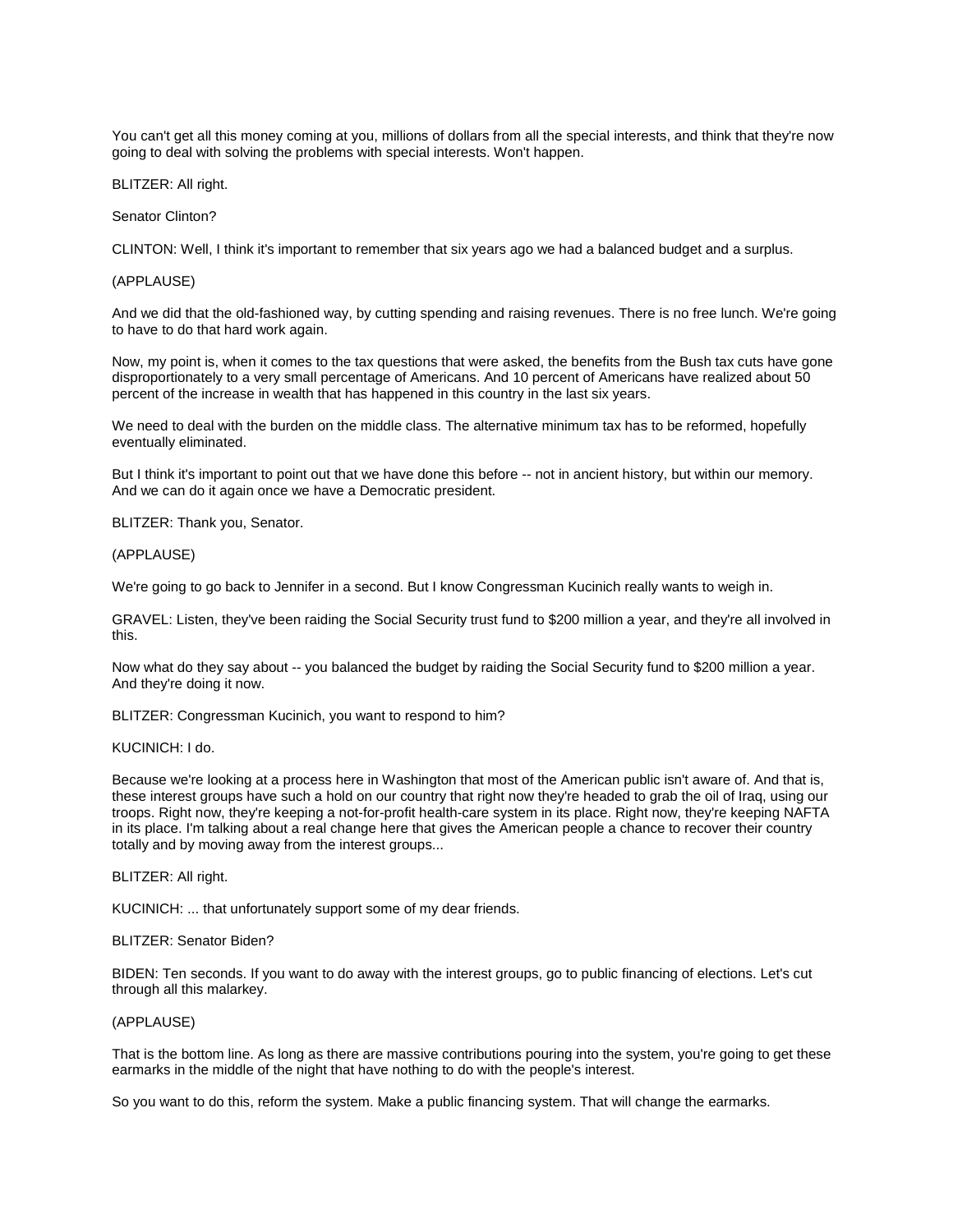BLITZER: Thank you, Senator.

Let's go back to Jennifer. VAUGHN: OK, Wolf.

We have Ivy Merrill with us tonight. You are a substitute elementary schoolteacher.

QUESTION: Yes, I am.

VAUGHN: What's your question tonight?

QUESTION: Well, thank you for being here.

Given that the circumstances in this country and in our world were essentially the same when you take office, what would be your top priority for your first 100 days?

### BLITZER: Senator Edwards?

EDWARDS: To travel the world, re-establish America's -- I think my mike just came on -- re-establish America's moral authority in the world, which I think is absolutely crucial. The other things become less important and subservient.

We have huge issues here at home. We've talked about some of them tonight -- energy, global warming, what we do about the issue of health care in America, the poor, which we haven't talked about, unfortunately.

But, the single greatest responsibility of the next president is to travel the world, speak to the world about what real American values are -- equality, diversity -- and to lead an effort by America to re-establish our alliances around the world, which is going to require time and focus.

And then, third, to lead in taking action that demonstrates that America is strong but that America is also moral and just. And we're going to help other people in the world and we're going to demonstrate our commitment to humanity.

All those things...

BLITZER: All right.

EDWARDS: ... are crucial to re-establishing our moral authority.

BLITZER: I want to go very quickly to everyone.

What would be, Senator Clinton, your top priority in the first 100 days?

CLINTON: Well, if President Bush has not ended the war in Iraq, to bring our troops home. That would be the very first thing that I would do.

(APPLAUSE)

BLITZER: All right. Senator Obama?

OBAMA: That would be the number one priority, assuming nothing has changed. The second priority is getting moving on health care because that's something that we can get done, I think, very quickly.

BLITZER: All right.

Governor Richardson?

RICHARDSON: Nobody's talked about your profession, education.

I would upgrade our schools. I would have preschool for every American, full-day kindergarten.

I would pay our teachers what they deserve. I'd have a minimum wage for our teachers, \$40,000. I did that in New Mexico. We went from 49th to 29th.